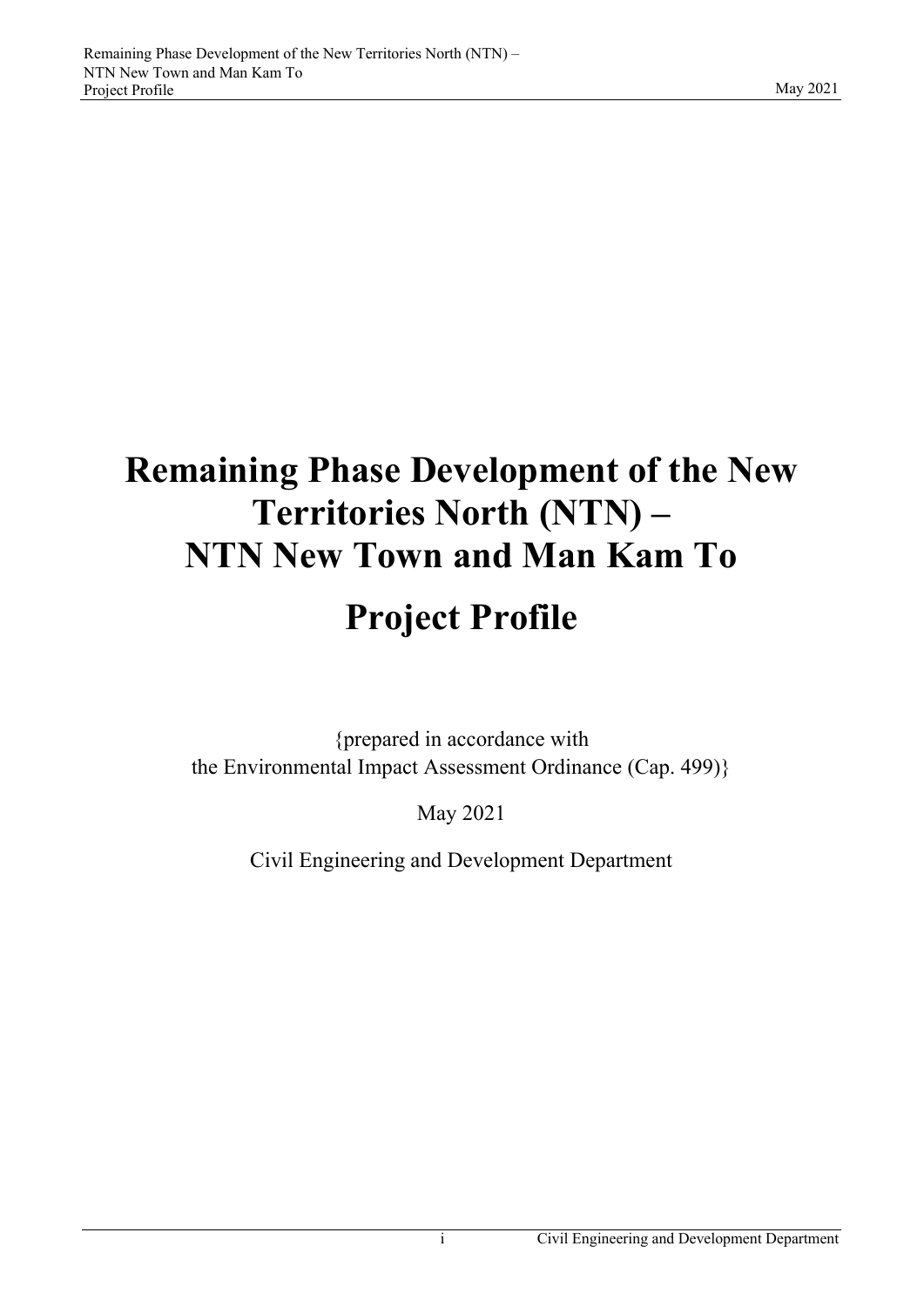# **Project Profile**

## **TABLE OF CONTENTS**

| 1.               |                                                                                                                 |  |  |  |
|------------------|-----------------------------------------------------------------------------------------------------------------|--|--|--|
|                  | 1.1<br>1.2<br>1.3<br>1.4<br>Number and Types of Designated Projects to be Covered by the Project3<br>1.5<br>1.6 |  |  |  |
| 2.               | <b>OUTLINE OF PLANNING AND IMPLEMENTATION PROGRAMME4</b>                                                        |  |  |  |
|                  | 2.1<br>2.2<br>2.3                                                                                               |  |  |  |
| 3.               |                                                                                                                 |  |  |  |
|                  | 3.1<br>3.2<br>3.3<br>3.4<br>3.5<br>3.6<br>3.7<br>3.8<br>3.9                                                     |  |  |  |
| $\overline{4}$ . | <b>MAJOR ELEMENTS OF THE SURROUNDING ENVIRONMENT  14</b>                                                        |  |  |  |
|                  | 4.1<br>4.2<br>4.3<br>4.4<br>4.5<br>4.6<br>4.7<br>4.8<br>4.9                                                     |  |  |  |
| 5 <sub>1</sub>   | ENVIRONMENTAL PROTECTION MEASURES TO BE INCORPORATED IN THE                                                     |  |  |  |

#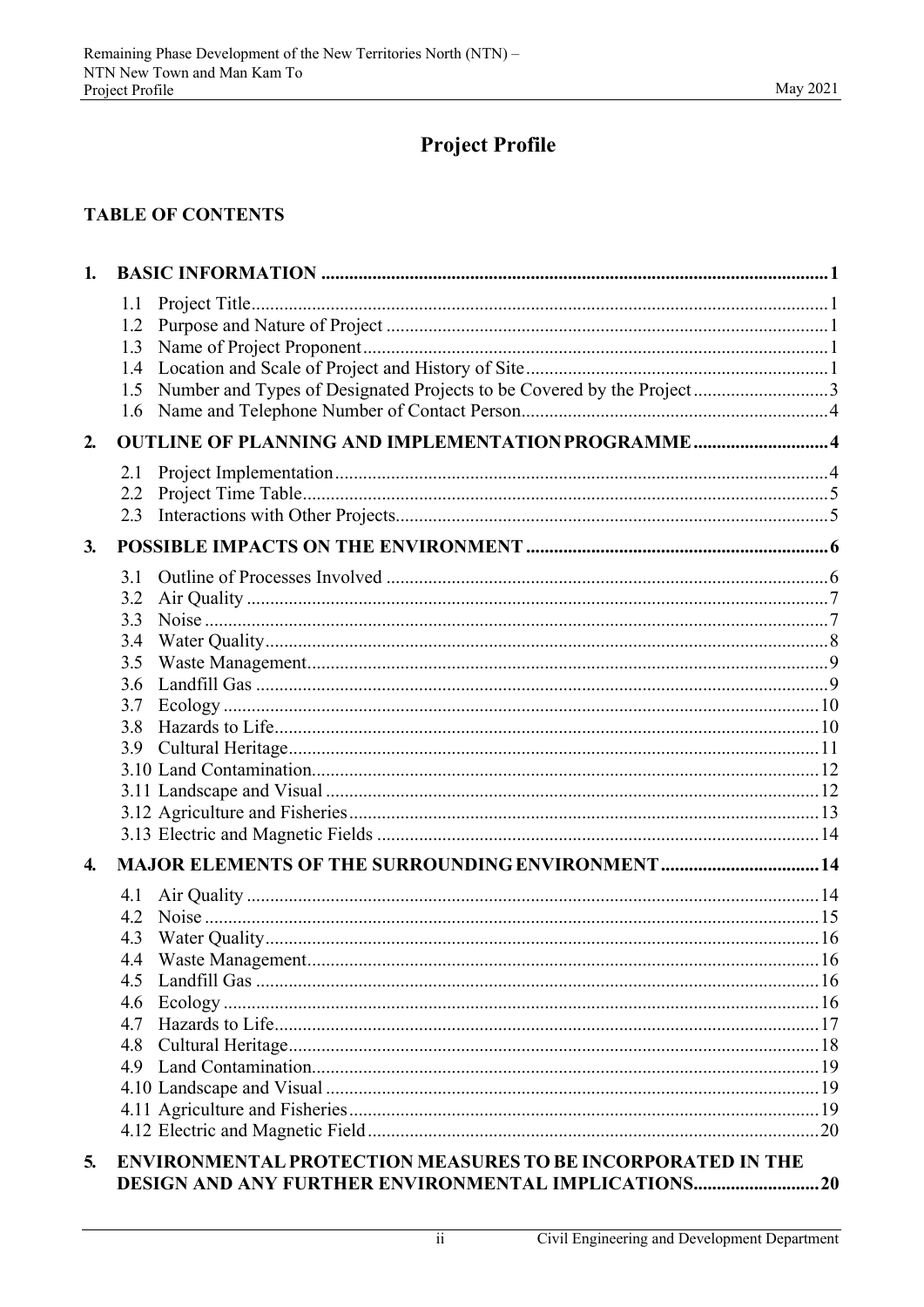|    | 53  |     |
|----|-----|-----|
|    |     |     |
|    |     |     |
|    | 5.6 |     |
|    |     |     |
|    |     |     |
|    |     |     |
|    |     |     |
|    |     |     |
|    |     |     |
|    |     |     |
|    |     |     |
|    |     |     |
| 6. |     | .34 |

# **TABLE LIST**

| Table 4.1 | Representative Air and Noise Sensitive Receivers             |
|-----------|--------------------------------------------------------------|
| Table 4.2 | <b>Water Sensitive Receivers</b>                             |
| Table 4.3 | Declared Monuments                                           |
| Table 4.4 | <b>Graded Historic Buildings</b>                             |
| Table 4.5 | Historical Villages/Buildings with Potential Heritage Values |
|           |                                                              |

# **DRAWING LIST**

| Drawing No. |                                                                    |
|-------------|--------------------------------------------------------------------|
| CDNLMCZ0012 | New Territories North New Town and Man Kam To Logistics Corridor - |
|             | Location Plan                                                      |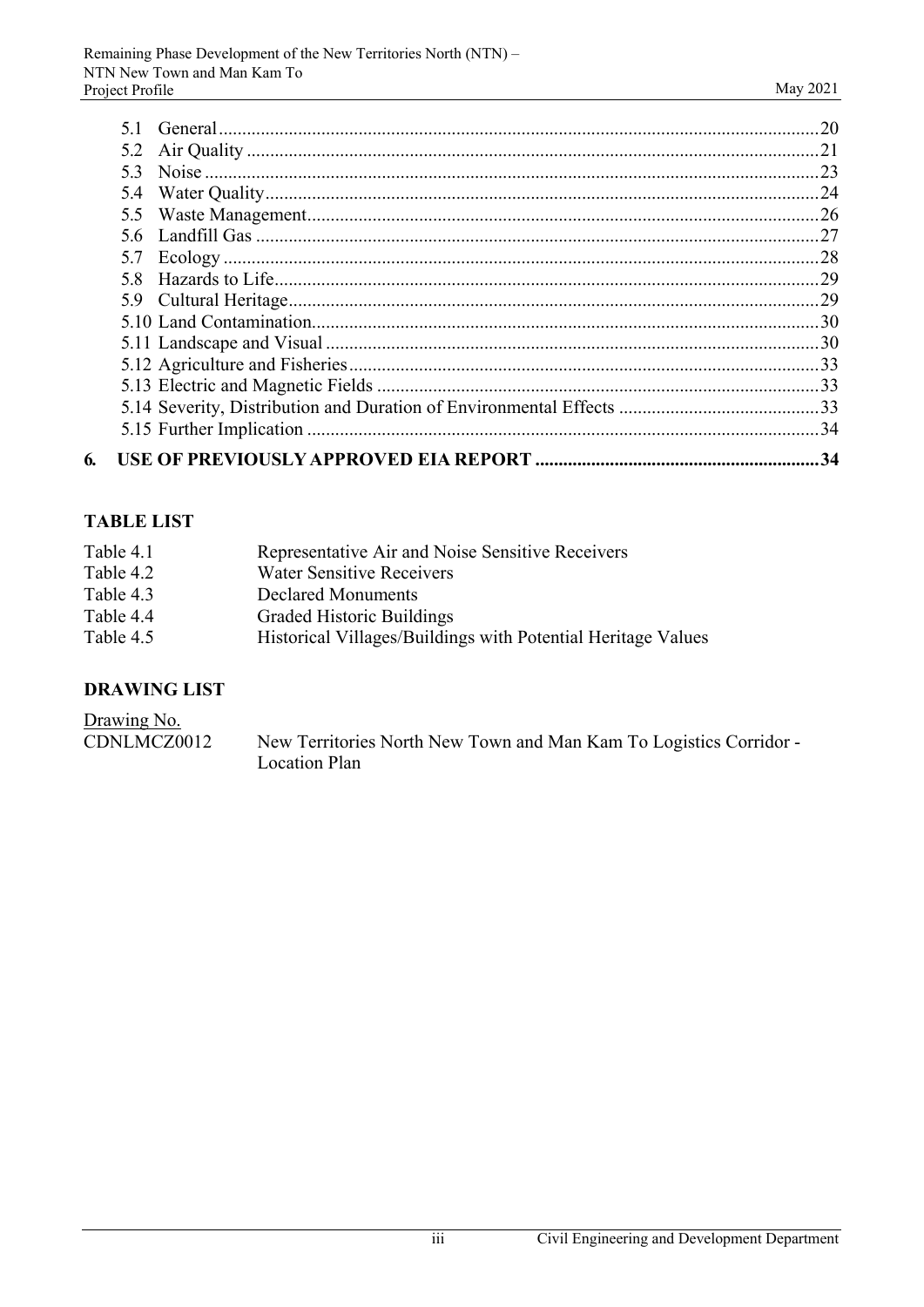## **1. BASIC INFORMATION**

## **1.1 Project Title**

1.1.1 Remaining Phase Development of the New Territories North (NTN) – NTN New Town and Man Kam To

## **1.2 Purpose and Nature of Project**

- 1.2.1 The NTN is one of the two Strategic Growth Areas proposed under "Hong Kong 2030+: Towards a Planning Vision and Strategy Transcending 2030" (Hong Kong 2030+ Study) to meet Hong Kong's long-term housing, economic and social needs. Within the NTN, three Potential Development Areas (PDAs) including NTN New Town, Man Kam To (MKT) Logistics Corridor and San Tin/Lok Ma Chau Development Node (STLMC DN) are proposed for housing, economic and employment-generating developments.
- 1.2.2 In the context of Hong Kong 2030+, the Civil Engineering and Development Department (CEDD) and the Planning Department (PlanD) completed the Agreement No. CE 42/2013 (CE) "Preliminary Feasibility Study on Developing the New Territories North" (the Preliminary Study) in 2018. Various broad land uses including residential, commercial, science park, industrial, government, institution or community, agricultural, open spaces, green belt, etc. were proposed. The Project will not only boost land and housing supply and create job opportunities, but will also improve the rural environment through redevelopment of brownfield sites and promote better home-job balance.
- 1.2.3 The Project comprises the NTN New Town and MKT Logistics Corridor (NTN Remaining Phase Development) and the associated engineering infrastructure works to serve the development areas. The planning and engineering study shall determine the scope of the Infrastructure Works required for the development; assess various impacts due to the provision of these infrastructures and development; and recommend the mitigation measures to keep the potential impacts within the acceptable level of the current standard/regulation.

## **1.3 Name of Project Proponent**

1.3.1 The Project Proponent is North Development Office (NDO), CEDD of the Government of the HKSAR.

## **1.4 Location and Scale of Project and History of Site**

1.4.1 The location of the Project is shown in Drawing No. CDNLMCZ0012. The proposed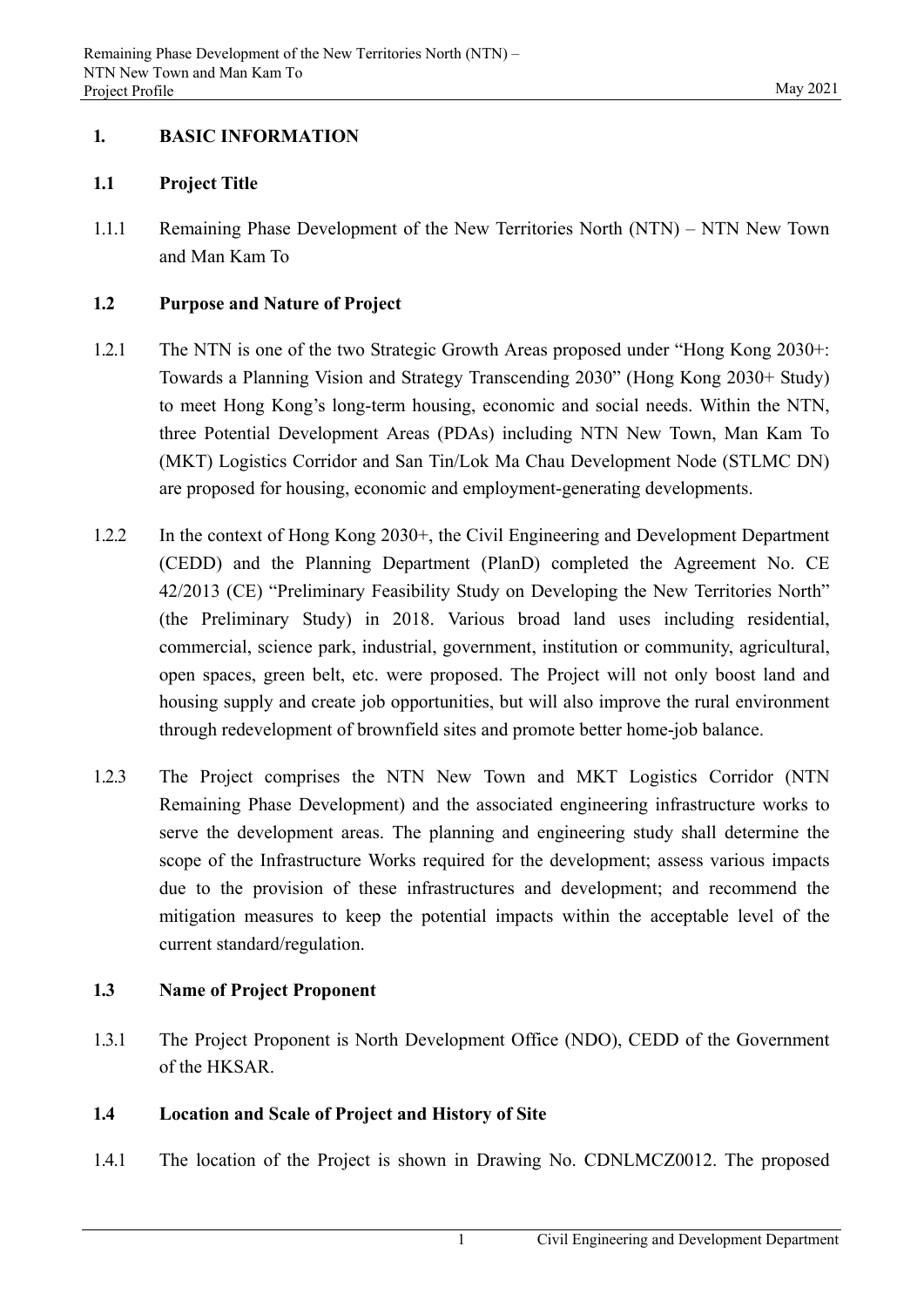boundaries of NTN Remaining Phase Development shown in the location plan are tentative and indicative only, and it will be subject to review under the planning and engineering study taking into account the latest circumstances, the recommendations of the NTN Study, Hong Kong 2030+ and the public views on the NTN Remaining Phase Development.

- 1.4.2 The NTN Remaining Phase Development includes the proposed NTN New Town (site area of about 1100 ha)(covering Heung Yuen Wai (HYW), Ping Che (PC), Ta Kwu Ling (TKL), Hung Lung Hang (HLH) and Queen's Hill (QH)) and the MKT Logistics Corridor (site area of about 40 ha) with the total site area of about 1140 ha and their surrounding areas including the possible locations of the proposed caverns. The NTN Remaining Phase Development directly abuts the boundary with Shenzhen and three Boundary Control Points (BCPs) at Lo Wu, Man Kam To and Heung Yuen Wai to the north; Robin's Nest (Hung Fa Leng) to the east; Fanling and Sheung Shui new towns to the south; and Ng Tung River / Ho Sheung Heung to the west. The public housing development at Queen's Hill will be included in the NTN New Town so that their impacts will be taken into account in the Project.
- 1.4.3 The present area of the NTN Remaining Phase Development is rural in character and comprises mostly natural landscapes, agricultural land, ponds, woodland, watercourses, open storage, informal industries, scattered villages, etc. Brownfield sites with about 160 ha are found within the NTN Remaining Phase Development. According to the final report of the Preliminary Study published in February 2018, the NTN Remaining Phase Development has potential of accommodating a minimum population of about 200,000 and providing about 134,000 job opportunities.
- 1.4.4 The works for the Project include site formation works and the associated infrastructure works, which would include the necessary slope works, roadworks, sewerage works, sewage pumping station, sewage treatment works, drainage works, waterworks, utility works, fresh water and flushing water service reservoirs, rock caverns, cycle tracks, etc. within or outside the proposed boundaries of the Project for serving the proposed development. The scope and details of the associated infrastructure works would be identified and recommended in the planning and engineering study.
- 1.4.5 The broad land use concepts identified for the Project under the Preliminary Study such as commercial, residential, industrial estate, science park, logistics industries, Government, institution and community, agriculture, open space, green belt, village, roads, cycle tracks, car parks, rivers, retention pond and rock caverns would be further reviewed under the planning and engineering study. The possible locations of the rock caverns would be reviewed and the possibility of accommodating facilities in the caverns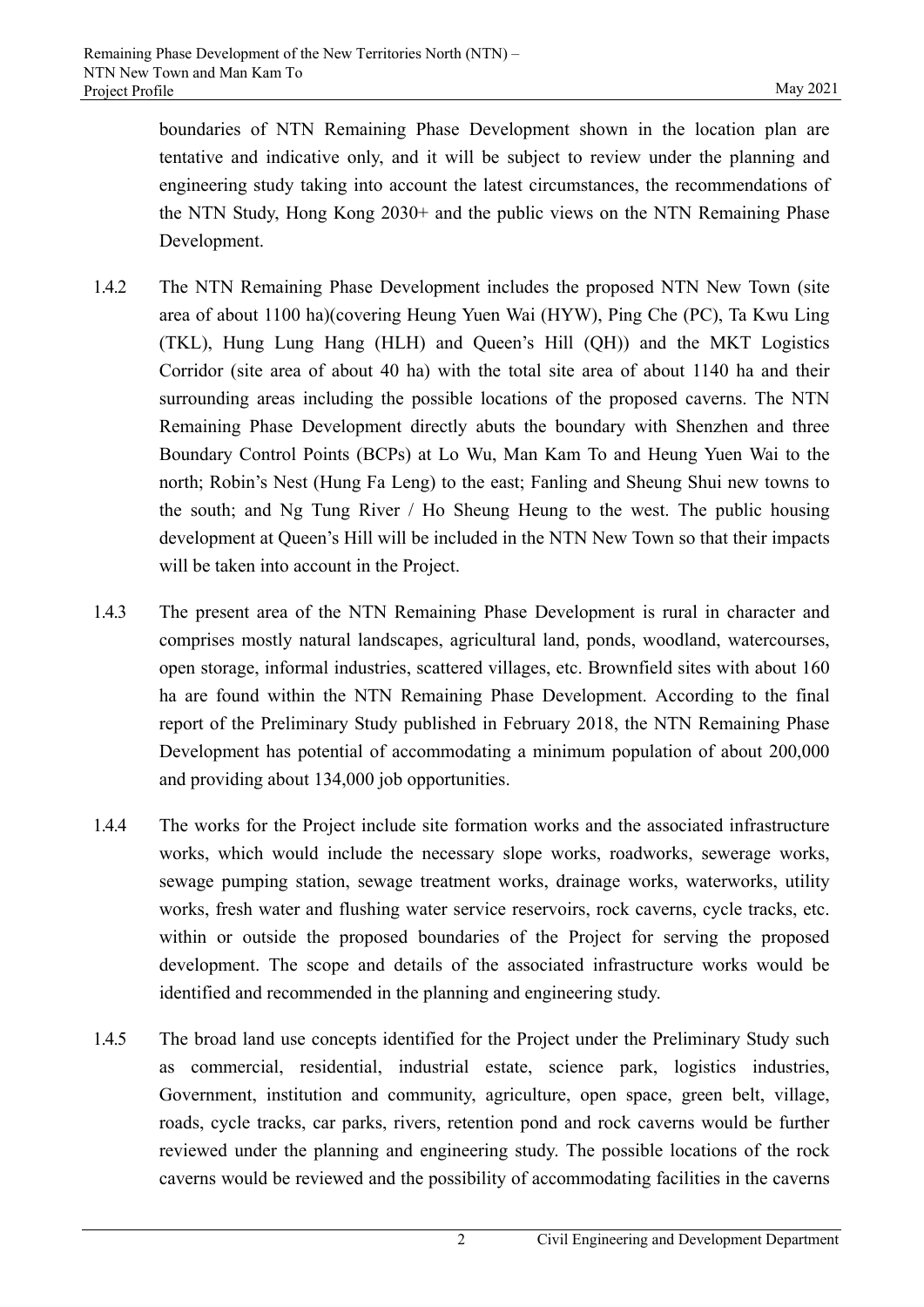such as fresh water and flushing water service reservoirs and sewage treatment works would be explored under the planning and engineering study. The land uses, boundaries, scope and scale of the proposed development areas and the proposed engineering infrastructures and facilities would be further reviewed and coordinated with the relevant departments under the planning and engineering study.

## **1.5 Number and Types of Designated Projects to be Covered by the Project**

- 1.5.1 The Project includes a planning and engineering (P&E) study of NTN Remaining Phase Development with an area covering of about 1,140 ha and involving a minimum population of about 200,000. Therefore, the Project falls within Item 1 under Schedule 3 of the Environmental Impact Assessment Ordinance (EIAO), i.e. "Engineering feasibility study of urban development projects with a study area covering more than 20 ha or involving a total population of more than 100,000" and is a Designated Project requiring an Environmental Impact Assessment (EIA) report.
- 1.5.2 The Project also involves various Schedule 2 Designated Projects under the EIAO that may be identified during the course of the P&E study. While the engineering infrastructure works required for supporting the NTN Remaining Phase Development will be investigated and recommended under the P&E Study, the following nonexhaustive list of potential elements, which are identified as Designated Projects under Schedule 2 of the EIAO, are included in this Project Profile :-
	- (i) Roads which are expressway, trunk roads, primary distributor roads or district distributor roads including new roads, and major extensions or improvements to existing road (Item A.1, Part I)
	- (ii) Road bridge(s) more than 100m between abutments (Item A.8, Part I)
	- (iii) Sewage treatment works (Item F.1 and/or Item F.2, Part I)
	- (iv) Sewage pumping station(s) (Item F.3, Part I)
	- (v) An activity for the reuse of treated sewage effluent from a treatment plant (Item F.4, Part I)
	- (vi) A 400 kV electricity substation and transmission line (Item H.1, Part I)
	- (vii) Drainage channel or river training and diversion works which discharges or discharge into an area which is less than 300 m from the nearest boundary of an existing or planned (i) site of special scientific interest; (ii) site of cultural heritage; (iii) marine park or marine reserve; (iv) fish culture zone; (v) wild animal protection area; (vi) coastal protection area; or (vii) conservation area (Item I.1(b), Part I)
	- (viii) A flood storage pond more than 10 ha in size (Item I.2, Part I)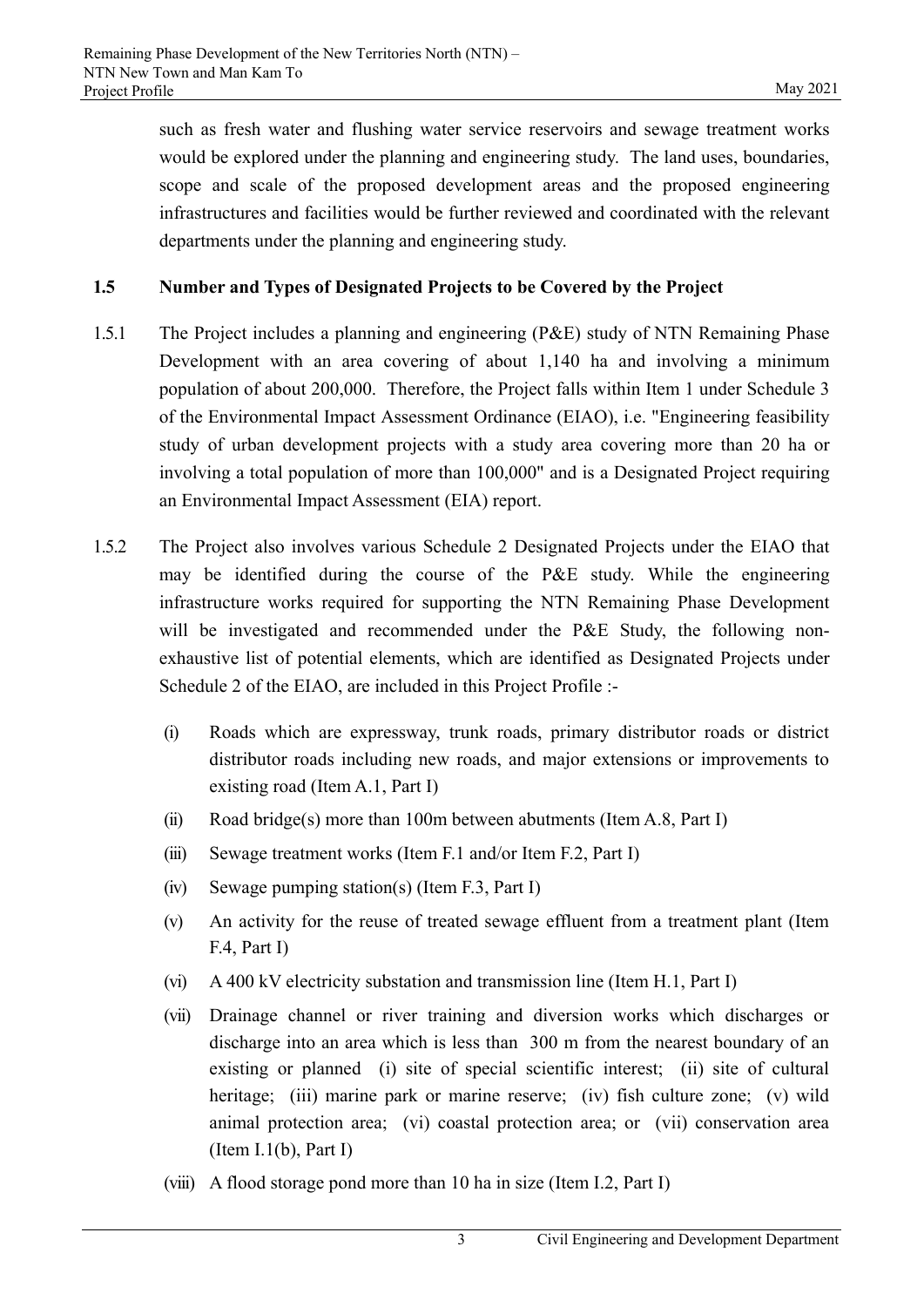- (ix) Industrial estate (Item K.1, Part I)
- (x) Underground rock caverns (Item Q.2, Part I)
- (xi) Temporary explosives magazine for cavern construction (Item K.10, Part I); and decommissioning of temporary explosives magazine (Item 11, Part II)

The feasibility and requirement, including scale & scope, of the above potential Designated Projects, including the underground rock cavern, needs to be investigated and ascertained under the planning and engineering study, and their impacts will be studied in EIA.

## **1.6 Name and Telephone Number of Contact Person**

1.6.1 All queries regarding the Project can be addressed to:

Mr CHUNG Wing Hong, John (Chief Engineer/North (Special Duties 10))

North Division 2 North Development Office Civil Engineering and Development Department Unit 2813, Level 28, Tower I, Metroplaza, 223 Hing Fong Road, Kwai Fong, N.T. Tel.: 3152 3399 Fax. 3547 1658

## **2. OUTLINE OF PLANNING AND IMPLEMENTATION PROGRAMME**

## **2.1 Project Implementation**

- 2.1.1 The Project Proponent, NDO of CEDD, subject to the final recommendation of the P&E study, will be responsible for implementing the proposed works, together with all the environmental mitigation measures, the environmental monitoring and audit requirements as specified in the EIA Report of this Project.
- 2.1.2 The Consultants of the P&E study are responsible for undertaking the EIA study according to the Study Brief to be issued by the Director of Environmental Protection and responding on behalf of the Project Proponent on issues related to the EIA.
- 2.1.3 The construction works of the proposed site formation and engineering infrastructure to serve the NTN Remaining Phase Development will be carried out by phases by the contractors to be appointed under various works contracts.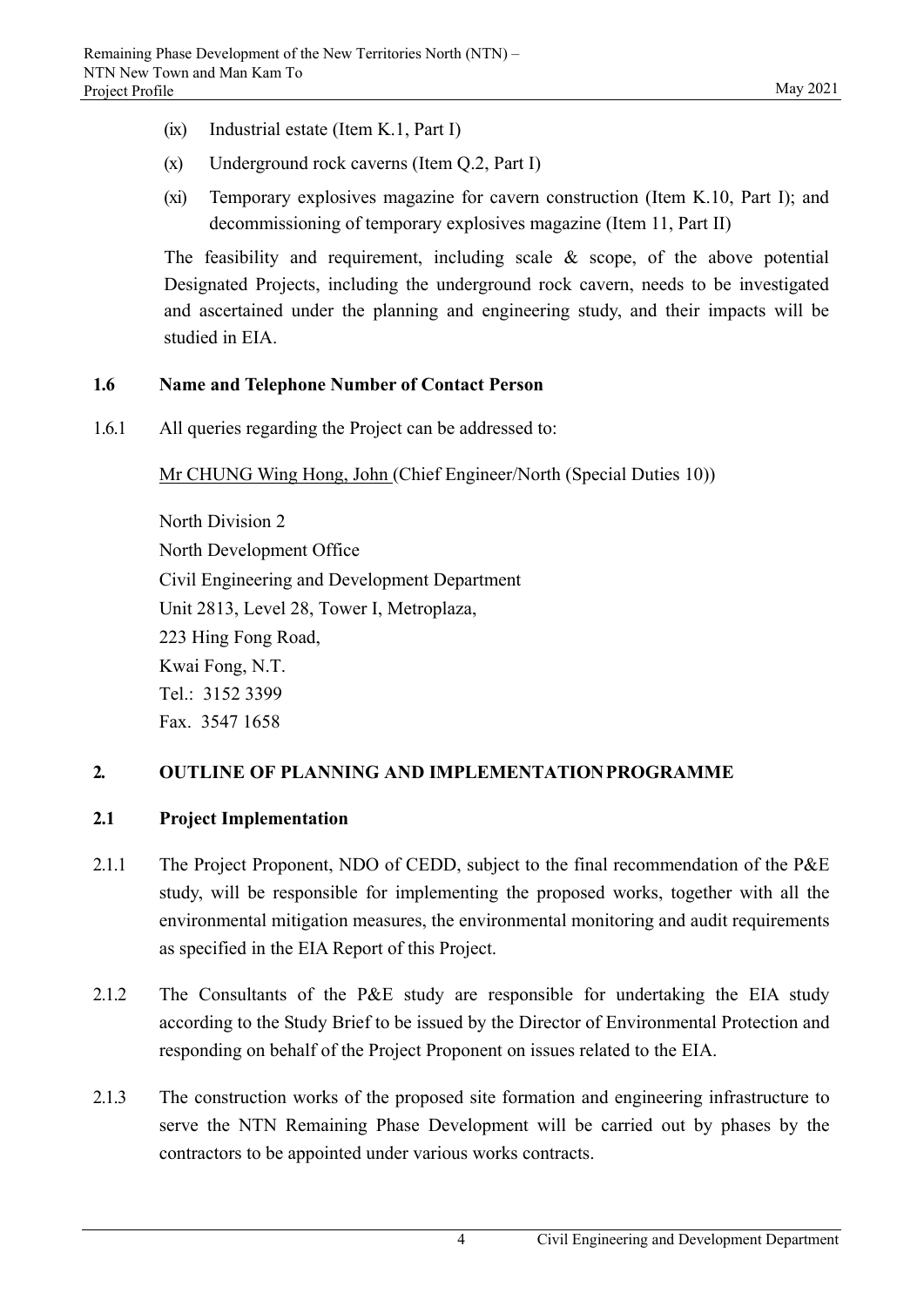## **2.2 Project Time Table**

2.2.1 The P&E study including the EIA study is targeted to commence in latter half of 2021 for completion within a study period of about 36 months. Subject to the recommendations of the P&E study, detailed design and associated statutory procedures of the Project will follow. Outline implementation programme for the development will be formulated under the Project.

## **2.3 Interactions with Other Projects**

- 2.3.1 Potential projects that would interface with the NTN Remaining Phase Development identified currently are listed below. As the implementation of some of these projects has yet to be approved, this list should be re-visited during the EIA study to ensure all the latest projects available from the respective stakeholders are taken into account. Any cumulative impacts from the concurrent projects during both construction and operational phase of the Project, including but not limited to the following, would need to be identified and addressed as appropriate.
	- (a) Development of Kwu Tung North and Fanling North New Development Areas (First Phase and Remaining Phase);
	- (b) Liantang/Heung Yuen Wai Boundary Control Point and Associated works;
	- (c) First Phase Development of the New Territories North (the feasibility study of San Tin/Lok Ma Chau Development Node);
	- (d) Partial Development of Fanling Golf Course Site;
	- (e) Agreement No. 1/2018 (CE) Strategic Study on Railways beyond 2030 (including the possible new North-South Railway connecting NTN New Town);
	- (f) Agreement No. 7/2018 (TT) Strategic Study on Major Roads beyond 2030 (including Possible North-South Transport Corridor)
	- (g) Agreement No. CE 78/2014 (DS) Drainage Improvement Works at North District Package B – Investigation;
	- (h) Agreement No. CE 54/2016 (DS) Drainage Improvement Works at North District Packages A and C – Investigation;
	- (i) Agreement No. CE 89/2017 (DS) Drainage Improvement Works at Ta Kwu Ling Investigation, Design and Construction;
	- (j) Shek Wu Hui Sewage Treatment Works Further Expansion;
	- (k) Improvement to Dongjiang Water Mains P4 at Sheung Shui and Fanling;
	- (l) Improvement to So Kwun Po Interchange ;
	- (m) Queen's Hill Development (including Queen's Hill Extension);
	- (n) The Police Facilities in Kong Nga Po;
	- (o) Private housing development at Oi Yuen on Castle Peak Road Kwu Tung and Junction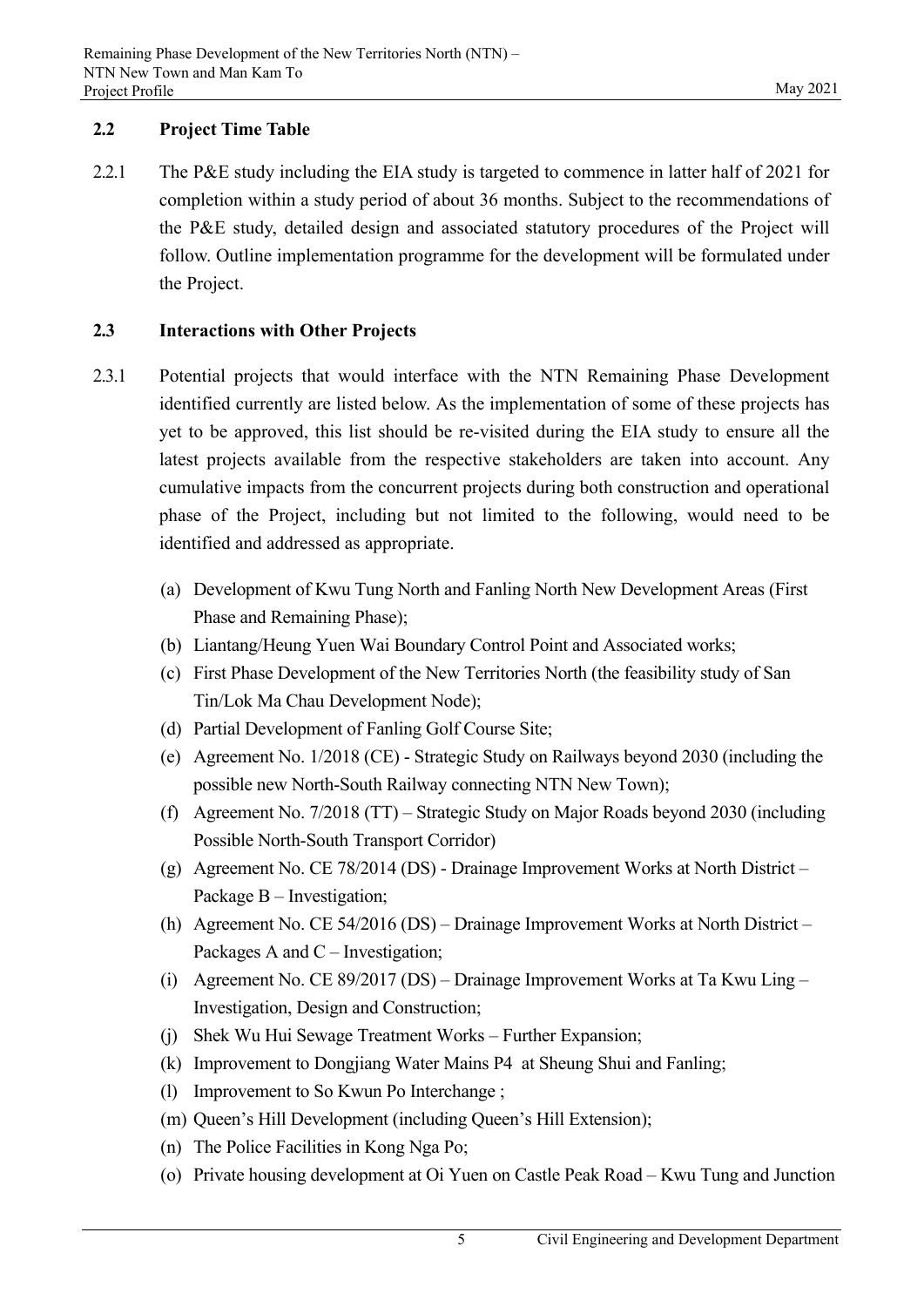of Fan Kam Road and Castle Peak Road;

- (p) Provision of Columbarium and Garden of Remembrance at Sandy Ridge Cemetery;
- (q) Organic Resources Recovery Centre Phase 2 at Sha Ling;
- (r) Drainage Improvement Works in Ta Kwu Ling;
- (s) North East New Territories Sewerage System Upgrade and North District Sewerage;
- (t) Provision of Crematorium , Funeral Parlour and Visitor Centre at Sandy Ridge Cemetery;
- (u) Agreement No. CE 51/2013 (HY) Widening of the Western Section and Eastern Section of Lin Ma Hang Road – Design and Construction;
- (v) Proposed Northern Link;
- (w) Proposed Science Park/Innovation District/Industrial Estate Development near Heung Yuen Wai Boundary Control Point;
- (x) Northeast New Territories (NENT) Landfill Extension;
- (y) Hong Kong 2030+: Towards a Planning Vision and Strategy Transcending 2030;
- (z) Development of Fanling North New Development Area, Waterworks;
- (aa) Agreement No. CE 71/2018 (CE) Study on Land Requirements for Modern Logistics, Port Back-up and Vehicle Maintenance Industries – Feasibility Study;
- (bb) Widening of Tolo Highway/Fanling Highway between Island House Interchange and Fanling;
- (cc) Proposed Fanling Bypass (Eastern and Western Sections);
- (dd) Agricultural Priority Areas Study;
- (ee) The Establishment of an Agricultural Park in Kwu Tung South; and
- (ff) Any planned/committed developments projects in Fanling/Sheung Shui area.
- 2.3.2 The EIA studies or relevant environmental studies for the above projects, if required, will be conducted by their respective proponents. The EIA study of this Project will consider the environmental effects of these projects (i.e. cumulative effect) on the NTN Remaining Phase Development.

# **3. POSSIBLE IMPACTS ON THE ENVIRONMENT**

# **3.1 Outline of Processes Involved**

3.1.1 It is anticipated that the Project would involve land based construction works including site clearance, earthworks, foundation works, construction of flyover, underpass, at-grade road, retaining structures, subway and noise barriers/enclosure, roadworks and diversion of existing drains, sewers, water mains and other utilities, cavern construction, etc. The major activities of the construction works involved above are not exhaustive and should be further reviewed, developed and studied in the EIA Study.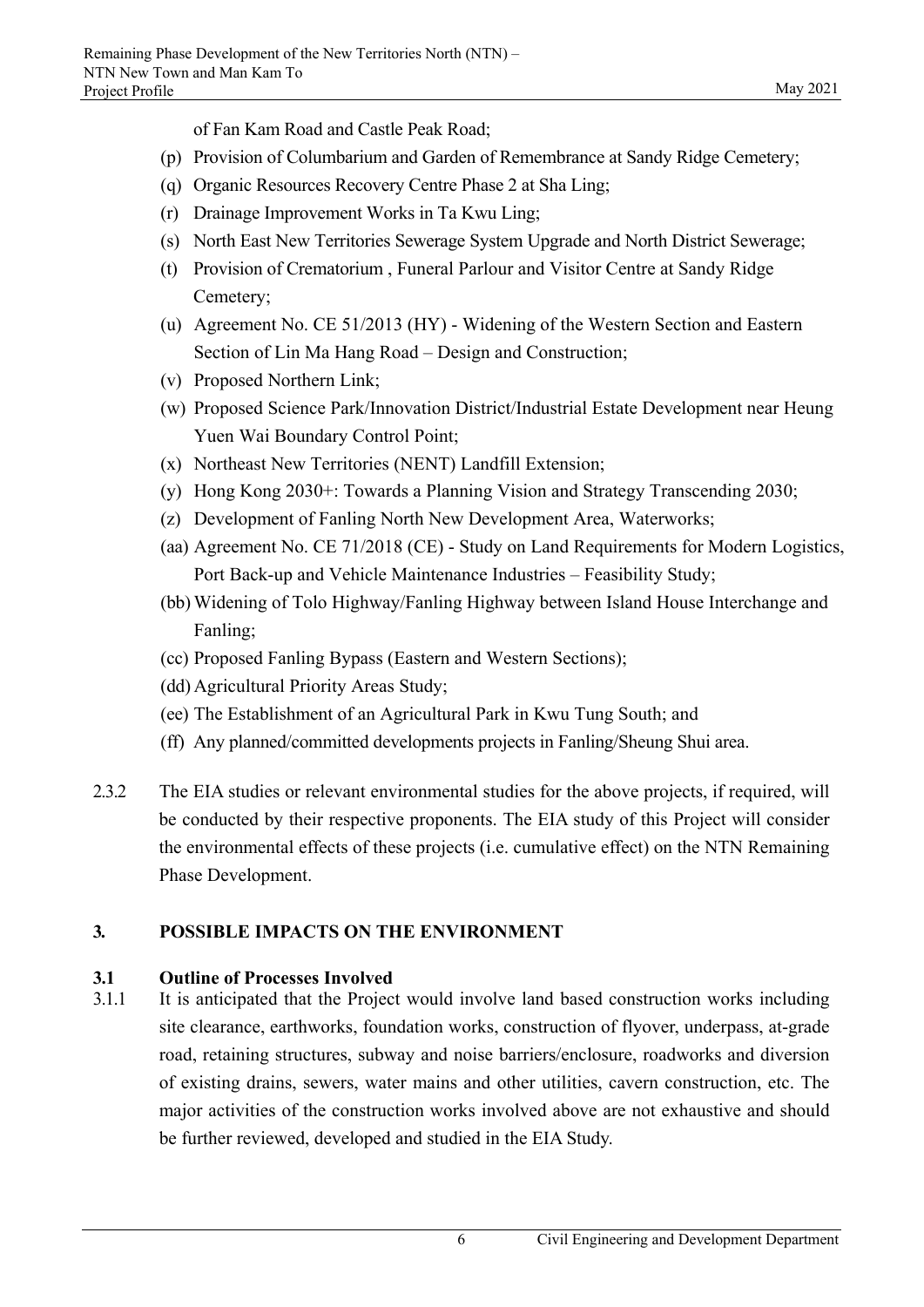3.1.2 Environmental impacts or issues that may arise during the constructions, operations and decommissions of the Project are as follows:

#### **3.2 Air Quality**

#### Construction Impacts

- 3.2.1 Construction works include site clearance, site formation, building and infrastructure provision, cavern excavation and any other infrastructure activities. Air quality impacts may arise from fugitive dust emissions generated from excavation, material handling, truck movement, rock crushing and screening, drilling and other construction activities.
- 3.2.2 In addition to the fugitive dust emissions, exhausted emissions from the construction plants and machineries may also cause air quality impacts. The corresponding potential air quality impact shall be evaluated. Requirements stipulated in the Air Pollution Control (Non-road Mobile Machinery) (Emission) Regulation and Air Pollution Control (Fuel Restriction) Regulations (i.e. use of ultra-low Sulphur diesel) should be fulfilled to minimize the exhaust emissions from construction plants and machineries.

#### Operational Impacts

- 3.2.3 The major permanent sources of air pollutants are the vehicular emissions from traffic on the existing and the future road networks, the Boundary Control Points including Lo Wu, Man Kam To and Heung Yuen Wai, industrial emissions from the surrounding industrial premises, chimney emissions associated with the industrial premises on site and in the vicinity, odour from the proposed sewage treatment works, sewage pumping station, waste management facilities, livestock farms, active landfill and refuse collection points as well as the drainage channels and nullahs. Also, the potential air quality impacts associated with the storage and workshop sites, public transport interchanges and terminus and carparks have to be addressed.
- 3.2.4 Depending on the future use of cavern, potential human health impacts in relation to toxic air pollutants (TAP) emissions should also be assessed in the EIA Study.

#### **3.3 Noise**

#### Construction Impacts

3.3.1 Noise impact during the construction phase may result from construction activities, neighbouring concurrent construction works, piling works, construction plants, traffic along site access roads, the use of powered mechanical equipment (PME), etc. Air-borne noise impact may also be generated by cavern excavation using drill-and-blast methods while ground-borne noise impact may be generated from rock breaking. The extent and significance of construction noise impacts would depend on the scale of construction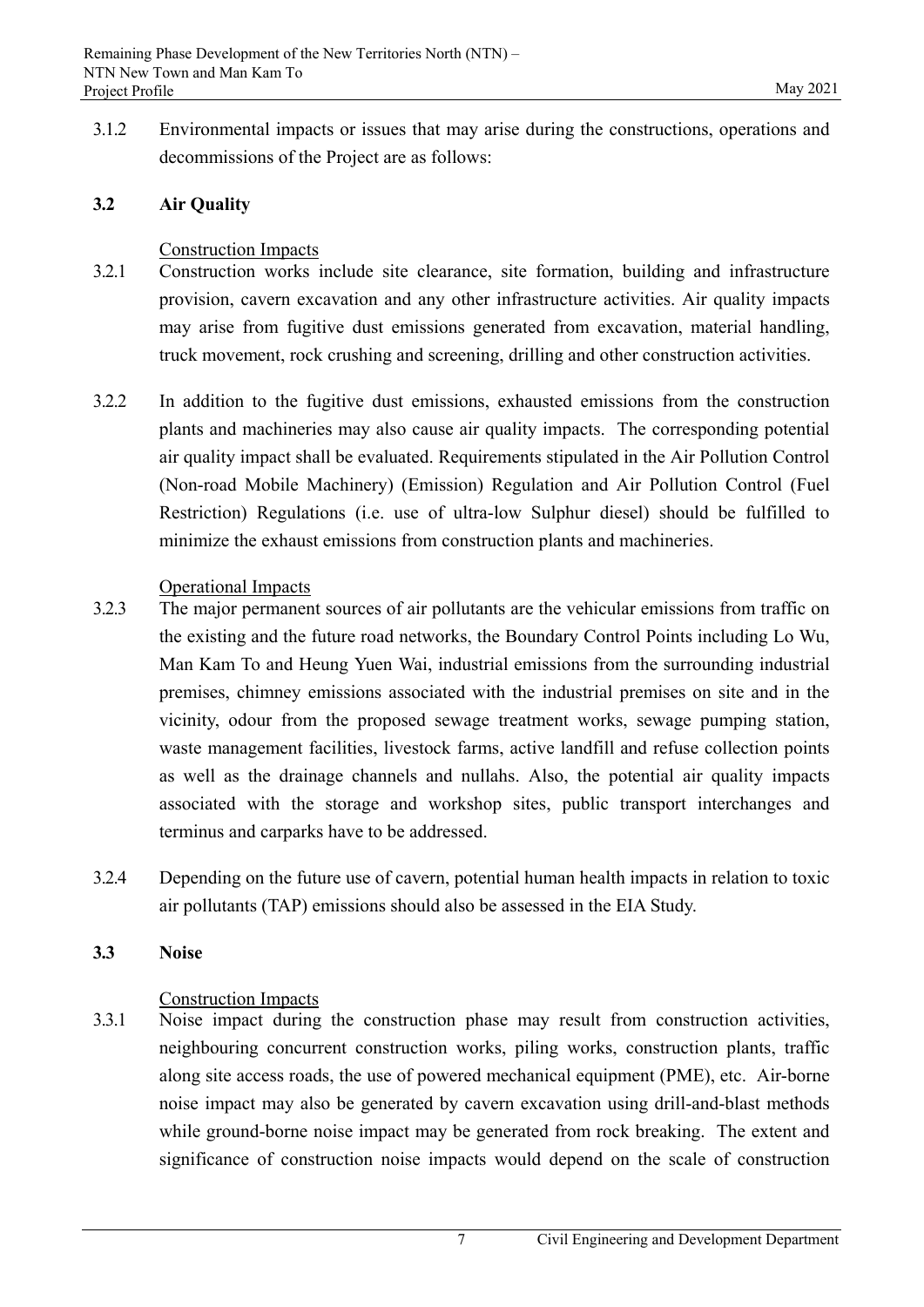activities, number of PME in operation, duration of construction activities, number of construction vehicle movements, etc.

#### Operational Impacts

3.3.2 There are two main operational noise sources namely (i) road traffic noise, and (ii) fixed noise. The sources of traffic noise include the major roads such as the new local and link roads. The fixed noise sources include storage and workshop sites, industrial estates, logistics development, sewage treatment works, sewage pumping station, water pumping station, electricity substations, etc.

#### **3.4 Water Quality**

#### Construction Impacts

3.4.1 The construction activities, which will have likely impact on water quality, include site formation, realignment of streams and rivers, drainage improvement works, activities causing disruption of water movement / bottom sediment, site cleaning of the contaminated area, concrete washing, construction of bridge, construction of pilings, construction and upgrading of road network, site workshop or depot and sewage effluent from the workforce. The adverse impacts may comprise additional runoff, increase of suspended solids, pH value and turbidity levels, spillage of waste oils and generation of additional sewage and wastewater. The potential impacts on the nearby surface water associated with construction works will need to be addressed.

#### Operational Impacts

- 3.4.2 Potential water pollution sources during operational phase will include sewage generated by residents, visitors and workers, temporary sewage overflow discharge / treated effluent from sewage treatment works and sewage pumping station, as well as other activities within the proposed PDAs, such as commercial and industrial activities, etc. in the NTN Remaining Phase Development. The additional sewage flow arising from the Project may be conveyed and discharged to the proposed sewage treatment works subject to investigation under the Project. "No Net Increase in Pollution Loads Requirement in Deep Bay" will be followed for the investigation of the whole sewerage system.
- 3.4.3 The adequacy of and the interface with existing/committed/planned drainage facilities (e.g. flood storage ponds, drainage improvement works etc.), sewerage and sewage treatment facilities for the handling, treatment and/or discharge/disposal of stormwater/ wastewater arising from the Project should be investigated under the EIA Study.
- 3.4.4 The potential non-potable reuse of treated effluent such as toilet flushing, irrigation, and street cleansing, if pursued, may have potential concerns for human health and the relevant impact will be studied under EIA.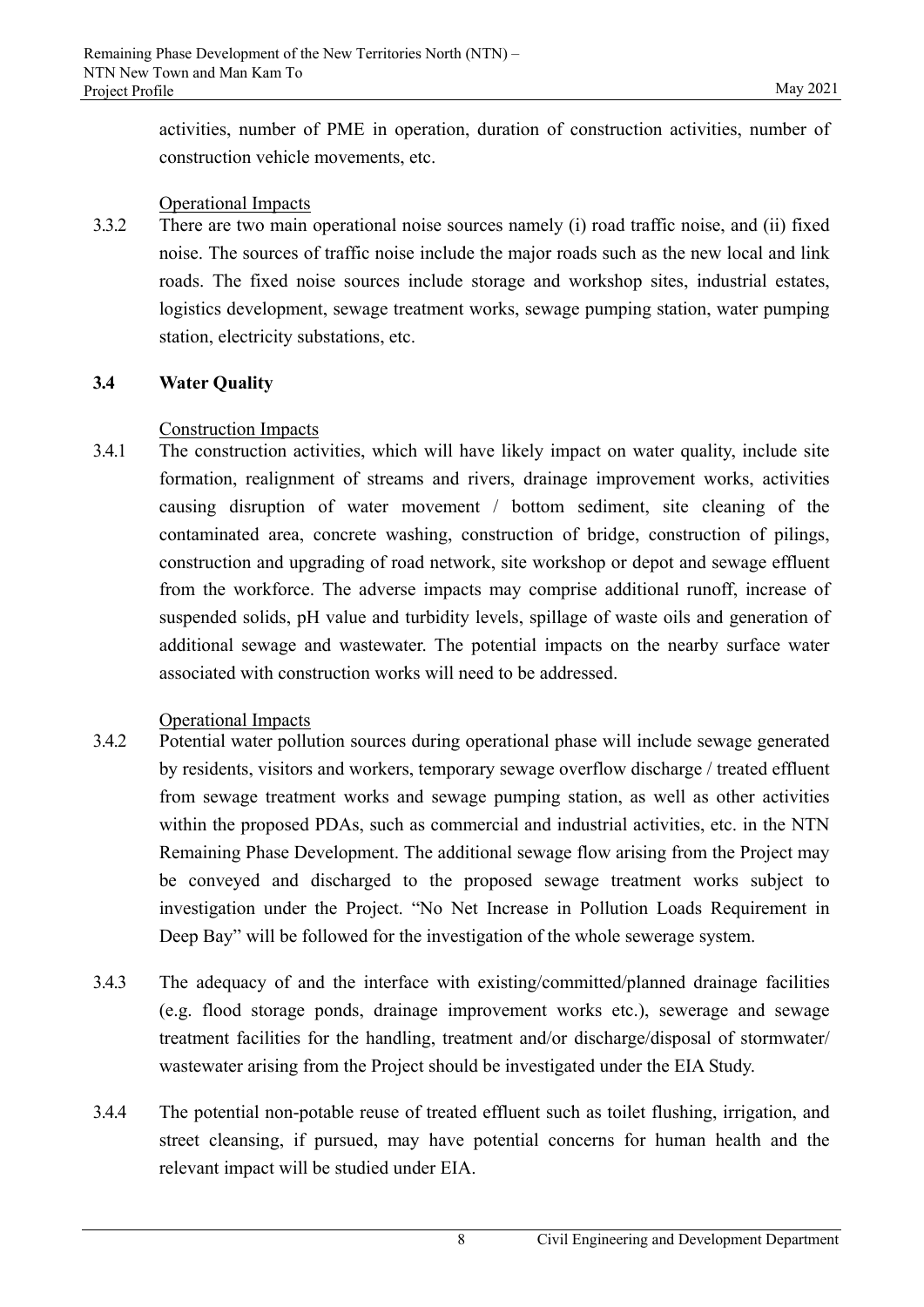#### **3.5 Waste Management**

#### Construction Phase

3.5.1 The construction activities of the NTN Remaining Phase Development would generate a variety of wastes including construction and demolition (C&D) materials arising from earthworks and demolition works, chemical waste and general refuse. The quantities of wastes will largely depend on the programme of various works packages and the need of off-site disposal.

## Operational Phase

3.5.2 The operation of the NTN Remaining Phase Development and associated engineering infrastructure including sewage treatment works and sewage pumping station will generate a significant amount of screening waste, municipal solid waste and chemical waste. The storage and handling of this waste will have the potential to cause adverse environmental impact.

## **3.6 Landfill Gas**

3.6.1 The North East New Territories (NENT) Landfill and its extension are located to the northeast of the NTN New Town and outside the boundary of the NTN Remaining Phase Development. Nevertheless, the proposed development in HYW is located within the 250m consultation zone of the NENT Landfill and its extension. There is potential impact from the landfill gas (LFG) to the proposed development above and below ground level during both construction and operational phases.

#### Construction Phase

3.6.2 During the construction phase, there will be excavation works and works in confined space such as box culverts and trenches. The workers will be exposed to a certain level of health hazard if they work in such spaces already filled with the LFG. Therefore, a qualitative assessment of landfill gas hazard on these sensitive receivers will be necessary.

#### Operation Phase

- 3.6.3 Although most of the proposed development areas falling within the consultation zone of NENT Landfill are green belt and agricultural zone in the broad land use plans under the Preliminary Study subject to further review under the P&E Study, the impact of the LFG from NENT Landfill and its Extension to the proposed developments will be assessed under the EIA study.
- 3.6.4 During the course of the EIA study, reference will be made to relevant legislations, standards and guidelines applicable to the assessment of Landfill gas hazard, including:
	- (i) Section 1.1(f) in Annex 7 of the EIA Technical Memorandum (TM);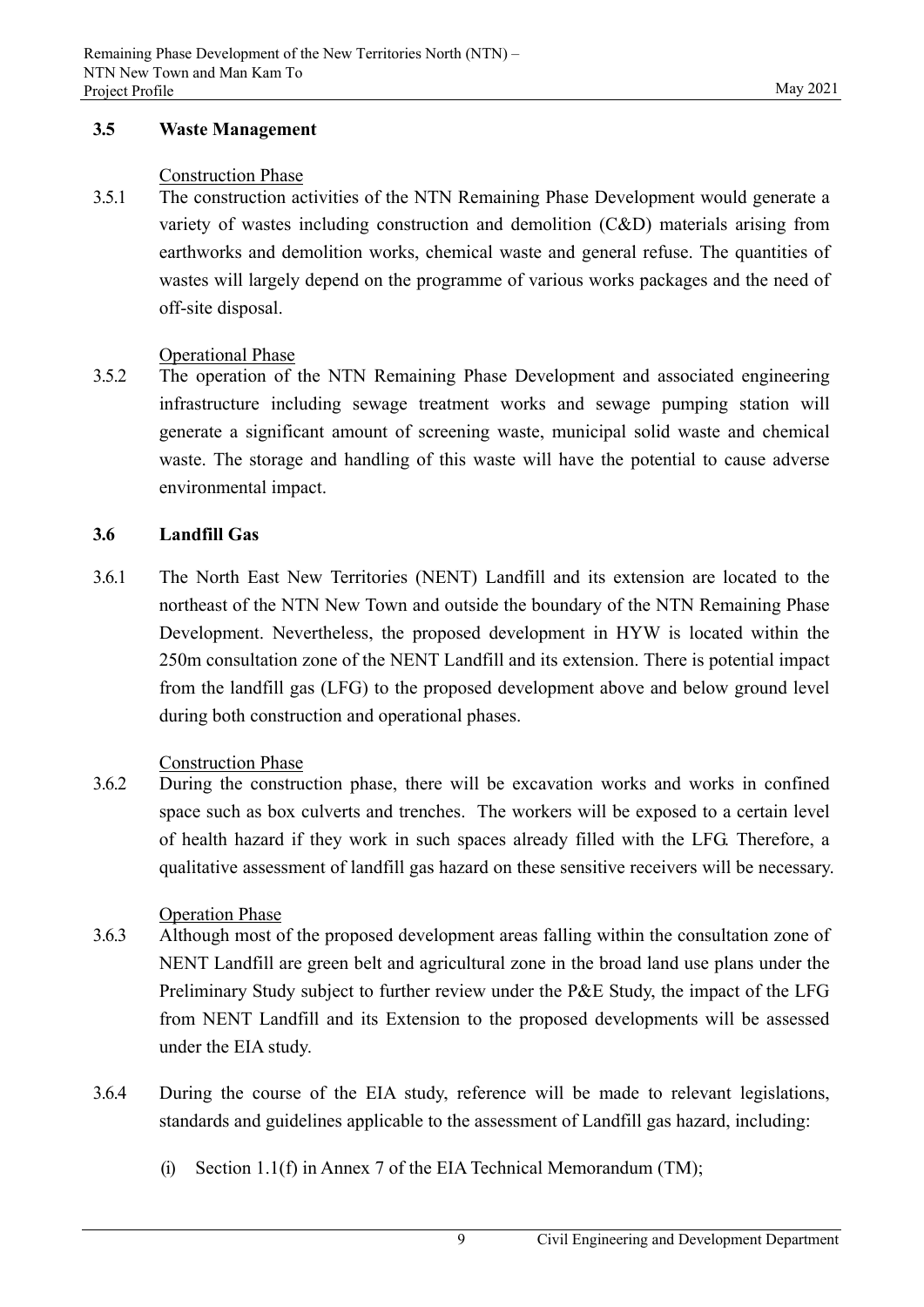- (ii) Section 3.3 in Annex 19 of the EIA TM; Landfill Gas Hazard Assessment Guidance Note (1997) (EPD/TR8/97); and
- (iii) Landfill Gas Hazard Assessment for Development Adjacent to Landfills (ProPECC PN 3/96).

#### **3.7 Ecology**

3.7.1 Habitats within the 500m Assessment Area include channelised watercourse, semi-natural watercourse, pond, mitigation wetland, marsh, agricultural land, orchard, grassland, grassland/shrubland, shrubland, plantation, fung shui woodland, secondary woodland, wasteground and developed area. The ecological environment will be discussed in Section 4.6. The habitats, sites and species of conservation importance will be further reviewed, identified and assessed under the EIA Study based on the finalized boundary of the NTN Remaining Phase Development.

#### Construction Phase

- 3.7.2 During construction phase, potential ecological impacts will include:
	- (i) Habitat loss and habitat fragmentation resulting from land take for development;
	- (ii) Direct loss of inactive/less mobile/habitat-specific wildlife nesting/inhabiting the affected area;
	- (iii) Direct loss and impacts to watercourses and ponds;
	- (iv) Impacts to wildlife as a result of isolation and fragmentation of ecological habitat; and
	- (v) Impacts to the surrounding habitat (including sites of conservation importance within or in vicinity of the NTN Remaining Phase Development) and associated wildlife due to physical disturbance of this habitat, increased human activity, inappropriate storage or dumping of construction material.

#### Operational Phase

- 3.7.3 The NTN Remaining Phase Development may cause impact to important habitat and ecology resources. Impacts to the surrounding habitat and associated wildlife due to increased human activities/disturbance associated with the operation of the proposed development are expected.
- 3.7.4 The cumulative impacts during the construction phase / operation phase arising from other interfacing projects will be considered and assessed under the EIA Study.

#### **3.8 Hazards to Life**

3.8.1 Part of the area in MKT Logistics Corridor is planned within the 1km consultation zone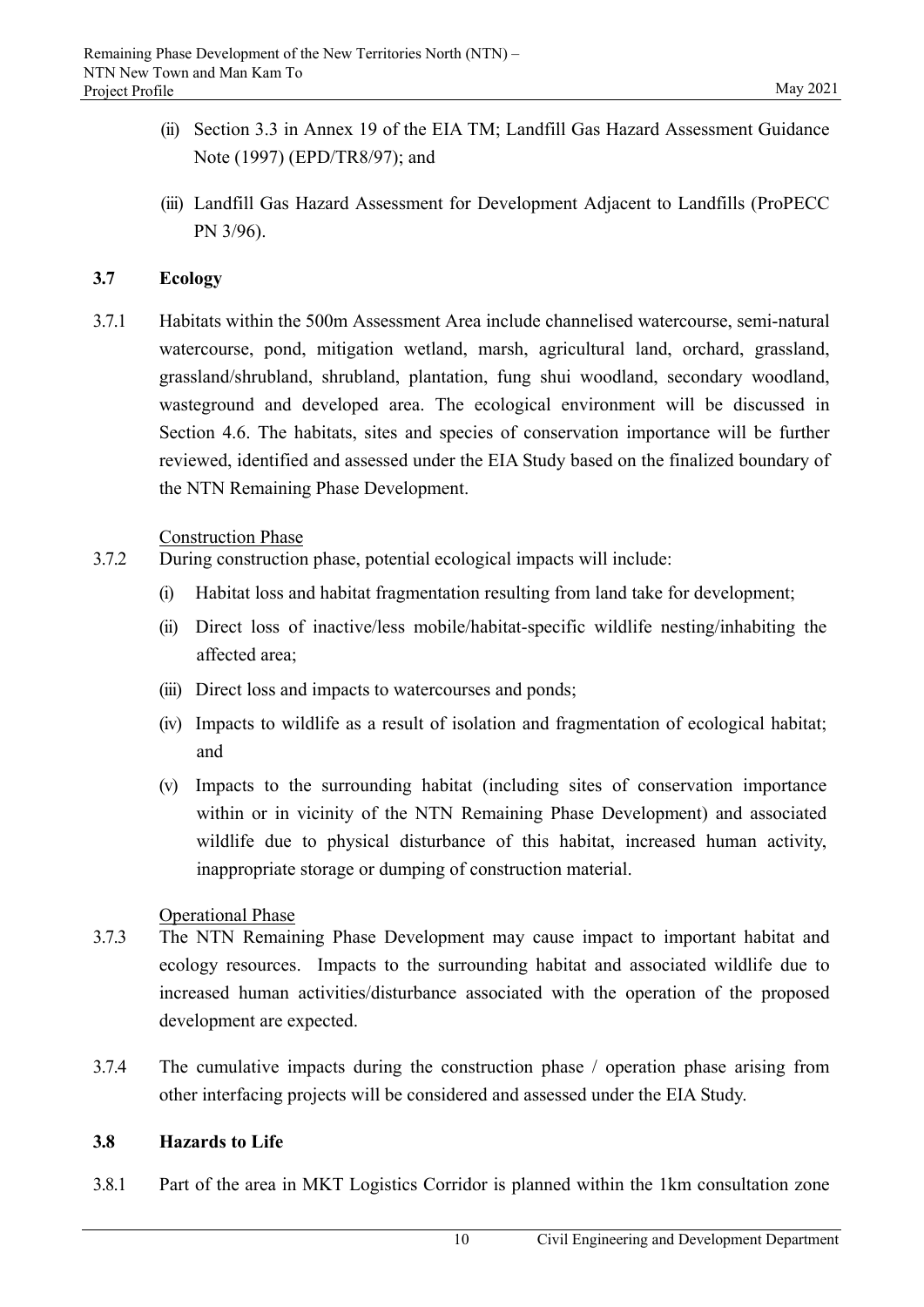of Sheung Shui Water Treatment Work (SSWTW) while part of the area of the NTN New Town near Ta Kwu Ling falls within 2km consultation zone of SSWTW, which may pose constraint and risks to the NTN Remaining Phase Development. WSD has planned to complete the on-site chlorine generation works in 2022 to replace the chlorine stores in SSWTW and de-list the SSWTW from the register of Potential Hazard Installation (PHI) afterwards. The situation will be kept in view or a hazard assessment for SSWTW is required.

- 3.8.2 An Organic Waste Treatment Facility Phase 2 (OWTF 2) is located in Sandy Ridge, North District. However, there would be no proposed development encroached into the worst hazard distance, which is about 150m, from the Purification Unit of OWTF 2. As the NTN Remaining Phase Development is outside the predicted hazard influence zone from OWTF 2, the potential risk to the proposed development will be minimal.
- 3.8.3 Explosives may be required for rock excavation such as rock cavern using drill-and-blast methods. There are hazards associated with the transportation, storage and use of explosives, and these will all be subjected to close control in accordance with the requirements of Mines Division of CEDD.

## **3.9 Cultural Heritage**

- 3.9.1 There are three sites of archaeological interest (SAI) including Ping Che, Hung Leng and Queen's Hill, a number of areas/villages with archaeological interest and historic buildings within and in vicinity to the NTN Remaining Phase Development. The existing cultural heritage within/around the NTN Remaining Phase Development are discussed in more details in Section 4.8.
- 3.9.2 Potential impacts on identified cultural heritage resources within the NTN Remaining Phase Development and associated infrastructure may arise from the following:
	- (i) Landtake for both temporary and permanent facilities which may result in damage to, or loss of, archaeological remains and deposits, culturally significant features and changes to the physical coherence of historic landscape; and
	- (ii) Severance and islanding may result from permanent landtake required for the Remaining Phase Development and associated infrastructure construction; areas of historic and cultural interest may be severed, thereby altering or destroying their integrity.
	- (iii) Construction works may result in damage to or loss of buried archaeological sites by:
		- Disturbance through excavation at or near an archaeological site, topsoil stripping and the passage of heavy machinery on exposed and buried deposits;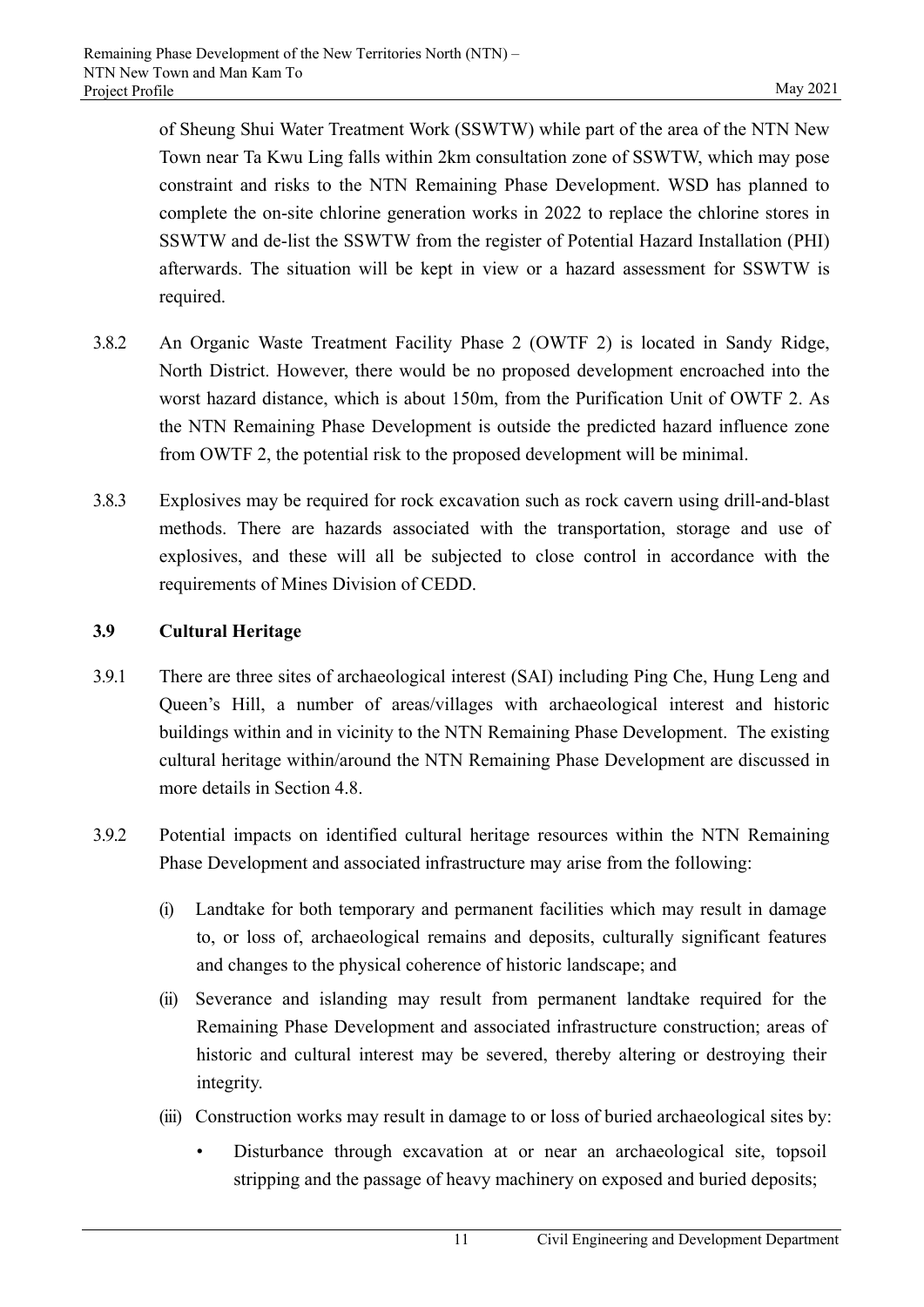- Change in the water table due to construction and development activities;
- The burial of sites resulting in limitation on accessibility for future archaeological investigations (including surface survey and remote sensing techniques) and obscuring visible surface evidence;
- Ground compaction due to construction activities or the weight of permanent filled materials may cause damage or distortion to buried archaeological remains, especially in soft alluvial deposits; and
- Indirect impacts such as visual, vibration, settlement, titling and noise intrusion on the setting and amenity of historic and cultural resources (e.g. grave sites and monuments and culturally or historically significant landscape features).

## **3.10 Land Contamination**

3.10.1 While there are no extensive areas of contaminated land such as landfills, etc., in the NTN Remaining Phase Development, there is potential sources from small industries including small-scale vehicle repair workshops, metal scrap yards, waste recycling yard and storage sites to create an adverse impact that will need to be cleaned up before development works.

## Operational Phase

3.10.2 The land contamination issue and its impact within the NTN Remaining Phase Development will be identified and assessed under the EIA study.

## **3.11 Landscape and Visual**

- 3.11.1 One of the overall planning approaches for NTN Remaining Phase Development is to foster urban-rural-nature integration. Notwithstanding this, visual impacts are likely to result from the induction of a new urban area which would change the existing visual system.
- 3.11.2 Besides, while the NTN Remaining Phase Development will prioritise, where possible, low quality landscape and excluded areas of high quality, natural or semi-natural landscape features, the Project will permanently change the existing landscape character of the area as a whole. This area will be transformed from a largely rural landscape to an area with high-rise urban environment in the NTN New Town, and logistic uses and/or industrial areas within the MKT Logistics Corridor, subject to review under the P&E Study. In many locations these proposals will also change the relationship between the valley landscape and the uplands. This relationship will be changed on a fundamental level by the high-rise residential and commercial towers. These factors will inevitably result in significant and adverse residual landscape impacts for the existing uplands,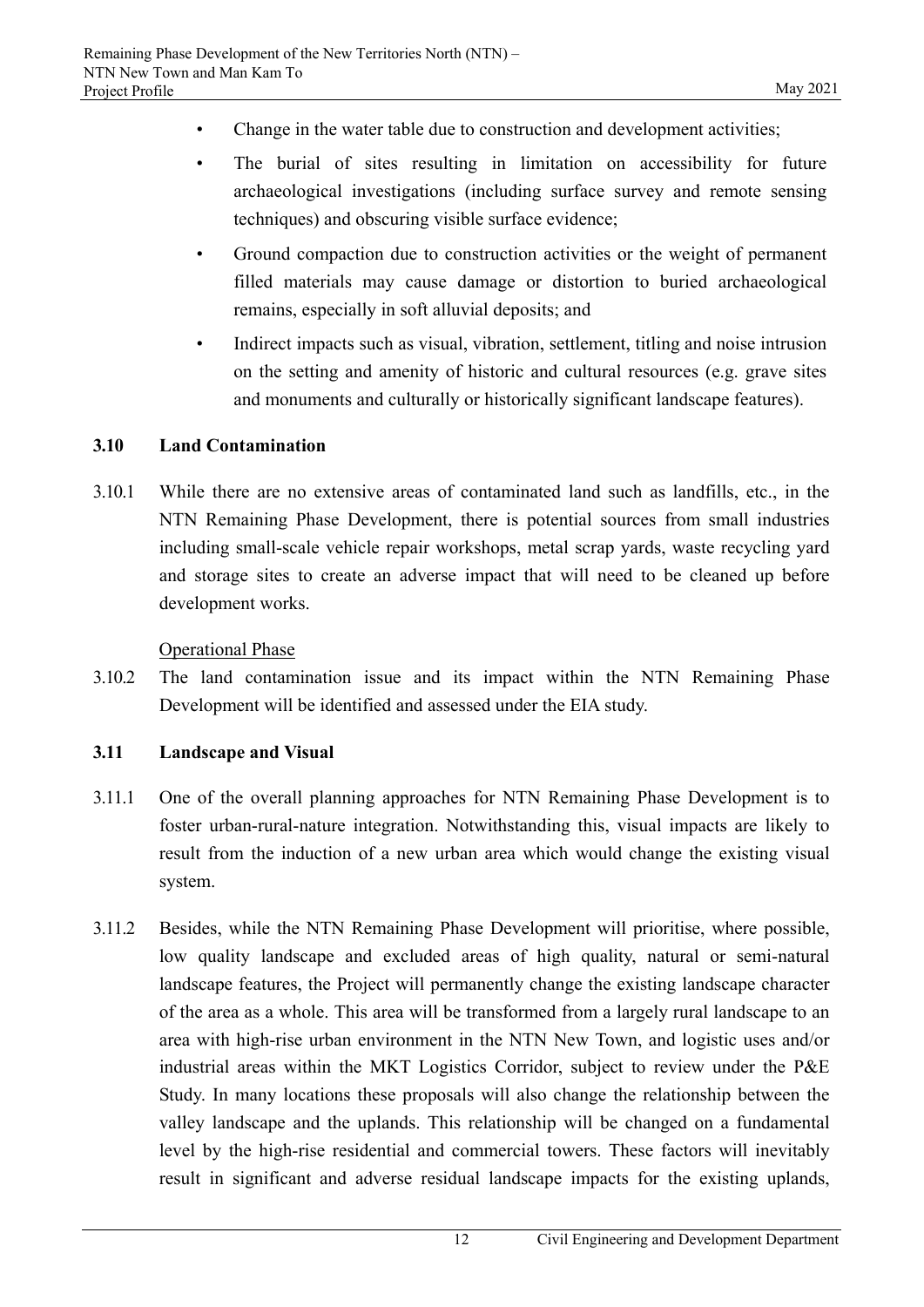which bound the development sites.

3.11.3 The expected sources of landscape and visual impacts arising from the NTN Remaining Phase Development are as follows.

Construction Phase

- (i) Loss of landscape elements, e.g. trees, fishponds and natural topography;
- (ii) Loss of visual amenity through removal of landscape elements e.g. trees;
- (iii) Visual appearance of any temporary use prior to full development;
- (iv) Construction activities on newly formed areas and existing available land; and
- (v) Obstruction of, or intrusion into views by the development.

Operation Phase

- (i) Incompatibility with the surrounding landscape context, in particular the interfacing area of the proposed development and surrounding non-development area;
- (ii) Permanent loss of Landscape Resources (LRs)/ Landscape Character Areas (LCAs), such as loss of topography, vegetation, underground water table, agricultural land, recreational open space, green buffer, etc.;
- (iii) Residual impacts from loss of trees and vegetation during the construction phase would generate negative landscape and visual impacts in the short term until compensation planting has established and replaced these resources;
- (iv) Visual intrusion and obstruction created by the development;
- (v) Glare from direct or reflected sunlight or man-made light source from the development; and
- (vi) Visual quality of the new development.

# **3.12 Agriculture and Fisheries**

- 3.12.1 Fish ponds are present within 500m area from the proposed boundary of MKT Logistics Corridor. It is expected that there would be some fish ponds filled or partly filled for the proposed development subject to the detailed planning and engineering study. Though the impact of filling or partially filling of fish ponds is anticipated to be minimal with proper mitigation measures, the impact from reduction of fish ponds on existing habitats would also be considered in the EIA Study. Any fish ponds/ fisheries resources/ fisheries activities at and in the vicinity of the NTN Remaining Phase Development will be identified, and potential impacts to the fisheries will be assessed in a fisheries impact assessment (FIA) to be conducted under the EIA study.
- 3.12.2 Potential impacts from the Project may arise from the following: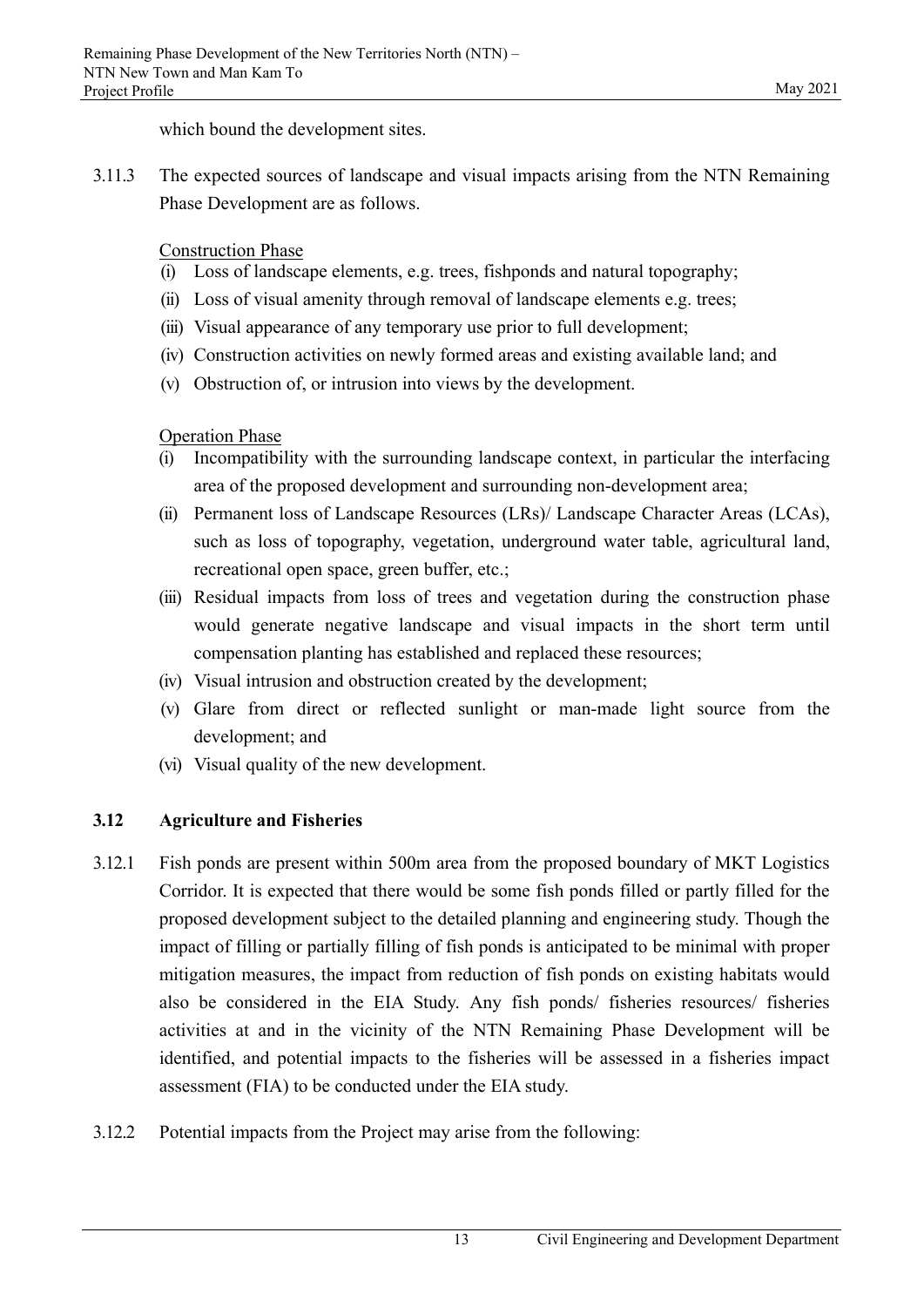#### Construction Phase

- (i) Temporary or permanent loss of agricultural land / fish ponds or areas for farming / fisheries operation;
- (ii) Impacts on pond bund stability, hydrology (e.g. water seepage, impact on supply of irrigation water);
- (iii) Blockage of access to farmland or fish ponds; and
- (iv) Deterioration of water quality or degradation of the environmental conditions of the farmland or fish ponds.

Operation Phase

- (i) Blockage of access, and
- (ii) Degradation/ deterioration of environmental conditions of farmland and fish ponds due to induced-water quality impacts from sewage and runoff from the Project.

## **3.13 Electric and Magnetic Fields**

3.13.1 A section of the existing 400kV overhead power line lies along/within the southern tentative boundary of the NTN New Town near Queen's Hill while a section of the existing 400kV overhead power line lie in close vicinity of the western boundary of NTN New Town near Hung Lung Hang. The Project is also within the preferred working corridor of the concerned overhead lines as stipulated in the Hong Kong Planning Standards and Guidelines (HKPSG) published by the Planning Department. Impact of the developments due to the presence of this 400kV overhead power lines would be reviewed and assessed in the EIA Study.

## **4. MAJOR ELEMENTS OF THE SURROUNDING ENVIRONMENT**

Surrounding Environment including Existing and Planned Sensitive Receivers, sensitive parts of the natural environment, major elements of the surrounding environment, existing and/or relevant past uses would be studied in EIA, including the following:

## **4.1 Air Quality**

4.1.1 The NTN New town and MKT Logistic Corridor are situated within existing rural, village, agriculture and brownfields. Local emissions from roads are the major source affecting the air quality. The Project is also located very near the Mainland and the existing air quality in the proposed development areas is periodically affected by the industrial emissions from the Mainland.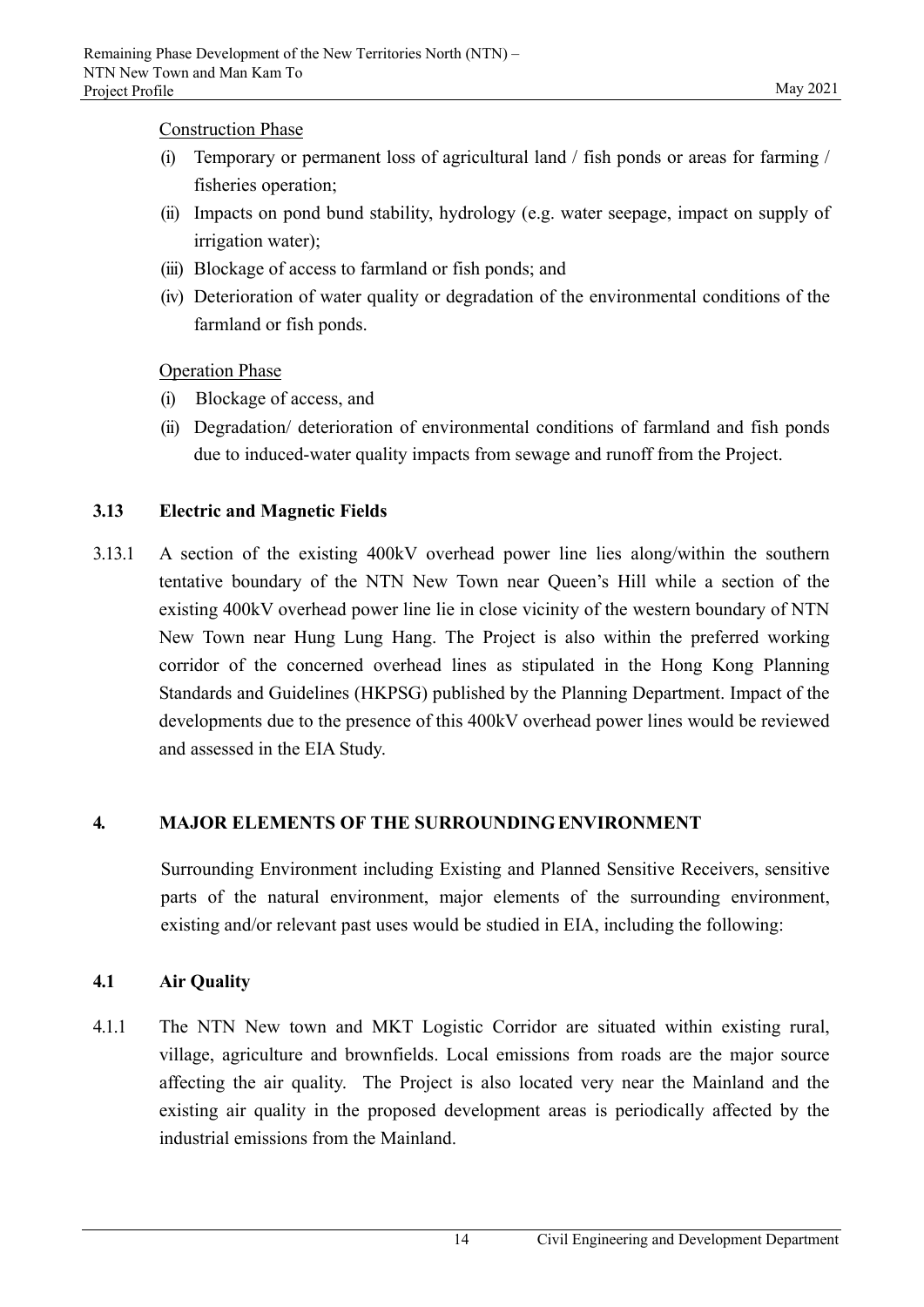- 4.1.2 The potential air sensitive receivers affected by the NTN Remaining Phase Development include domestic premises, clinics, schools, educational institutions, offices, factories, welfare facilities, the existing villages, nursery, temporary housing accommodation and place of worship. A list of representative sensitive receivers have been identified and shown in **Table 4.1**. The list of the representative sensitive receivers is not exhaustive and would be reviewed and updated under the EIA Study.
- 4.1.3 The major permanent sources of air pollutants are the vehicular emissions from traffic on major roads and the air pollutants emitted from the vicinity of the industrial stationary sources. Chimney emissions associated with nearby industrial premises are the stationary air pollutant sources.

#### **4.2 Noise**

- 4.2.1 The source of noise of the existing environment within the NTN Remaining Phase Development is dominated by the traffic on the existing major roads in the vicinity including, Heung Yuen Wai Highway, Sha Tau Kok Road and Man Kam To Road. East Rail is also running at approximately 110m to the southwest of MKT Logistics Corridor.
- 4.2.2 Isolated industrial operations in the brownfield sites are scattered within and in the proximity of the proposed development. The pumping operation in the Sheung Shui Raw Water Treatment Works and Raw Water Pumping Station is also considered as a fixed noise source. Other major fixed noise sources affecting the PDAs includes San Wai/Tai Leng/San Uk Ling Firing Range, San Wai Barracks, Organic Resources Recovery Centre Phase 2, provision of columbarium and garden of remembrance at Sandy Ridge Cemetery, NENT landfill & its extension, Table Hill firing range, LT/HYW Boundary Control Point; and proposed police facilities including firing range in Kong Nga Po.
- 4.2.3 The helipad at the proposed police facilities in Kong Nga Po, the helicopter operations at San Wai/Tai Ling Firing Range and the helipad near Man Kam To Road Immigration Control Point, among others, could be a source of noise to the proposed development within the tentative boundary of NTN New Town and MKT.
- 4.2.4 Potential noise sensitive receivers include domestic premises, clinics, schools, educational institutions, offices, factories, welfare facilities, the existing villages, home for the aged, places of public worship and country park. A list of representative sensitive receivers have been identified and shown in **Table 4.1**. The list of the representative sensitive receivers is not exhaustive and would be reviewed and updated under the EIA Study.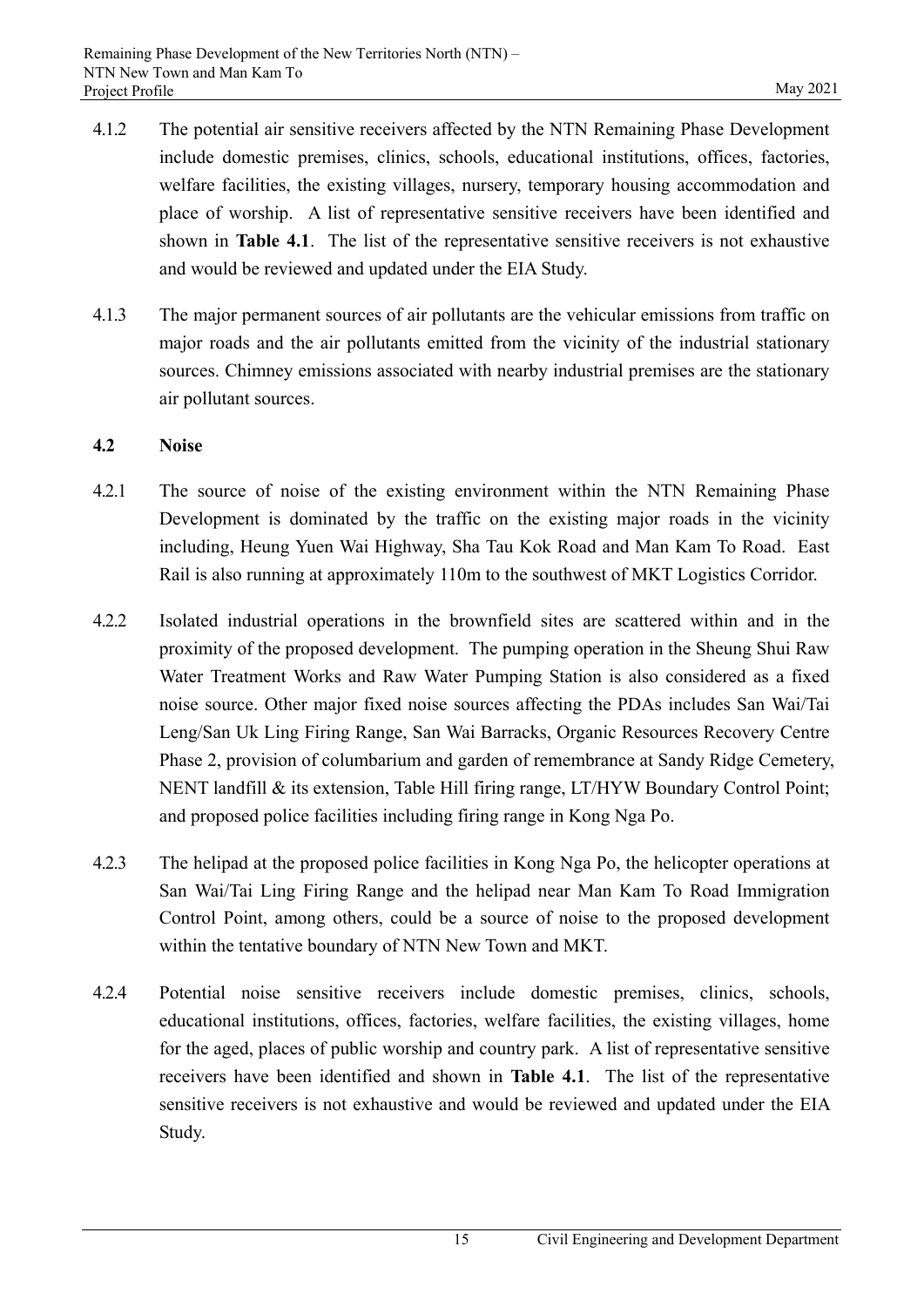## **4.3 Water Quality**

- 4.3.1 The proposed PDAs are comprised of open storages, scattered villages, temporary structures and warehouses. There are also local villages, industries and residential development within NTN Remaining Phase Development.
- 4.3.2 The water quality sensitive receivers (WSRs) for the proposed development include rivers, channelized nullahs, canals, wetlands, and other water courses. The major rivers within and in vicinity to the Project include Ng Tung River, Shenzhen River, Ping Yuen River, Kwan Tei River, Tan Shan River, etc. Some watercourses of potential conservation significance such as Ping Yuen River (Mid-Section), Ping Yuen River (Lower-Section), Ha Shan Kai Wat Watercourse and Kwan Tei River are located within the NTN Remaining Phase Development. A list of representative WSRs have been identified and shown in **Table 4.2**. The list of the representative WSRs is not exhaustive and would be reviewed and updated under the EIA Study.

## **4.4 Waste Management**

4.4.1 The existing solid waste arising from the NTN Remaining Phase Development and vicinity area include domestic waste from village houses, agricultural waste, commercial/industrial waste generated from open storage and informal industrial uses; and chemical waste from vehicle breaking and repair operations.

#### **4.5 Landfill Gas**

4.5.1 As mentioned in section 3.6.1 above, NENT Landfill are located to the northeast of the proposed NTN New Town, and the proposed development in HYW is located within the consultation zone of the NENT Landfill and its extension.

## **4.6 Ecology**

## MKT Logistics Corridor

- 4.6.1 Habitats identified in MKT Logistics Corridor include agricultural land, pond, watercourse, channelized watercourse, semi-natural watercourse, grassland, grassland/shrubland, secondary woodland, plantation, development area and wasteground. MKT area was comparatively small, and mainly comprises developed areas (including villages, open storage and road infrastructure). No floral species of conservation importance were recorded in the MKT Logistics Corridor in the relevant literature.
- 4.6.2 Species of conservation importance recorded in the MKT Logistics Corridor and its adjacent areas included mammals, birds, herpetofauna, butterfly/odonate and aquatic fauna. The impact from reduction of fish ponds on existing habitats should also be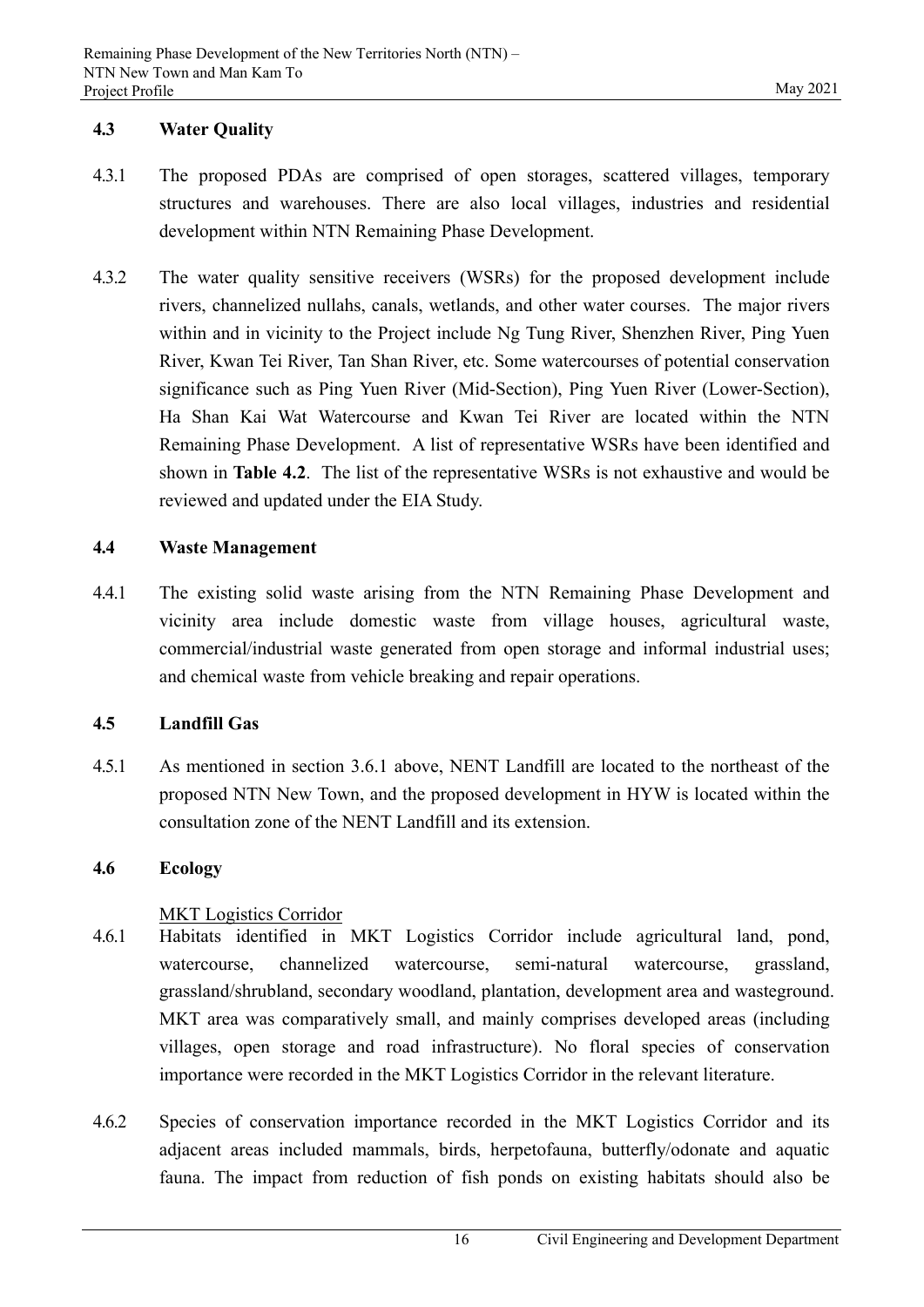assessed.

- 4.6.3 Man Kam To Road Egretry and Ho Sheung Heung Egretries are located in the vicinity of the MKT Logistics Corridor. Some flight lines of Man Kam To Road and Ho Sheung Heung Egretries may enter the MKT Logistics Corridor and the egretries would potentially be impacted directly via loss of airspace or indirectly via disturbance. The EIA study should assess the impact of MKT development on the egrets from Man Kam To Road and Ho Sheung Heung egretries.
- 4.6.4 The lower reaches of Ng Tung River are located to the west of MKT Logistics Corridor. This river channel is regularly used by wetland-dependent birds, especially in the intertidal downstream sections. Some breeding ardeids were foraging in Ng Tung River.

## NTN New Town

- 4.6.5 Habitats of agricultural land, pond, marsh, watercourse, channelized watercourse, seminatural watercourse, grassland, grassland/shrubland, shrubland, fung shui woodland, secondary woodland, wetland area near Heung Yuen Wai, orchard, plantation, development area and wasteground were identified within NTN New Town. Floral species of conservation importance such as fern, trees, shrub and woody climber were identified in this area.
- 4.6.6 Species of conservation importance recorded in the NTN New Town and its adjacent areas included mammals, birds, herpetofauna, butterfly, odonate and aquatic fauna. Ping Che Egretry is located within the NTN New Town and impact on disturbance of flight path should be assessed.
- 4.6.7 Several recognized sites of conservation importance are located within the NTN New Town, including but not limited to the Ping Che Egretry, Kan Tau Wai Fung Shui Wood and Tsung Yuen Ha Fung Shui Wood. The Ping Che Egretry and its flight lines would potentially be impacted directly via loss of airspace or indirectly via disturbance, and the impact of the development on the egrets should be assessed under the EIA Study.
- 4.6.8 The ecological habitats, sites and species of conservation importance within NTN Remaining Phase Development mentioned above are not exhaustive and would be reviewed, identified and assessed in the EIA Study.

#### **4.7 Hazards to Life**

4.7.1 As mentioned in Section 3.7.1, the proposed MKT Logistics Corridor is partly within the consultation zone of SSWTW while part of the NTN New Town is within 2km assessment area of SSWTW. As WSD has planned to complete the on-site chlorine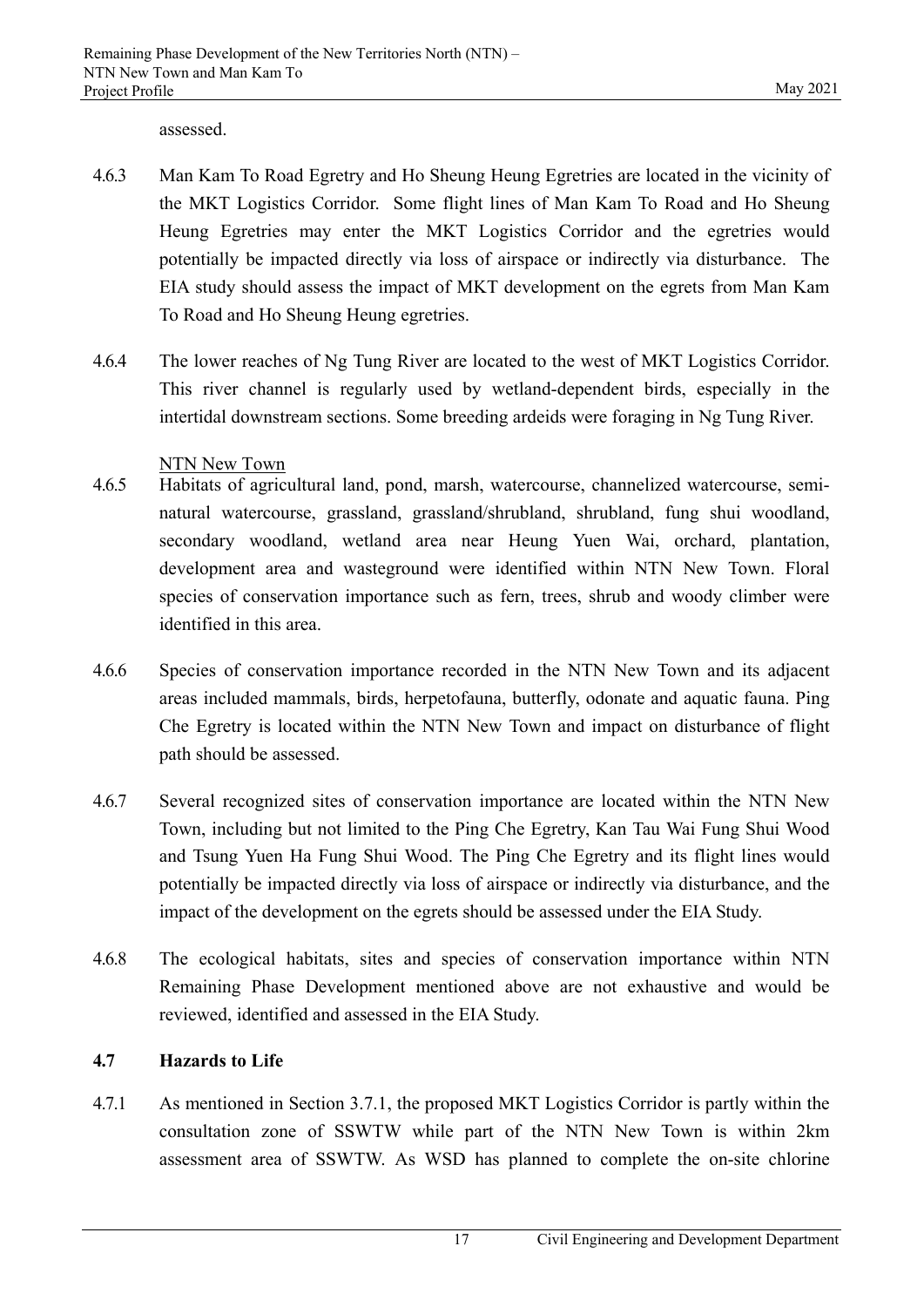generation works in 2022 to replace the chlorine stores in SSWTW and de-list the SSWTW from the register of PHI afterwards, the situation will be kept in view and the impact should be assessed if the replacement of the chlorine stores does not happen eventually. Should there be proposals for development that will result in an increase in the number of persons living or working in the CZ, the relevant environmental impact should be studied in the EIA Study.

## **4.8 Cultural Heritage**

- 4.8.1 The declared monuments in the vicinity of the Project are shown in **Table 4.3**.
- 4.8.2 The graded historic buildings identified within the proposed PDAs are shown in **Table 4.4**.
- 4.8.3 The historical villages/buildings with potential heritage values lies within the proposed PDAs are shown in **Table 4.5**.

The lists in **Table 4.3** to **Table 4.5** are not exhaustive and would be reviewed and identified in the EIA study.

- 4.8.4 Built Heritage Impact Assessment should be conducted for any development or infrastructure projects proposed within 200m of built heritage resources. AMO should be alerted if any buildings / structures both at grade level and underground built on or before 1969 are identified within or in the vicinity of the PDAs.
- 4.8.5 There are three Sites of Archaeological Interest (SAI) within the proposed PDAs, namely Queen's Hill SAI, Hung Leng SAI and Ping Che SAI. Within the PDAs, there are about 17 historical villages in which 16 with archaeological potential and areas of archaeological potential. The exact number of historical villages with archaeological potential will be investigated in the Study.
- 4.8.6 An archaeological survey will be conducted under the Archaeological Impact Assessment (AIA) of Cultural Heritage Impact Assessment as part of the EIA Study to identify all the potential archaeological sites within and in vicinity to the proposed development while a field survey will be carried out in Built Heritage Impact Assessment (BHIA) to identify any declared monuments, proposed monuments, graded historic sites/buildings, Government historic sites and potential historic buildings / structures in particular built before 1969 within and in vicinity to the proposed development. The exact number of historical villages with archaeological potential will be investigated in the Study. Since the three SAIs would have significant implications on the development proposals, the archaeological impact assessment should be conducted as soon as possible once the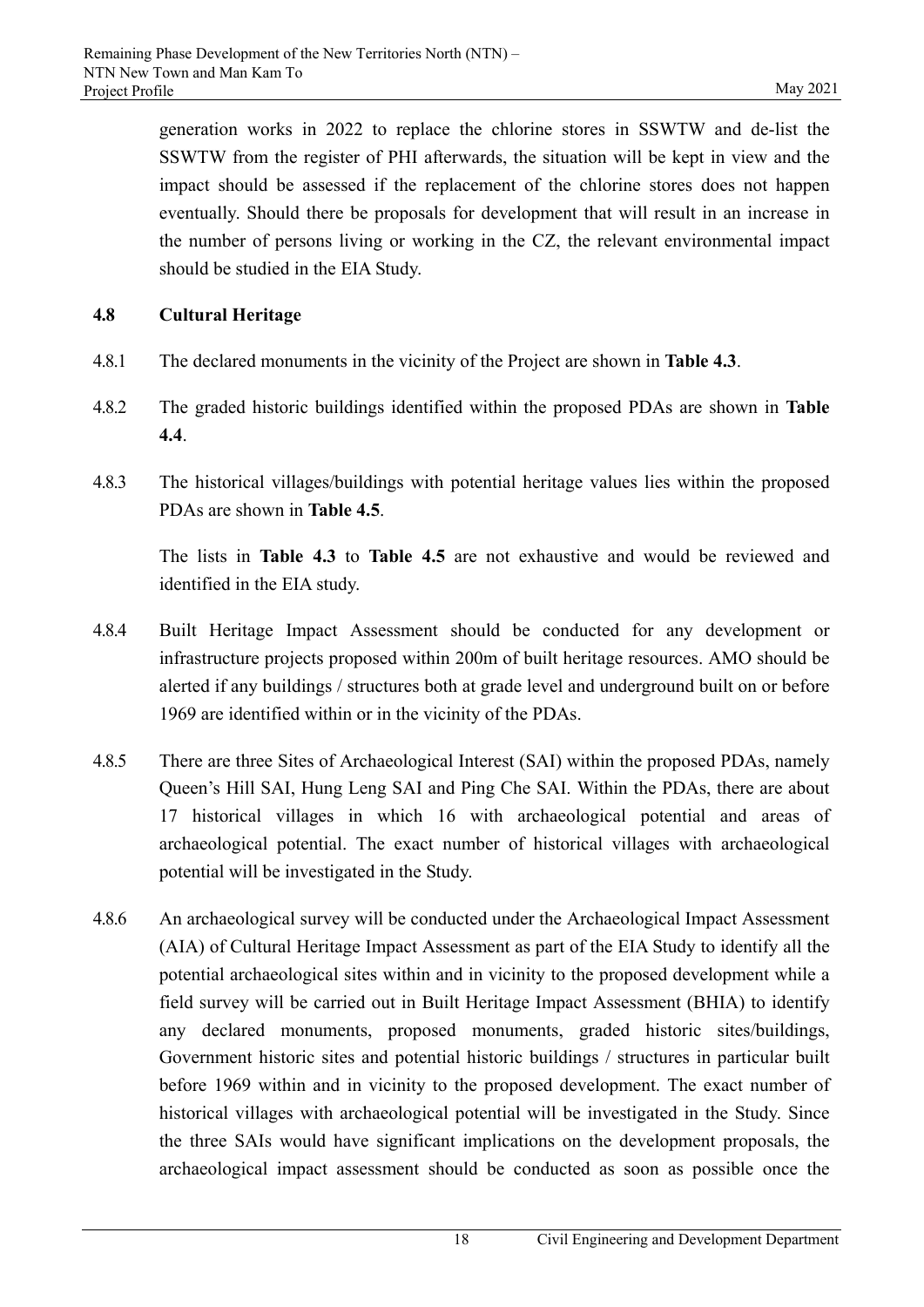Project commences.

#### **4.9 Land Contamination**

- 4.9.1 The existing environment of the NTN Remaining Phase Development is rural in character and comprise village and industrial land uses intermixed with active and inactive agricultural activities. The main potential sources of contaminants from the land uses in the NDAs are from by-products from small industries, container storage yards, waste recycling yard, vehicle and equipment storage and vehicle repair workshops.
- 4.9.2 Since the locations covered under the study are generally remote and undeveloped, and contaminated soil/groundwater (if any) would be properly remediated according to the prevailing guidelines, the number of sensitive receivers likely to be impacted by the identified contamination concerns is expected to be limited to, current land users and future site workers employed during the construction phase of the Project.

## **4.10 Landscape and Visual**

- 4.10.1 The landscape character of the present area of NTN Remaining Phase Development is defined as a broad valley area with upland and ridgelines, foothills and side valleys. The upland areas and higher foothills that are characterised by grass, shrub and woodland, generally have a high quality, while the lower foothills and lowland areas with mixed land uses in the valleys have a lower quality. The NTN Remaining Phase Development will primarily be located in lowland areas with low quality landscape used for brownfield and agriculture, while grass, shrub and woodland areas are preserved. Impacts are expected within the tentative boundary of NTN New Town and MKT Logistics Corridor due to the loss of existing agricultural areas, the formalisation of the existing disparate land uses, the change of landscape setting near existing villages and the altered relationship between the natural uplands and the valley floor. In general, after mitigation a wholesale alteration of the landscape is expected with both adverse and beneficial results.
- 4.10.2 The scale of the proposed development is of such a nature that it will alter the existing landscape character as a whole. Visual sensitive receivers will be identified for landscape and visual impact assessment during the EIA study.

## **4.11 Agriculture and Fisheries**

4.11.1 Within the NTN Remaining Phase Development, a mixture of active and abandoned agricultural lands was located in Tai Po Tin, Chow Tin Tsuen, Lei Uk, Sing Ping, Sheung Shan Kai Wat and to the south of Sandy Ridge. The extent of the agricultural land will be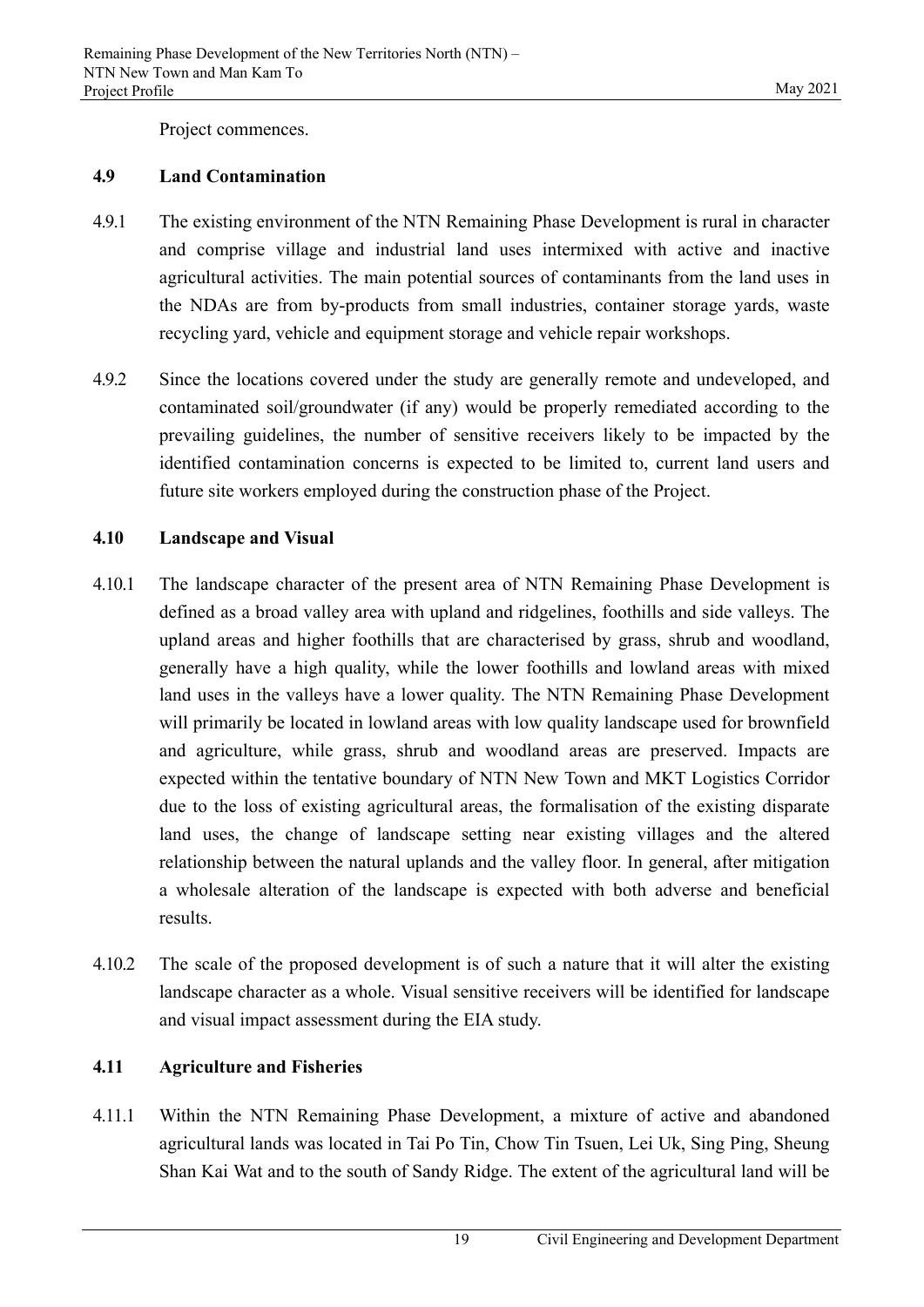further investigated under the EIA Study.

4.11.2 There are fish ponds within 500m area from the proposed boundary of the MKT Logistics Corridor. The impact from reduction of fish ponds on existing habitats should also be assessed.

## **4.12 Electric and Magnetic Field**

4.12.1 As stated in Section 3.13, sections of the existing 400kV overhead power lines lie in the southern portion of the NTN New Town near Queen's Hill and in close vicinity of the western portion of NTN New Town near Hung Lung Hang while the Project is also within the preferred working corridor of the concerned overhead lines as stipulated in the Hong Kong Planning Standards and Guidelines (HKPSG) published by the Planning Department. Mitigation measures for the impacts from the electric and magnetic fields will be discussed in Clause 5.13.

## **5. ENVIRONMENTAL PROTECTION MEASURES TO BE INCORPORATED IN THE DESIGN AND ANY FURTHER ENVIRONMENTAL IMPLICATIONS**

## **5.1 General**

- 5.1.1 The EIA study will investigate those environmental impacts and propose the appropriate mitigation measures with the intention that all proposals would be environmentally acceptable and cost effective. The residual impacts, if any, would be confined within the allowable limits. Environmental monitoring and auditing of potential impacts that may arise from the works of the Project would be provided for the construction and operational phases.
- 5.1.2 The measures to minimise environmental impacts as listed in Annex 1 of the EIAO-TM have been reviewed. Subject to the findings of the EIA study, the following mitigation measures will be incorporated in the design for the construction and operation of the Project, where appropriate. The mitigation measures to be considered will include but will not be limited to the measures described in the following sections.
	- pollution control technology
	- source control
	- waste management systems and practices
	- potential for waste and wastewater minimization
	- acoustic barriers and insulation
	- buffer zones and landscaping
	- different siting of activities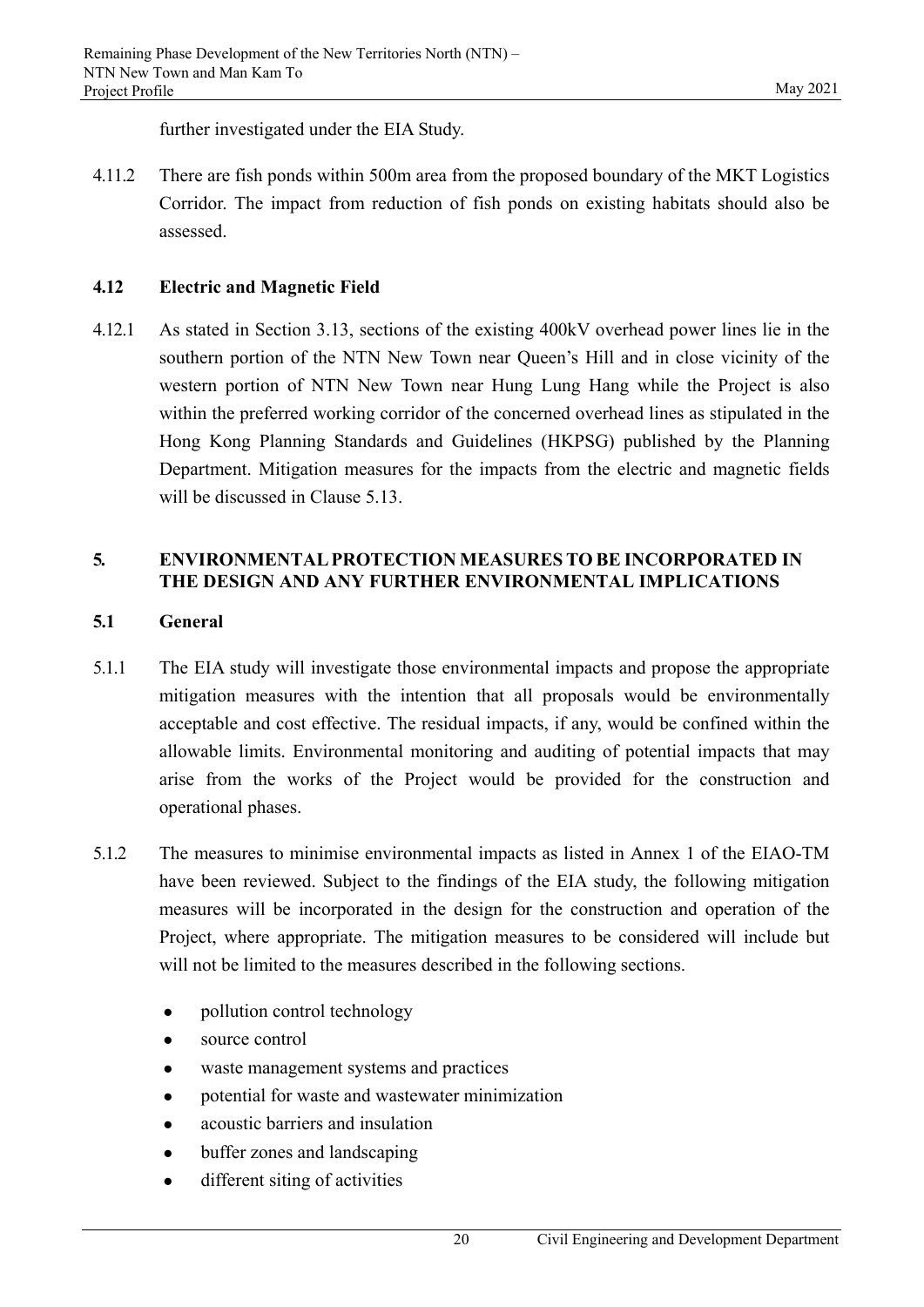- site layout and building design
- retention of natural environmental features
- control of construction work practices
- application of the Deep Bay Guidelines for dredging, reclamation & drainage works where applicable
- application of Chapters 9 and 10 of the Hong Kong Planning Standards & Guidelines (version available at the time the Ordinance comes into force) where applicable

## **5.2 Air Quality**

#### Construction Phase

- 5.2.1 In order to prevent adverse impacts on air quality, the control measures stipulated in the Air Pollution Control (Construction Dust) Regulations should be implemented wherever applicable, to avoid or minimize air quality impacts on existing and planned ASRs. Mitigation measures, including but not limited to the following, will be put in place.
	- Stockpiles of dusty material will not extend beyond site boundaries;
	- In the process of material handling, any material which has the potential to create dust will be treated with water or sprayed with a wetting agent where practicable;
	- Any vehicle with an open load compartment used for transferring dusty materials offsite will be properly fitted with side and tail boards and cover;
	- Stockpiles of sand and aggregate will be enclosed on three sides and water sprays will be used to dampen stored materials and when receiving raw material;
	- The site will be frequently cleaned and watered to minimise fugitive dust emissions;
	- Motorised vehicles on site will be restricted to a maximum speed of 15 km/hr and shall be confined to designated haul roads which will be paved or surfaced with hardcore as far as possible; and
	- Paving and subsequent regular sweeping of long term haul roads within the site.

#### Operational Phase

- 5.2.2 The proposed mitigation measures to improve the air quality within the NTN Remaining Phase Development are to be considered as follows :-
	- (i) Vehicle Exhaust Emissions from Open Roads
		- In order to further reduce the impacts from vehicle exhaust emissions from open roads, measures like giving higher priority to the use of railway and environmental friendly vehicles to roads within the NTN Remaining Phase Development would be considered;
		- Adequate buffer distance, tree planting and shrub plantation are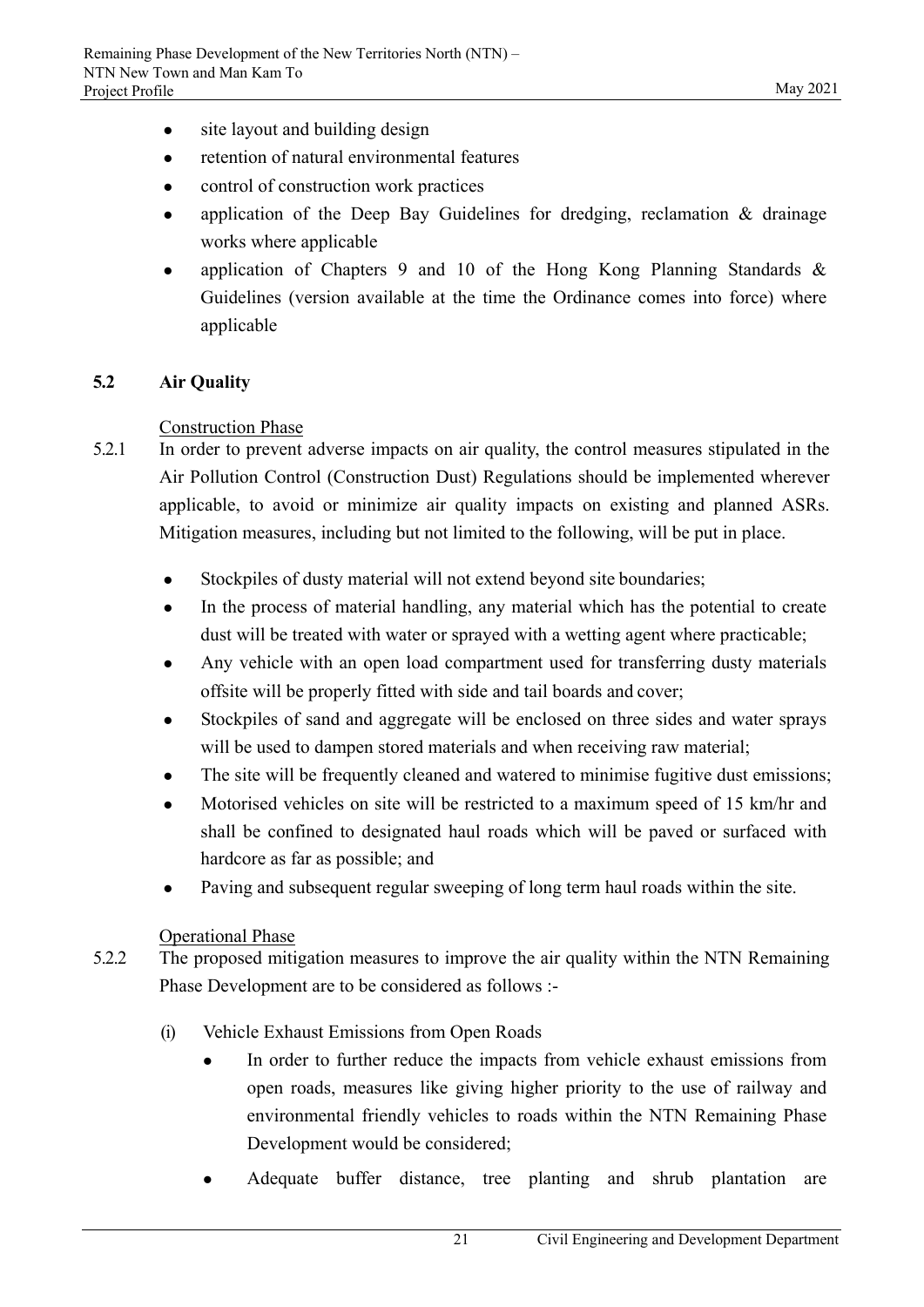recommended to separate the pedestrian and heavy trafficked road.

- (ii) Exhaust Emissions from Chimneys
	- Adequate buffer distances between the existing or planned chimneys and the proposed development areas to protect the development from emission of existing and planned chimneys; and
	- Licence would need to be applied prior to the commencement if the future industrial premises in the proposed development areas are classified as Specified Process under the Air Pollution Control (Specified Process) Regulation.
- (iii) Odour Impact from Proposed Sewage Treatment Works
	- Provision of adequate buffer distances to sensitive receivers;
	- Covering the effluent channels of primary sedimentation tanks and sludge holding tanks;
	- Addition of suitable amount of chemical or by other alternative measures such as oxygen or air injection to achieve the required reduction of odour at the inlet works; or covering the primary sedimentation tanks; and
	- Deodorization system for the sewage treatment works.
- (iv) Odour Impact from Sewage Pumping Stations
	- Provision of adequate buffer distances to sensitive receivers;
	- Design should be in accordance with DSD's Standard Design on Sewage Pumping Station, with all pumps located underground and enclosed within a structure/building; and
	- Deodorization system should be installed and good housekeeping practice would be adopted.
- (v) Odour Impact from Refuse Collection Points (RCPs)
	- Odour removal system would be provided for the RCP to reduce odour nuisance in the vicinity; and
	- The discharge of the odour removal system would be directed away from the ASRs to avoid the odour nuisance.
- (vi) Impact from Public Transport Interchanges (PTI)
	- The design of the PTI would follow the design consideration recommended in the Control of Air Pollution in Semi-Confined Public Transport Interchanges (ProPECC PN 1/98);
	- Adequate ventilation and dilution of vehicle exhaust should be provided;
	- Ventilation exhaust, if any, would be directed away from the nearest ASRs;
	- Installation of control equipment such as filter or scrubbing units at the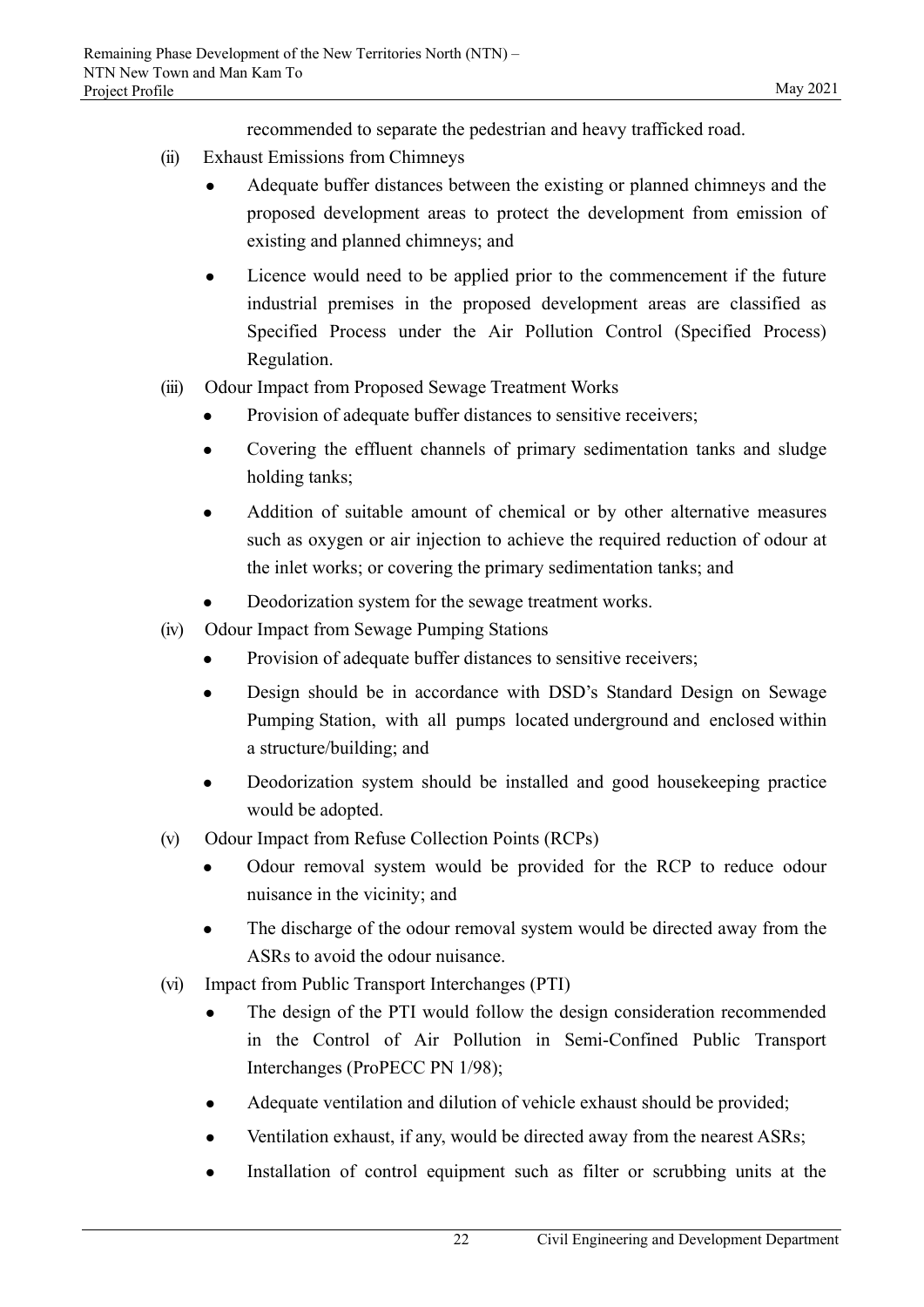exhausted air outlets, if necessary, as per the ProPECC PN 1/98 Control of Air Pollution in Semi-Confined Public Transport Interchanges.

- (vii) Odour Impact from Landfill Site
	- Provision of adequate buffer distances to sensitive receivers; and
	- Other mitigation measures should be explored.
- (viii) Provision of central air conditioning system with fresh air intake at appropriate level to avoid unacceptable air quality conditions for indoor air sensitive uses in the developments when appropriate.
- (ix) Odour Impact from Livestock
	- Provision of adequate buffer distances to sensitive receivers;
	- Odour removal system would be provided to reduce odour nuisance in the vicinity; and
	- Other mitigation measures should be explored.

The list of proposed mitigation measures is not exhaustive and will be reviewed under the EIA Study.

5.2.3 The potential impacts from toxic air pollutants arising from the facilities within the cavern during the operation phase based on assumed reasonably worst-case scenario under normal operating conditions should also be assessed.

#### **5.3 Noise**

#### Construction Phase

- 5.3.1 In order to mitigate adverse noise impacts, the following general mitigation measures should be considered.
	- Quiet plant will be used to reduce noise generated;
	- Movable and temporary barriers will be used to screen NSRs from particular items of plant or noisy operations;
	- Noise screening structures or purpose-built noise barriers will be provided along the site boundary to provide additional protection to NSRs nearby; and
	- Good site practices will be implemented as effective noise mitigation measures. These will include, but not limited to, locating noisy equipment and activities as far from NSRs as practical, scheduling noisy activities to minimise exposure of nearby NSRs to high levels of construction noise, proper maintenance of construction plant and devising methods of working to minimise noise impacts on the surrounding environment.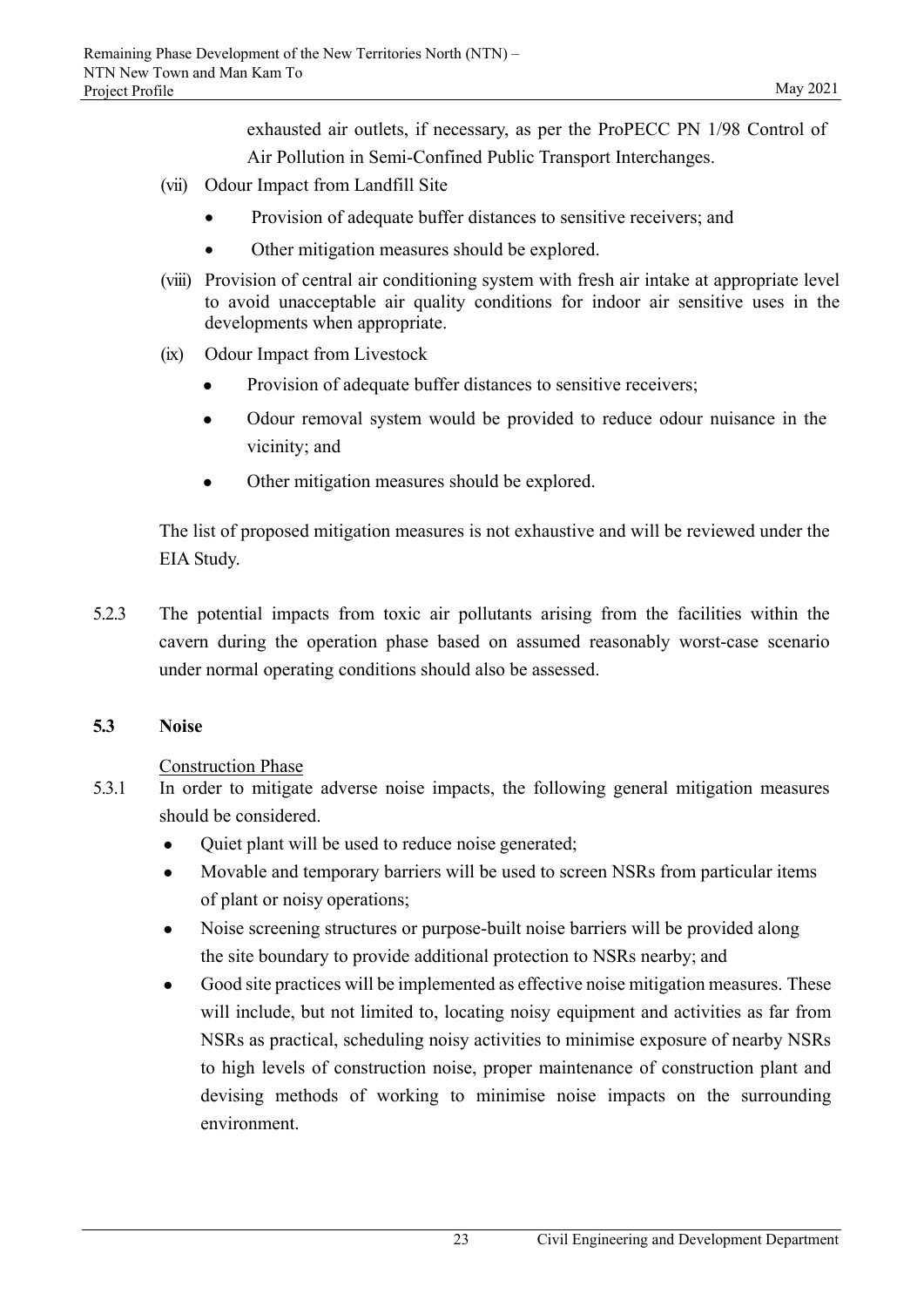## Operational Phase

- 5.3.2 For road traffic noise, adequate buffer distance between the major roads and the sensitive land uses should be provided in the planning and design of the NTN Remaining Phase Development as far as possible. A number of noise mitigation designs, including traffic management measures, environmentally friendly layout design, the consideration of the application of low noise surfacing material for appropriate road section and where necessary, noise barriers, should be incorporated in the layout plan of the proposed development. A combination of direct mitigation measures at source and at development sites would be investigated to alleviate the extent of road traffic noise impact.
- 5.3.3 Should residual impacts be identified at the existing NSRs where the use of direct mitigation measures on the roads has been exhausted, these NSRs would then be tested for eligibility for indirect technical remedies.
- 5.3.4 Environmentally friendly layout designs may include locating buildings to avoid exposure to traffic noise, providing comprehensive pedestrian and cycle track network throughout the development to minimize the generation of road traffic. Other designs may include the use of non-noise sensitive structures such as podium to shield traffic noise and adequate setback distance away from the roads.
- 5.3.5 For the fixed noise sources, including the firing ranges/barrack in the area as mentioned in Section 4.2, mitigation measures such as provision of adequate buffer distance, relocation of the sources, or environmentally friendly layout design should be incorporated in the layout plan for mitigating noise impacts from existing/planned fixed noise sources to nearby existing/planned NSRs. The details and extent of noise mitigation measures will be subject to the assessment results in the EIA study.
- 5.3.6 The noise impact associated with the operation of helipads in close vicinity of the Project Area (such as, among others, that of Police Facilities at Kong Nga Po) should be assessed in the EIA study.

## **5.4 Water Quality**

## Construction Phase

- 5.4.1 In order to prevent adverse impacts on water quality, the following general mitigation measures should be implemented.
	- Surface run-off from the construction site should be reduced and directed into temporary sand traps or other silt removal facilities before discharging into the outlets;
	- Silt removal facilities should be maintained regularly;
	- Open stockpiles of materials on site should be avoided or where unavoidable,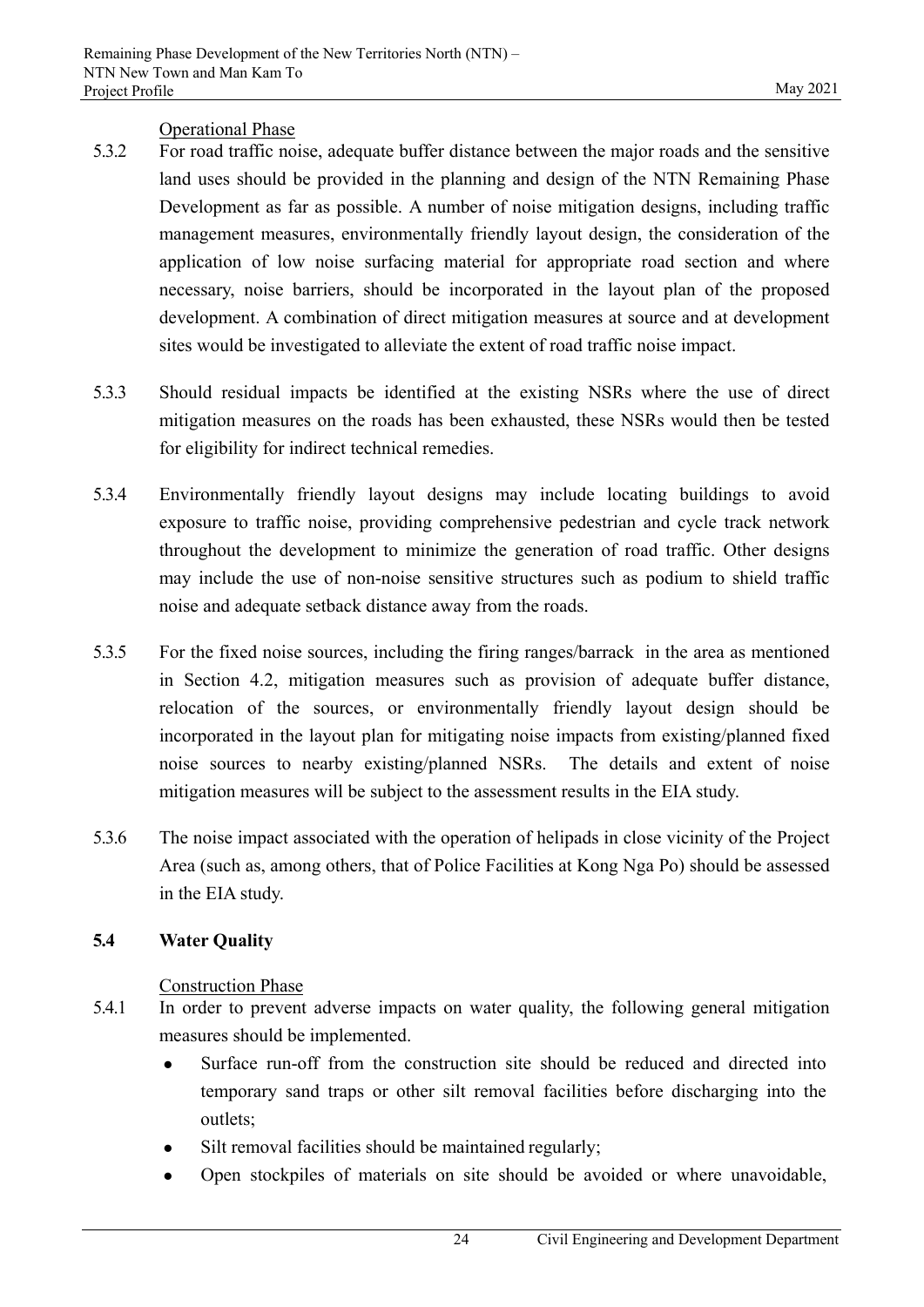covered with tarpaulin or similar fabric during rainstorms;

- Silt curtains or sand bag barriers will be used to confine the disturbed area during sediment removal activities;
- Where possible, works entailing soil excavation will be minimized during the wet season;
- To minimize the impacts of concrete washings, infiltration/sedimentation pits will be used to settle out the washings before treatment/re-use/discharge. If necessary, treatment units with pH adjustment will be adopted;
- Oil interceptors will be provided and properly maintained for collecting spillage or leakages from site workshops. The waste oil removed will be collected by licensed collectors;
- A discharge license under WPCO would be obtained for discharge of effluent from the construction site, and the quantity and composition of any discharge would comply with the limits indicated in the licence;
- For construction works with significant impact on WSRs, prior submission to / approval by DSD on Contractor's "Temporary Drainage Management Plan" (with temporary drainage arrangement illustrated and explained) should be sought;
- Water in existing pond shall be sampled and pre-treated if required before discharge;
- Mobile toilets or other appropriate means will be provided to store sewage before disposal through licensed collection agent or discharging to main sewerage system; and
- For bore piling operations, the resulting suspension will be settled in sedimentation/infiltration pit until supernatant is clear and the bentonite solids will be disposed appropriately.

## Operational Phase

- 5.4.2 The following general mitigation measures are to be considered in order to meet 'no net increase in pollution loads requirement in Deep Bay':
	- provision of blue-green drainage infrastructure which facilitates the infiltration of rainfall and the process of natural filtering to reduce the quantity of and improve the quality of runoff;
	- adopt on-site greywater recycling to reduce discharge of sewage;
	- reuse of the treated sewage effluent generated from the proposed sewage treatment works for non-potable uses such as toilet flushing, irrigation and street cleansing;
	- upgrading the sewerage system for discharge into the sewage treatment works or providing other sewage treatment/disposal facilities to ensure that there is sufficient capacity to cater for increased sewage flow from the developments; and
	- provision of suitable measures to minimize the risk of emergency discharges of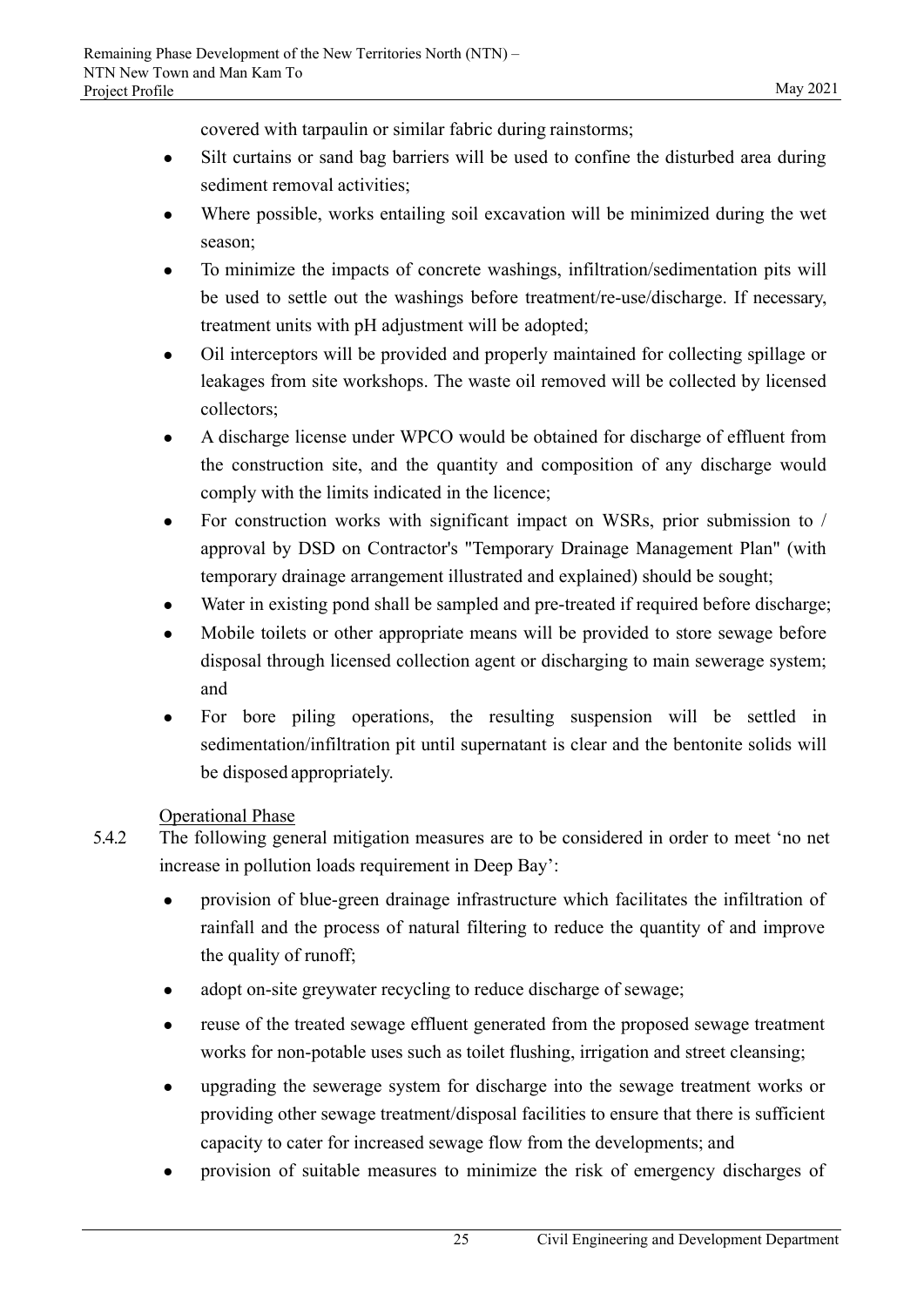untreated sewage effluent and to ensure timely repair.

5.4.3 Appropriate quality standards for treated effluent reuse for the potential non-potable uses such as toilet flushing, irrigation and street cleansing, if pursued, would be proposed to minimize any potential impact to human health. The quality of reuse water will be closely monitored to ensure compliance with the standards.

## **5.5 Waste Management**

Construction Phase

- 5.5.1 Solid waste arising from construction will largely consist of spoil generated during earthworks, and general construction waste/surplus materials (such as C&D material from demolition works, chemical waste and general refuse).
- 5.5.2 As the NTN Remaining Phase Development would require the import of a large amount of fill material, the C&D waste will be stored separately and reused in the works.
- 5.5.3 Waste generated during the construction phases of the Project would be reduced and properly disposed of through proper waste management at the outset during the planning and design stages of a project and proper practices on site including:
	- Waste haulers should have the necessary registration and licences under the Waste Disposal Ordinance and the Waste Disposal (Chemical Waste) (General) Regulation from the Environmental Protection Department;
	- Separation of chemical wastes for special handling and appropriate treatment at a licensed facility;
	- In order to monitor the disposal of C&D material and solid wastes at public filling facilities and landfills, and control fly-tipping, a trip-ticket system shall be implemented by the Contractor, in accordance with the contract and the requirements of DEVB TCW No. 6/2010 "Trip Ticket System for Disposal of Construction and Demolition Materials";
	- compilation of waste management plan in accordance with ETWB TC(W) No. 19/2005 "Environmental Management on Construction Sites";
	- waste segregation and storage by category on site;
	- avoidance/minimization of waste generation on site;
	- reuse and recycling of C&D material and unused chemicals;
	- monitoring and record the proper disposal of waste generated;
	- proper storage and site practices to minimize the potential for damage or contamination of construction materials;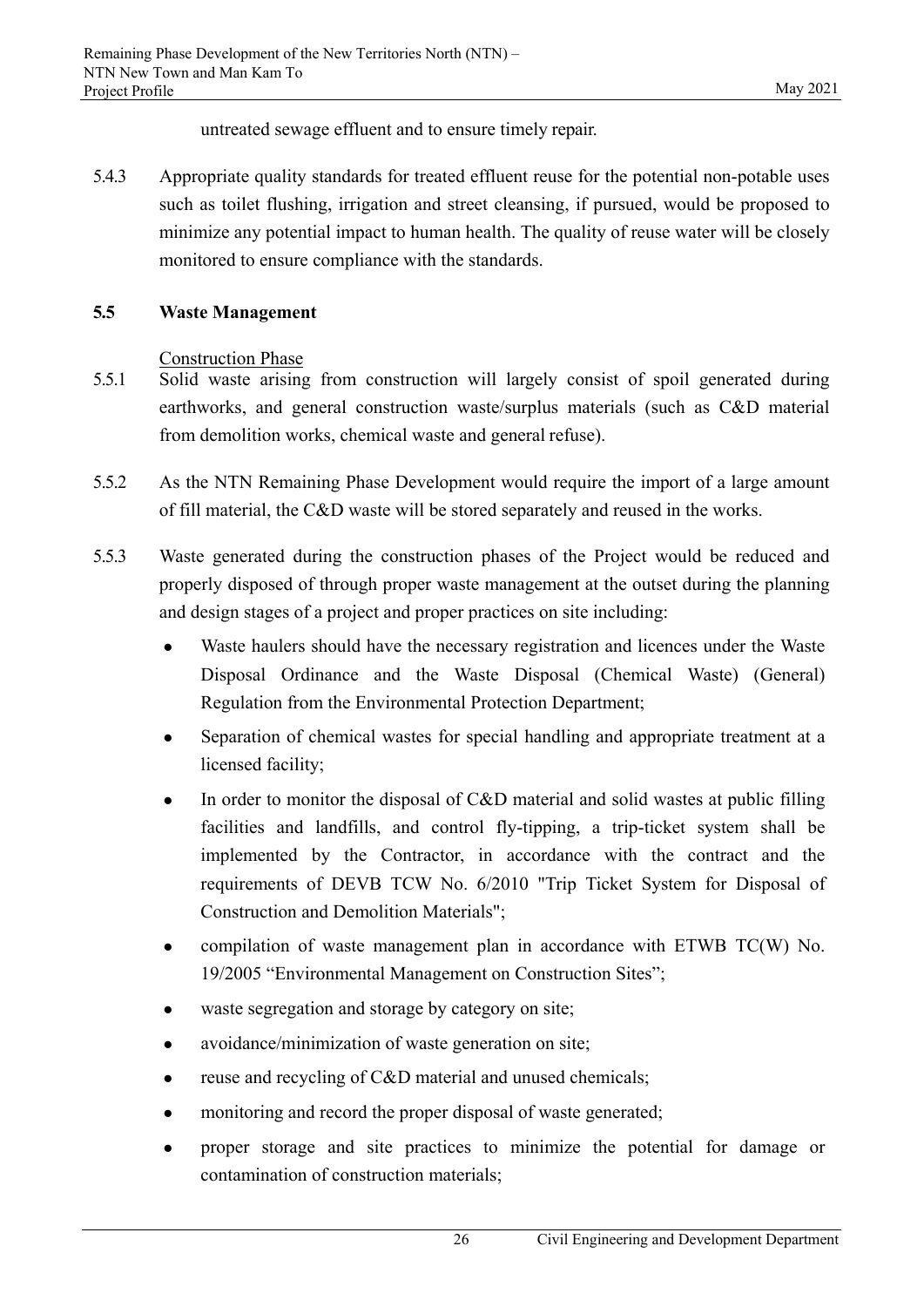- use of reusable materials to reduce the amount of C&D material generated; and
- for handling of dredged/excavated sediment, Environment, Transport and Works Bureau Technical Circular (Works) No. 34/2002 will be followed.

#### Operational Phase

- 5.5.4 The waste management hierarchy of 'Reduce, Replace, Reuse and Recycle' shall be used to evaluate the waste management options to allow maximum waste reduction during the operation of the NTN Remaining Phase Development and associated engineering infrastructure.
- 5.5.5 The following mitigation measures should be considered:
	- The containment, storage and delivery of the sewage sludge should be enclosed. Odour removal facilities should also be installed to minimise the potential air quality impacts to any sensitive receivers.
	- General refuse should be collected from lidded bins and delivered to a central collection point and should be stored in enclosed containers to prevent odour, windblown litter, vermin, water pollution and visual impact.
	- Removal of recyclables should be encouraged or formal systems organised, and may occur before or after the delivery of wastes to the central collection point. Collection bins for used aluminium cans, waste paper and glass bottles are recommended to be provided at strategic locations of the development site to encourage recycling by residents.
	- Development of modern waste management facilities would be explored during the P&E Study.

#### **5.6 Landfill Gas**

#### Construction Phase

5.6.1 The landfill gas risks during the construction works within the consultation zone of the NENT Landfill and its extension should be minimised by implementing suitable precautionary measures recommended in Chapter 8 of the Landfill Gas Hazard Assessment Guidance Note.

#### Operational Phase

5.6.2 General precautionary measures, which mainly apply to the NTN Remaining Phase Development falling within the landfill consultation zone and should be reviewed as part of the Qualitative Landfill Gas Hazard Assessment (QLFGHA) during the detailed design stage of the future development for consideration include the following :

#### *Utility Companies*

All utility companies should be made aware of the location and features of the site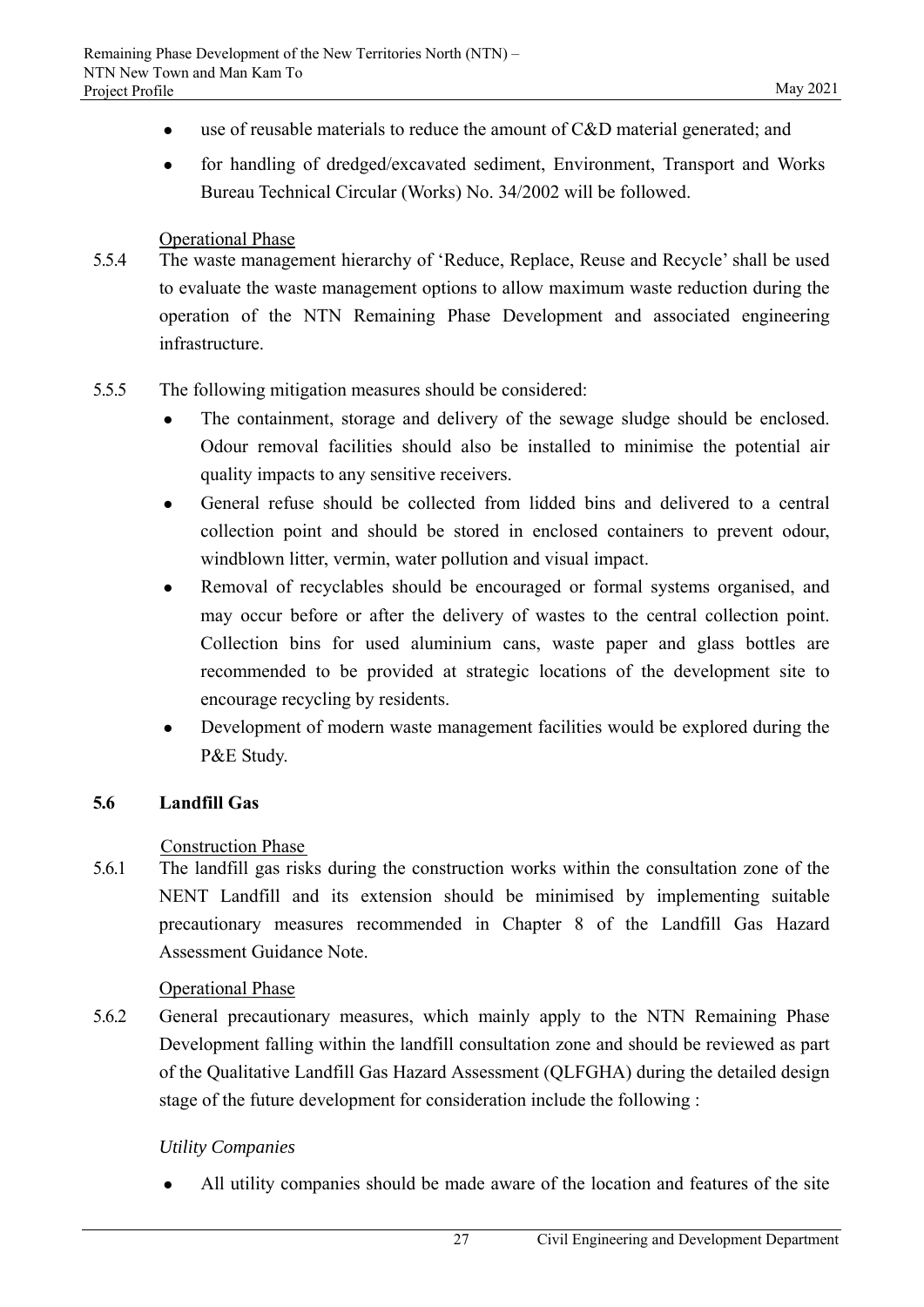by the developers of the sites within the Consultation Zone during the respective detailed design stage as part of the QLFGHA. The utilities companies should have a responsibility to train and ensure their staff to take appropriate precautions at all times when entering enclosed spaces or plant rooms.

## *Developers of Sites*

- The developers will hold a special responsibility to ensure that the occupants of the building, its staff and maintenance workers are protected from landfill gas and that visitors to the site are also made aware as to the dangers and the precautions required to be taken.
- To ensure that strict procedures for maintaining control over all temporary and / or permanent works proposed at the sites are reviewed with regard to the landfill gas hazard. This needs to be accompanied by a comprehensive contingency plan in case of incidents, including liaison with EPD officers, Fire Services Department, Landfill Restoration Contractors and others, as necessary.
- All construction and maintenance (including utilities) personnel working at the site should be made aware of the hazards of landfill gas and its possible presence on site. This should be achieved through a combination of posting warning signs in prominent places and also by access to detailed information on landfill gas hazards and the designs and procedural means by which these hazards are being minimised on site; and
- Entry to confined spaces such as refuse / store rooms, drainage manholes, etc. should be preceded by a period of "airing" the space by opening the door widely allowing fresh air to enter. Where appropriate, monitoring of gas should also precede entry.

# **5.7 Ecology**

- 5.7.1 The mitigation measures that to be implemented to minimize the impacts on air, noise and water qualities will also help to minimize impacts on ecological resources.
- 5.7.2 As regards habitat loss, the best mitigation is avoidance and will be used wherever possible. For loss which is considered unavoidable, compensation will be provided, with the following features:-.
	- a variety of habitat types;
	- linkage with other wetland areas and other ecological resources; and
	- an acceptable size for creation of habitats and to minimize disturbance to fauna utilizing the habitat.
- 5.7.3 In line with Government's enhanced policy to better protect all natural rivers and streams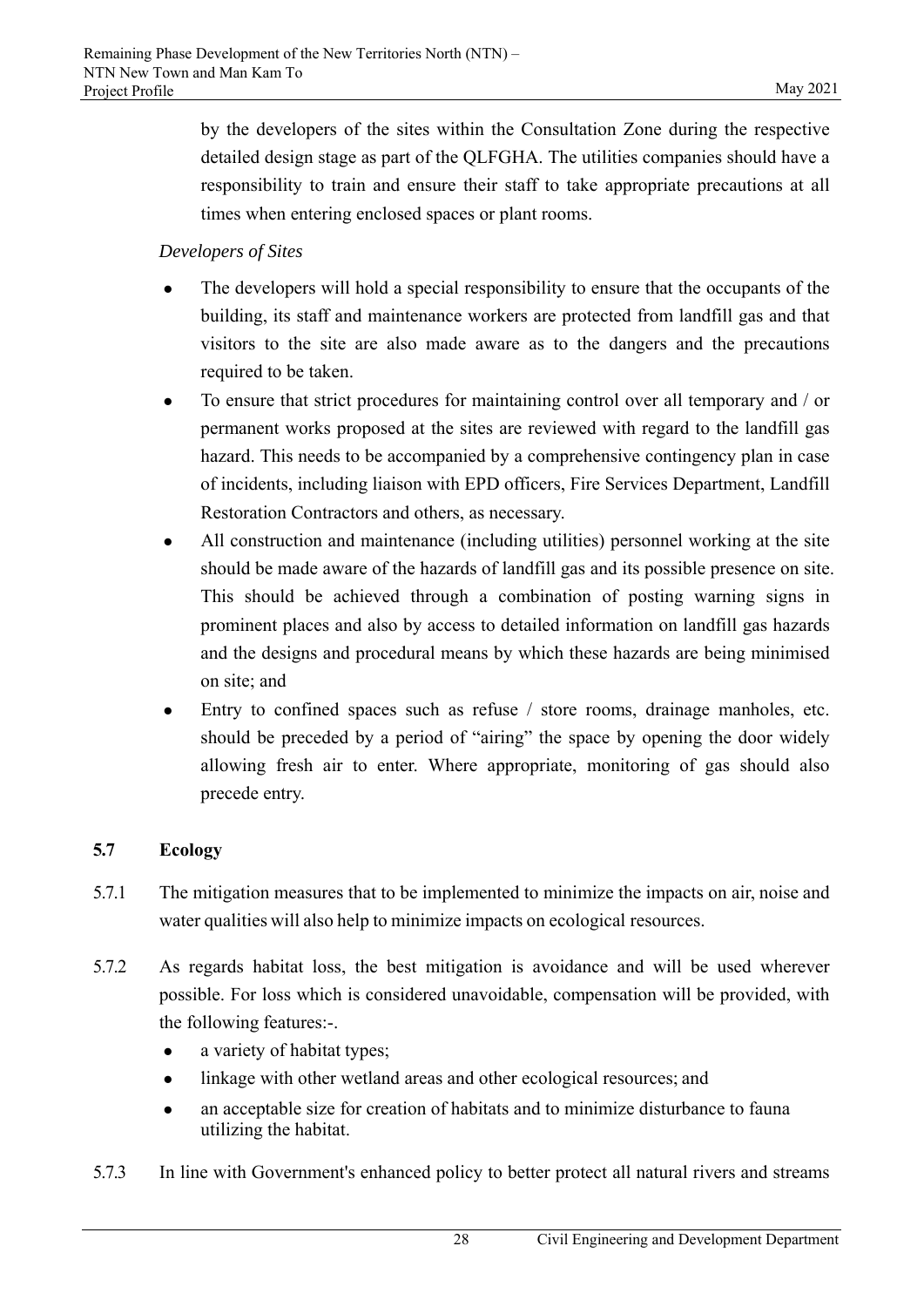from the impacts of construction works, the following design approaches, in order of priority, will be adopted:

- (i) Avoidance approach to avoid direct impacts on natural rivers and streams.
- (ii) Minimization approach to minimize impacts if avoidance is not possible.
- (iii) Compensation approach to compensate for significant residual impacts/loss when there is no other alternative available.

## **5.8 Hazards to Life**

- 5.8.1 WSD has planned to complete the on-site chlorine generation works in 2022 to replace the chlorine stores in SSWTW and de-list the SSWTW from the register of Potential Hazard Installation (PHI) afterwards. Potential hazard affecting the NTN Remaining Phase Development will be further identified with mitigation measures proposed under the EIA Study.
- 5.8.2 Potential hazards associated with the transportation, storage and use of explosives for rock excavation such as rock cavern will be assessed in detail in EIA study. Close liaison will be maintained with the Mines Division of CEDD, and all relevant requirements will be incorporated. Safety precautions and control measures will be proposed and implemented. The followings will be complied with for potential hazard associated with explosive.
	- EVA provision in the captioned site shall comply with the standard as stipulated in Section 6, Part D of the Code of Practice for Fire Safety in Buildings 2011 under the Building (Planning) Regulation 41D which is administered by the Buildings Department;
	- detailed information regarding any potential DG related facilities such as detailed design and type, quantity of DG would be provided and studied in the EIA;
	- in regards to any potential DG related facilities in subterranean / cavern, the storage or manufacture of DG therein will generally not be considered and each case will be assessed on its individual merits. Detailed information in regard to the design and mitigation measures for all fire and life risks of any dangerous goods related facility in subterranean/ cavern, if any, should be addressed and studied in the EIA;
	- the information of chemicals that may be present in the Project and their DG classification under the revamped DGO should be reviewed during the EIA study.

# **5.9 Cultural Heritage**

5.9.1 A cultural heritage impact assessment (CHIA) (including built heritage impact assessment and archaeological impact assessment) will be carried out under the EIA study.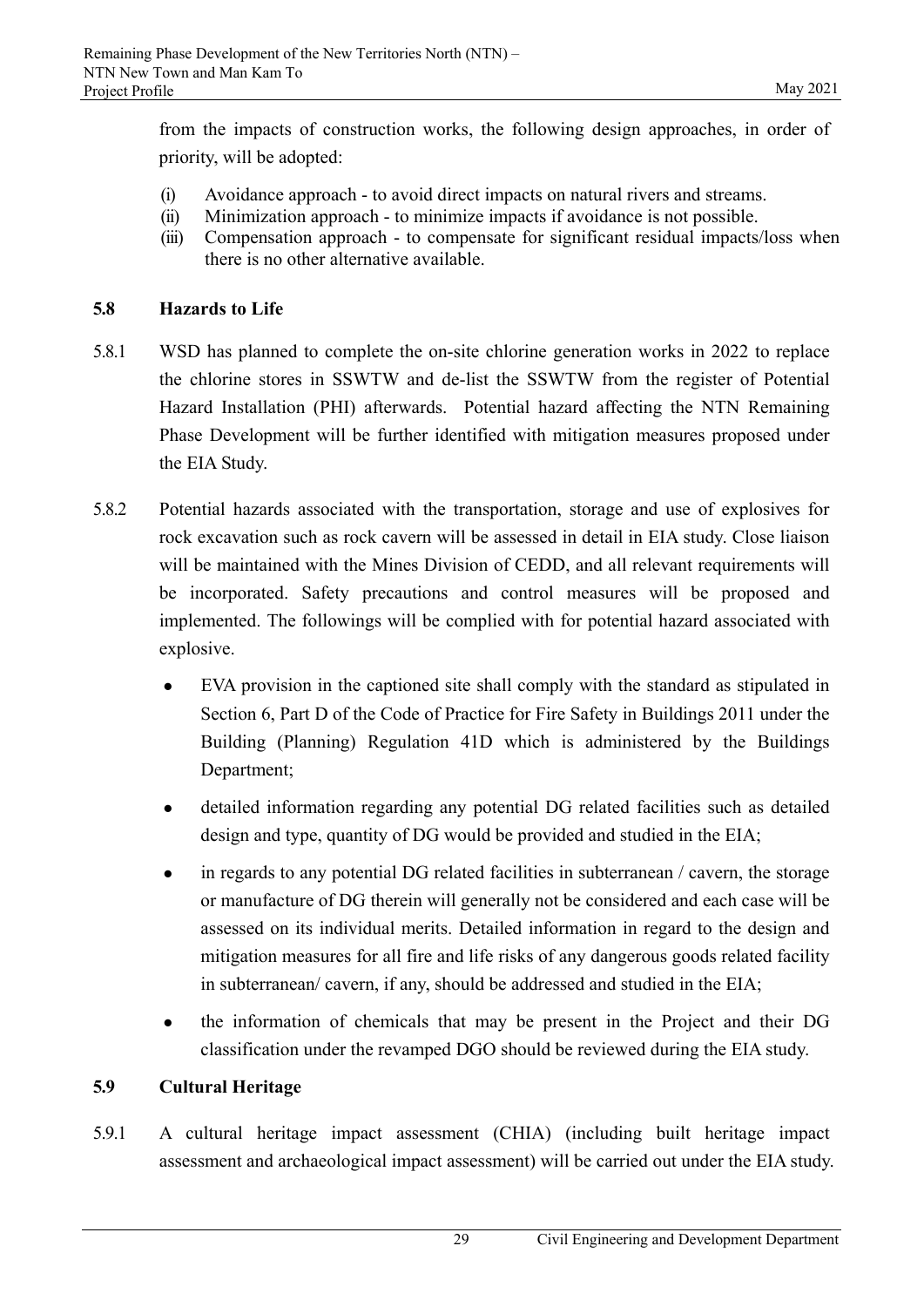Since the three SAIs would have significant implications on the development proposals, the archaeological impact assessment should be conducted as soon as possible once the planning and engineering study commences. Impacts on declared monuments, proposed monuments, graded historic sites/buildings, Government historic sites and potential historic buildings / structures in particular built before 1969 should be avoided as far as practicable. If unavoidable, mitigation measures to the direct and indirect impacts on built heritage resources will be implemented. The locations of underground rock cavern will be carefully studied and assessed during the P&E Study and any potential impact on the declared monument Cheung Shan Monastery (AM91-0483) in the vicinity would be reviewed and assessed with necessary mitigation measures proposed under the CHIA.

- 5.9.2 Besides, the CHIA will also review and identify the sites of archaeological potential in the NTN Remaining Phase Development, assess the archaeological impact of the proposed development and propose mitigation measures, if necessary.
- 5.9.3 Mitigation measures such as rescue excavation prior to the commencement of construction works, archaeological watching brief during construction, etc. would be proposed and implemented if necessary according to the result of the CHIA.
- 5.9.4 Proper coordination with relevant stakeholders/authorities will be carried out to formulate appropriate mitigation measure plans for any affected graves and urns.

## **5.10 Land Contamination**

- 5.10.1 Land contamination assessment and remediation works (if any) will be completed prior to the development of the subject site according to the prevailing guidelines.
- 5.10.2 Mitigation measures will also be determined with reference to EPD's documents such as "Guidance Manual for Use of Risk-based Remediation Goals for Contaminated Land Management (December 2007)", "Guidance Notes for Contaminated Land Assessment and Remediation (August 2007)", and "Practice Guide for Investigation and Remediation of Contaminated Land (August 2011)".

# **5.11 Landscape and Visual**

5.11.1 The submission of landscape and visual impact assessment will make reference to EIAO's Guidance Note No. 8/2010 on "Preparation of Landscape and Visual Impact Assessment under EIAO" and relevant Annexes of the Technical Memorandum of the EIAO and relevant technical circulars and annexes (for EIAO submission). Smart, green and resilient (SGR) initiatives, environmental enhancement measures, blue-green environment, urban-rural-nature integration, smart mobility, carbon neutrality will be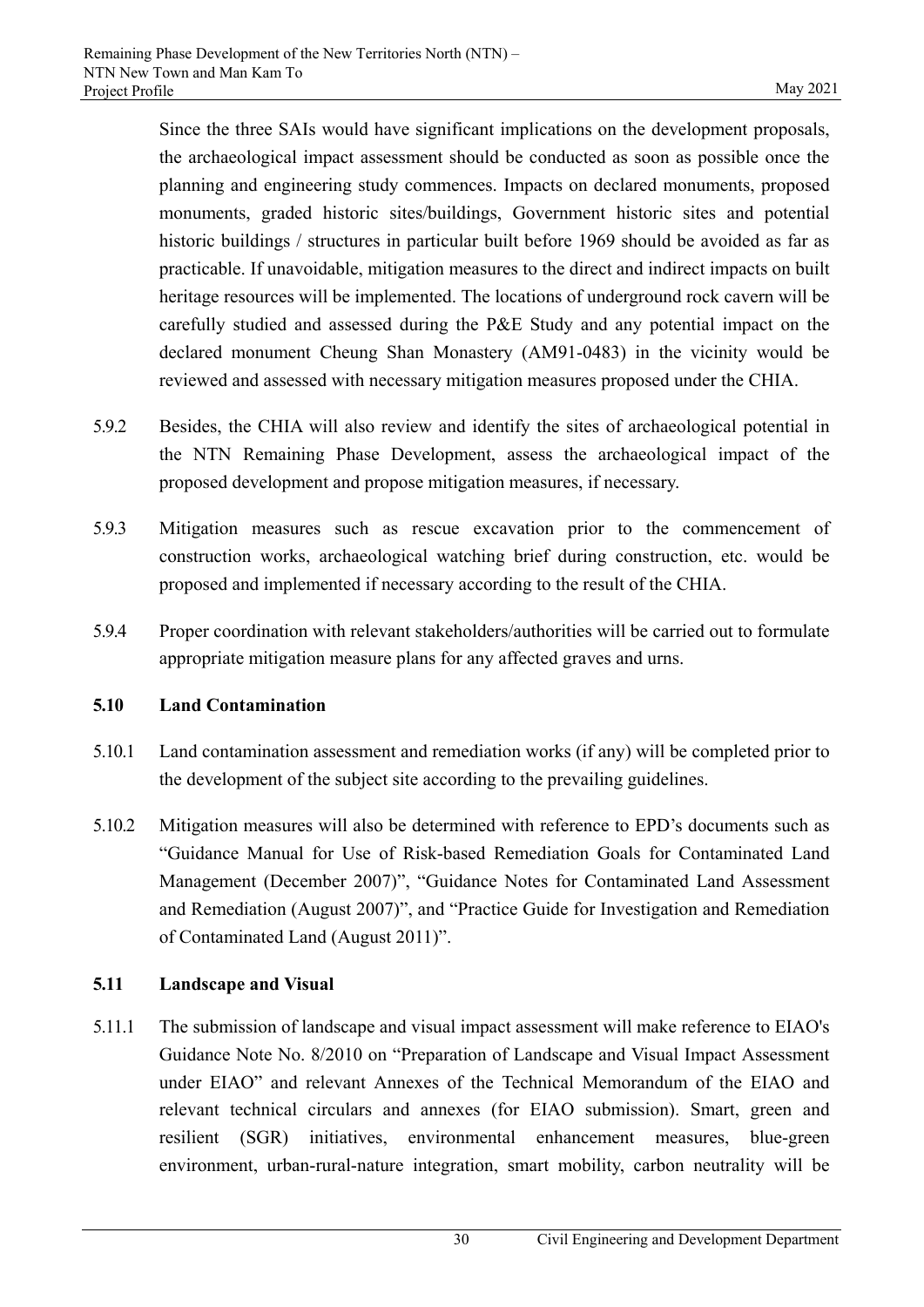explored/considered under the P&E Study.

# Mitigation Measures to be Incorporated in the Design Stage of the NTN Remaining Phase Development

- 5.11.2 The following measures will be adopted to minimize the landscape and visual impacts during the design stage.
	- The urban design principles such as appropriate scale, density and functions of the development;
	- Controlling building height profiles and providing stepped building heights;
	- Responsive building massing;
	- Controlling the walling effect;
	- Preserving and establishing visual and open space links, including provision of view and breeze corridors;
	- Sustainable and quality landscape design principles and best practices;
	- Careful interface design between development and non-development areas;
	- Coordination on the interfaces with the proposed Science Park/Innovation District/Industrial Estate development near Heung Yuen Wai Boundary Control Point and other interfacing developments;
	- Incorporating retention ponds into new open space;
	- The design should take into account the location of the significant landscape resources (such as potential OVTs, large mature trees, tree of rare species, protected species or with ecological and historical significance), minimize the associated clearance zones and avoid disturbance of the soil levels around these trees; and
	- Tree preservation, tree transplanting and compensatory planting to be considered to mitigate the impact on the existing tree/woodland.

# Construction Phase

- 5.11.3 The following general mitigation measures will be implemented to alleviate the impacts for the construction phase:
	- Erosion control measures should be implemented for protection of construction works and the landscape if heavy rains occur;
	- Measures should be taken to store and use construction equipment and building materials where they are not visually intrusive, or easily washed away or where they produce less dust;
	- Tree preservation measures, such as implementation of tree protection zone, should be adequately implemented;
	- Damaged vegetation and trees, not earmarked for removal, should be rectified, repaired or replaced, using the same or complementary species, size and form, to the original condition as far as possible;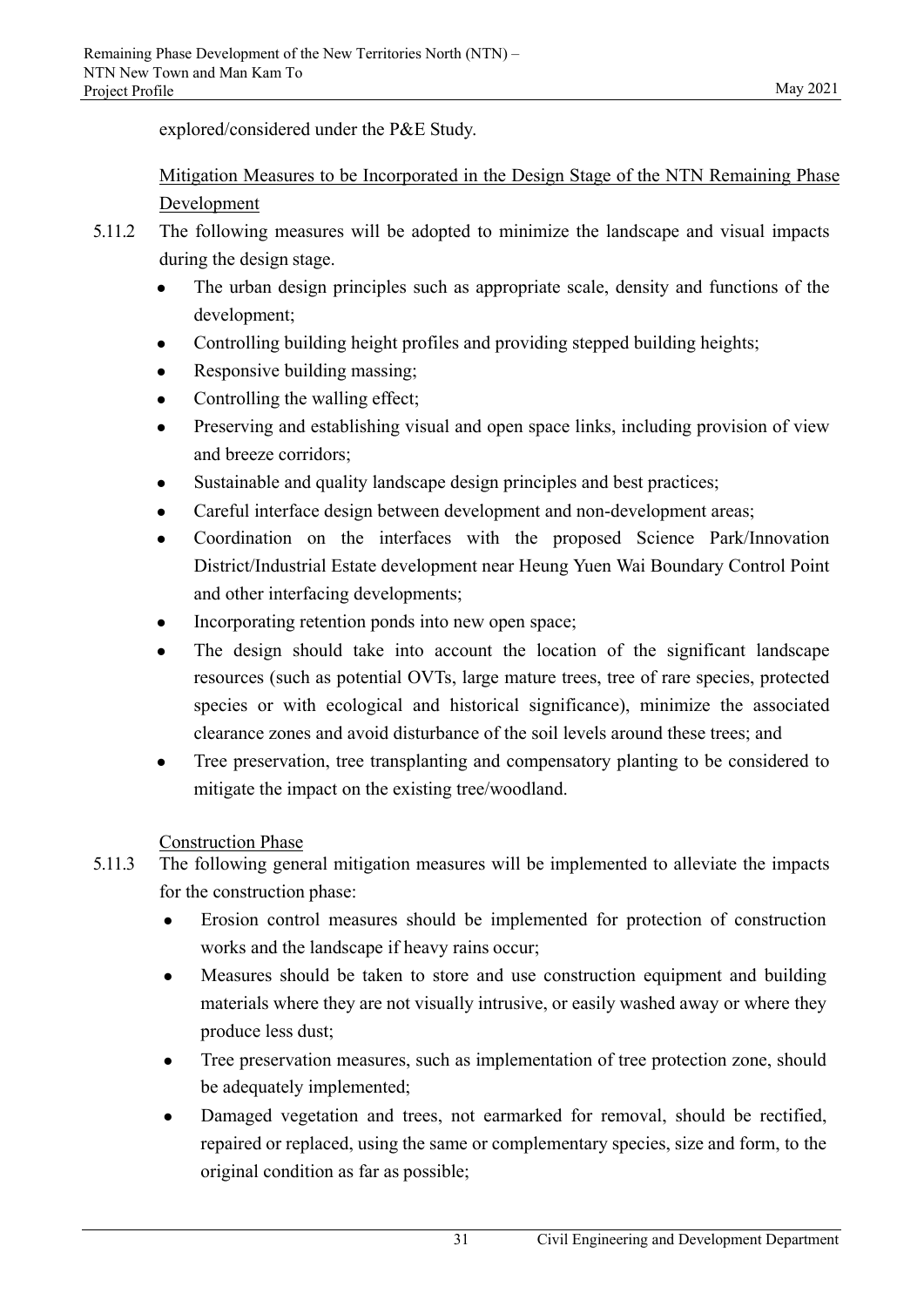- Minimization of light pollution techniques to be implemented. This includes having more lights with focused beams rather than energy wasting, floodlighting which might impact on the nighttime character of the area;
- Exposed slopes should be appropriately vegetated as soon as grading works are completed to prevent erosion and subsequent loss of landscape resources and character; and
- Haul roads should be revegetated at the earliest opportunity to be compatible with their existing surrounding landscape or planned surrounding landscape.

## Operational Phase

- 5.11.4 The following general mitigation measures are to be considered for the operational phase of NTN Remaining Phase Development.
	- Trees and shrubs should be planted as visual barriers and buffers where appropriate;
	- Tree transplanting and compensatory planting will partially mitigate the impact on the existing trees/woodland;
	- Roadside planting is proposed alongside all roads within the NTN Remaining Phase Development . It will enhance local identity, if thematic planting is used, and reduce visual impact through screening;
	- Amenity strips will be provided to roads, wherever practicable, to mitigate their visual appearance;
	- An earthy tone material for the pedestrian paths will be adopted to avoid excessive contrast with the rural context and an aesthetic paving pattern is proposed to bring visual interests and coherence to the paths;
	- Road structures, such as pedestrian bridges, will be designed to improve the visual appearance of the road corridor;
	- The visual impact of noise barriers will be mitigated by appropriate detailed design, including use of transparent panels, appropriate colour selection of panels and supporting design as well as landscape treatments to incorporate a high level of quality and aesthetics;
	- The landscape treatment of road embankments and soil slopes will be provided to enhance their visual appearance;
	- Landscape treatment will be provided to open drainage channels, where practicable, to enhance their visual appearance; and
	- The visual impact of buildings will be mitigated by appropriate detailed design, including screen painting, facade treatment, colour scheme and texture of materials used.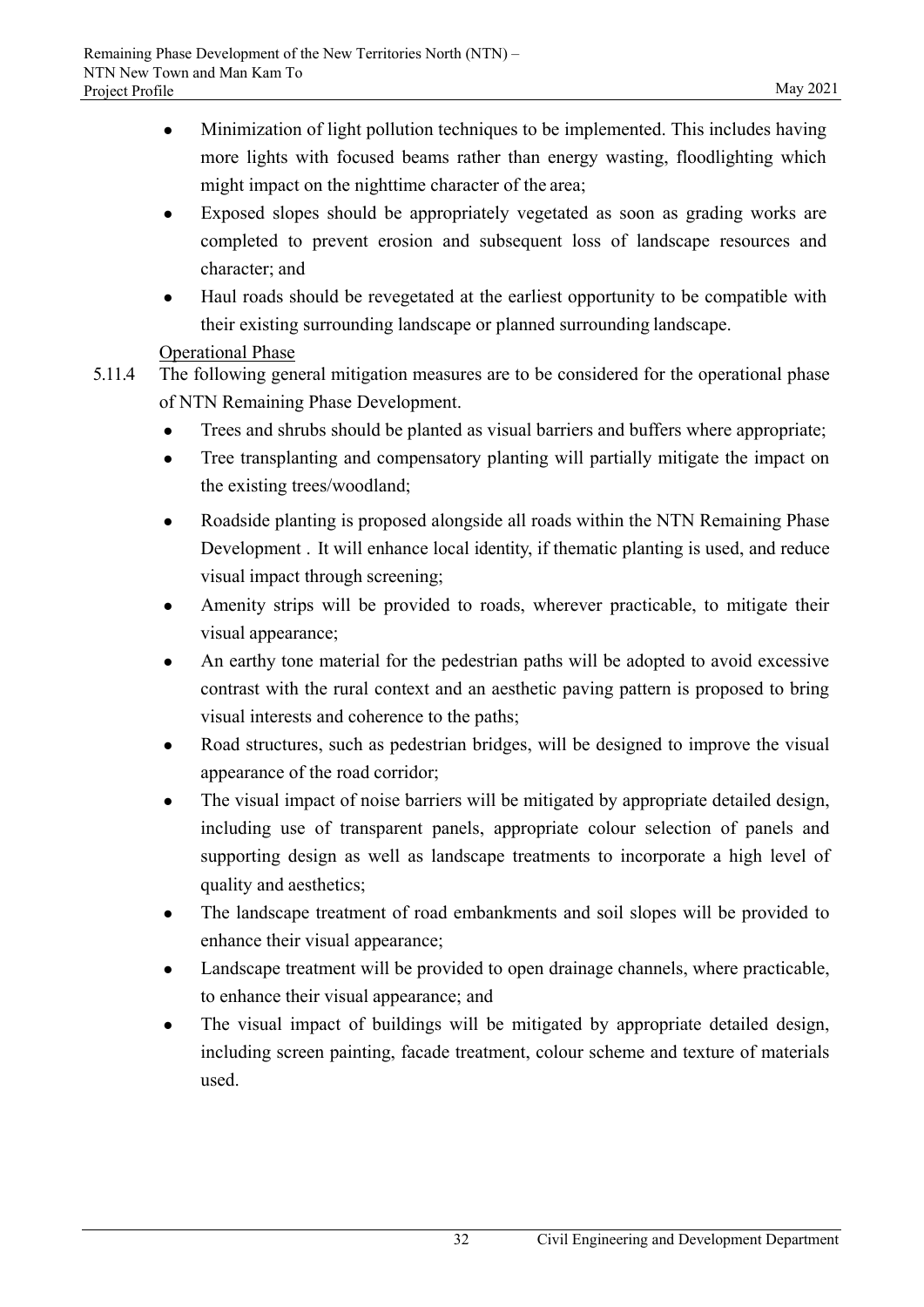#### **5.12 Agriculture and Fisheries**

- 5.12.1 Good site practices for the control of construction site runoff shall be fully implemented to minimise impacts on water sources for farmland and ponds in the PDAs or its vicinity.
- 5.12.2 The NTN Remaining Phase Development will adopt urban-rural-nature integration approach and preservation of good quality agricultural land will be taken into consideration in the P&E Study.
- 5.12.3 Mitigation measures, including bunds around the fish pond to retain any disturbed sediments, would be formulated and implemented if necessary according to the result of the FIA.

## **5.13 Electric and Magnetic Fields**

- 5.13.1 The guidelines issued by the International Commission on Non-ionizing Radiation Protection (ICNIRP) in assessing the impact from the exposure to electric and magnetic fields generated from the overhead electricity cables should be followed in the EIA report.
- 5.13.2 The requirements of minimum safety clearance, minimum vertical clearance and preferred working corridor of the overhead power lines concerned as stipulated in Clause 2.3.5, 2.3.6 and 2.3.14 under Chapter 7 - Utility Services of the HKPSG published by the Planning Department should also be followed and maintained at any time during and after construction.
- 5.13.3 In any time during and after construction, CLP Power shall be allowed to get access to the working corridor area of the concerned overhead lines for carrying out any operation, maintenance and repair work including tree trimming.
- 5.13.4 The Electricity Supply Lines (Protection) Regulation and the "Code of Practice on Working near Electricity Supply Lines" established under the Regulation should be observed when carrying out works in the vicinity of the electricity supply lines.
- 5.13.5 As regards the electric and magnetic fields arising from the transmission overhead lines, possible undue interference to some electronic equipment in the vicinity should be considered, if any.

## **5.14 Severity, Distribution and Duration of Environmental Effects**

5.14.1 The possible severity, distribution and duration of environmental effects such as beneficial and adverse effects; short and long term effects; secondary and induced effects;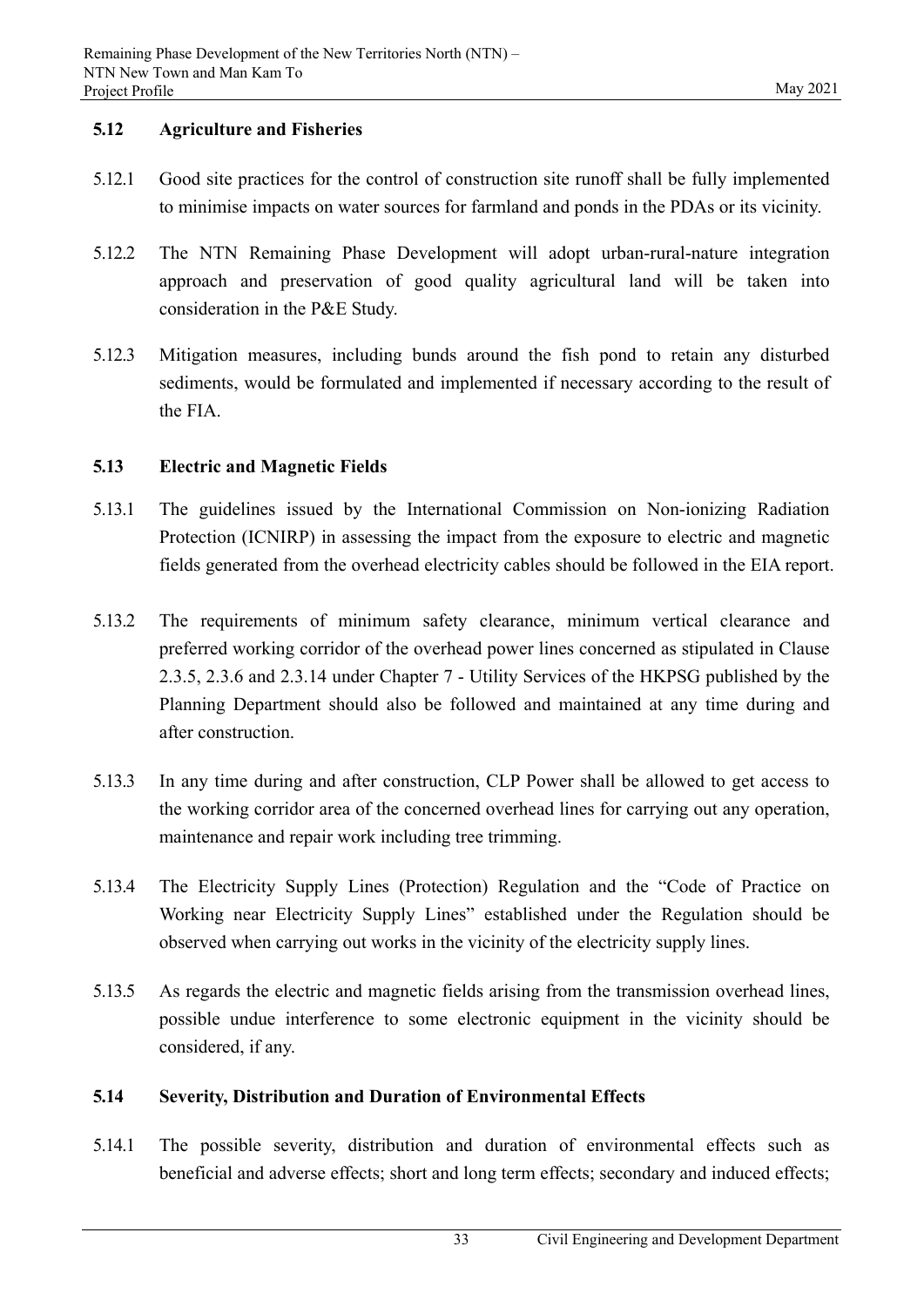cumulative effects and trans-boundary effects from the Project will be considered and address in the EIA, where applicable. Mitigation measures will be provided subject to the detailed assessment in the EIA study.

## **5.15 Further Implication**

5.15.1 The Ta Kwu Ling District Rural Committee, the Fanling District Rural Committee, the Sheung Shui District Rural Committee, the Sha Tau Kok District Rural Committee (the Rural Committees) and the North District Council (NDC) were consulted on the proposed P&E Study in March and April 2021. Further consultation with the Rural Committees and the NDC on the NTN Remaining Phase Development will be conducted during the P&E Study.

## **6. USE OF PREVIOUSLY APPROVED EIA REPORT**

6.1.1 There is no previously approved EIA report for the proposed Project. However, the following approved EIA reports are considered relevant and will be referred to in the EIA Study. Where necessary, other relevant information identified during the Study would also be considered and documented in the EIA.

| <b>EIAO</b>     | <b>Title of Approved</b> | Date of Approval | <b>Relevant to this Project</b>  |
|-----------------|--------------------------|------------------|----------------------------------|
| <b>Register</b> | <b>EIA Report</b>        |                  |                                  |
| No.             |                          |                  |                                  |
|                 |                          |                  |                                  |
| AEIAR:          | North East New           | 18 Oct 2013      | Kwu Tung North and Fanling       |
| 175/2013        | <b>Territories New</b>   |                  | North<br>Development<br>New      |
|                 | Development Areas        |                  | Areas are in close proximity to  |
|                 |                          |                  | this Project and hence the       |
|                 |                          |                  | findings of this EIA report is a |
|                 |                          |                  | reference<br>for<br>good<br>the  |
|                 |                          |                  | environment<br>impacts           |
|                 |                          |                  | of NTN New<br>assessment         |
|                 |                          |                  | Town and Man Kam To.             |
|                 |                          |                  |                                  |
| AEIAR-          | North East New           | 20 Sep 2007      | The odour and landfill gas of    |
| 111/2007        | Territories (NENT)       |                  | the NENT Landfill Extension      |
|                 | Landfill Extension       |                  | in close proximity to NTN        |
|                 |                          |                  | New Town would need to be        |
|                 |                          |                  | considered in the EIA.           |
|                 |                          |                  |                                  |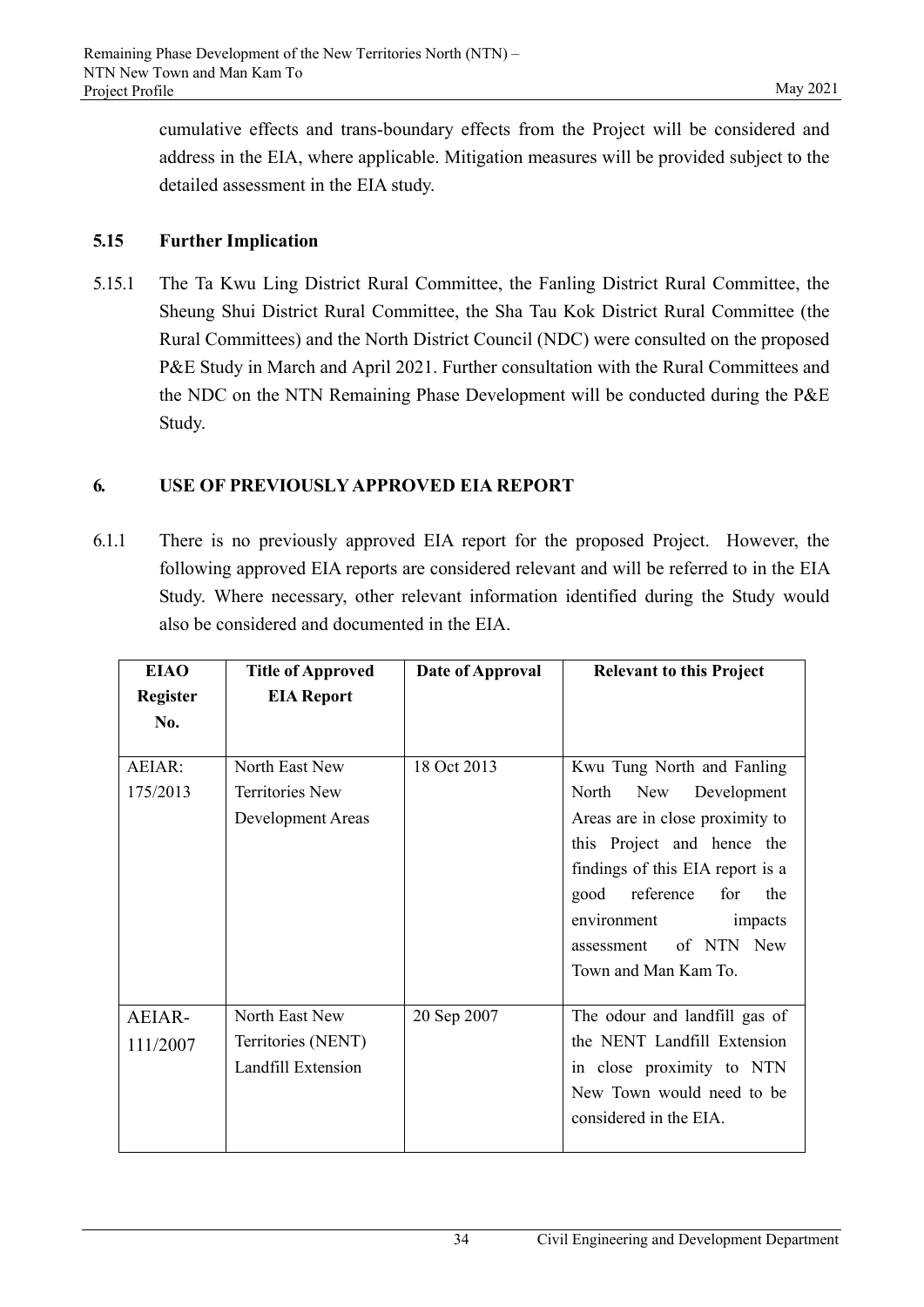| AEIAR-<br>180/2013 | Development of<br>Organic Waste<br>Treatment Facilities,<br>Phase 2                                                                                                                  | 3 Dec 2013  | The air emission, odour and<br>noise of the proposed Organic<br>Waste<br>Treatment Facilities,<br>Phase 2 in close proximity to<br>the Project would need to be<br>considered in the EIA.                              |
|--------------------|--------------------------------------------------------------------------------------------------------------------------------------------------------------------------------------|-------------|------------------------------------------------------------------------------------------------------------------------------------------------------------------------------------------------------------------------|
| AEIAR-<br>198/2016 | Site Formation and<br>Associated<br><b>Infrastructural Works</b><br>for Development of<br>Columbarium,<br>Crematorium and<br><b>Related Facilities at</b><br>Sandy Ridge<br>Cemetery | 8 Aug 2016  | The proposed works is in close<br>proximity to the Project and<br>hence the findings of this EIA<br>report could be a good<br>reference for the EIA Study of<br>this Project.                                          |
| AEIAR-<br>201/2016 | Police Facilities in<br>Kong Nga Po                                                                                                                                                  | 20 Oct 2016 | The noise impacts arising from<br>helipad and open firing range<br>of the police facilities in Kong<br>Nga Po in close proximity to<br>the Project would need to be<br>considered in the EIA.                          |
| AEIAR-<br>161/2011 | Liantang / Heung Yuen<br>Wai Boundary Control<br>Point and Associated<br>Works                                                                                                       | Mar 2011    | The Liantang / Heung Yuen<br>Wai Boundary Control Point<br>and the associated works falls<br>partly within the Project and<br>the approved EIA report could<br>be a good reference to the EIA<br>study of the Project. |
| AEIAR-<br>193/2015 | Operation of the<br>Existing Tai Lam<br><b>Explosives Magazine</b><br>at Tai Shu Ha, Yuen<br>Long for Liantang /<br>Heung Yuen Wai<br><b>Boundary Control</b><br>Point Project       | Nov 2015    | The EIA findings of the Tai<br>Lam Explosives Magazine at<br>Yuen Long could be a good<br>reference for the temporary<br>explosives magazine to be<br>investigated under this Project.                                 |

# **- END -**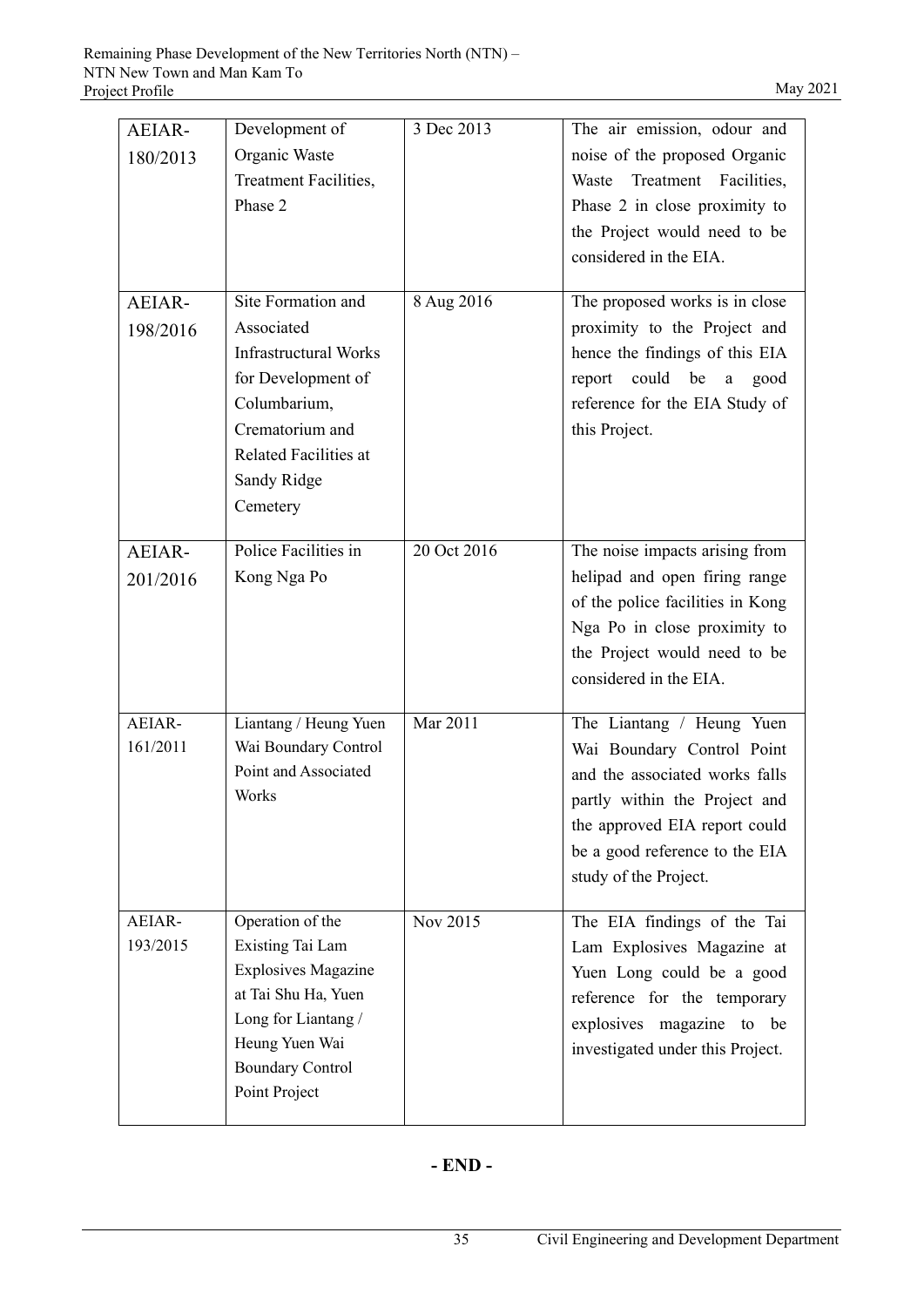| <b>Sensitive</b><br><b>Receivers</b> | <b>Description</b>                   | Land Use <sup>1</sup> | Approx.<br><b>Distance</b> |
|--------------------------------------|--------------------------------------|-----------------------|----------------------------|
|                                      |                                      |                       | from nearest               |
|                                      |                                      |                       | PDA(m)                     |
| A1                                   | Hung Kiu San Tsuen                   | R                     | 100                        |
| A2                                   | San Uk Ling                          | $\overline{R}$        | 250                        |
| A <sub>3</sub>                       | San Wai                              | $\mathbf R$           | 160                        |
| A <sub>4</sub>                       | Hung Leng Tsuen                      | $\overline{R}$        | 50                         |
| A <sub>5</sub>                       | Ha Shan Kai Wat                      | $\mathbf R$           | 50                         |
| A6                                   | Ko Po Tsuen                          | ${\bf R}$             | 70                         |
| A7                                   | Ha Heung Yuen                        | $\overline{R}$        | $\overline{25}$            |
| A8                                   | Ta Kwu Ling Tsuen                    | $\overline{R}$        |                            |
| A <sub>9</sub>                       | Tsung Yuen Ha Tsuen                  | $\mathbf R$           |                            |
| A10                                  | Chuk Yuen Tsuen                      | $\mathbf R$           |                            |
| A11                                  | Kan Tau Wai                          | $\overline{R}$        |                            |
| A12                                  | Nga Yiu Ha                           | $\mathbf R$           |                            |
| A13                                  | Wo Keng Shan                         | $\mathbf R$           |                            |
| A14                                  | Chow Tin Tsuen                       | $\mathbf R$           |                            |
| A15                                  | Fung Wong Wu                         | $\overline{R}$        |                            |
| A16                                  | Lei Uk Tsuen                         | $\mathbf R$           |                            |
| A17                                  | Tong Fong                            | $\overline{R}$        |                            |
| A18                                  | Tai Po Tin Tsuen                     | $\mathbf R$           |                            |
| A19                                  | Ping Che Tsuen                       | $\mathbf R$           |                            |
| A20                                  | Pin Che Kat Tin                      | $\mathbf R$           |                            |
| A21                                  | Ping Che Yuen Ha                     | $\mathbf R$           | Within NTN                 |
| A22                                  | Ping Yeung Tsuen                     | ${\bf R}$             | New Town                   |
| A23                                  | Ping Che New Village                 | $\mathbf R$           |                            |
| A24                                  | Ta Kwu Ling Rural Government Offices | <b>GIC</b>            |                            |
| A25                                  | Ta Kwu Ling Ling Ying Public School  | E                     |                            |
| A26                                  | Caritas Nursery School Ta Kwu Ling   | E                     |                            |
| A27                                  | Caritas Fung Wong Fung Ting Home     | <b>GIC</b>            |                            |
| A28                                  | Wun Chuen Sin Koon                   | W                     |                            |
| A29                                  | Kwan Tei                             | $\mathbf R$           |                            |
| A30                                  | Ma Liu Shui San Tsuen                | $\mathbf R$           |                            |
| A31                                  | Fu Tei Pai                           | $\mathbf R$           |                            |
| A32                                  | Tin Hau Temple                       | W                     |                            |
| A33                                  | Hung Shing Temple                    | W                     |                            |
| A34                                  | Kau Liu Village                      | $\mathbf R$           |                            |
| A35                                  | Sing Ping Village                    | R                     |                            |
| A36                                  | Proposed developments within NTN     | Varies                | Within PDAs                |
|                                      | <b>Remaining Phase Developments</b>  |                       |                            |
| A37                                  | Planned/Committed residential        | $\mathbf R$           | Within PDA                 |
|                                      | developments                         |                       | or Assessment              |
|                                      |                                      |                       | Area                       |

|  | Table 4.1 – Representative Air and Noise Sensitive Receivers |
|--|--------------------------------------------------------------|
|--|--------------------------------------------------------------|

1 R – Residential; E – Education; GIC – Government, Institutional and Community; C – Commercial/Retail; M – Military Sites; REC – Recreational; W – Public place of worship; I – Industrial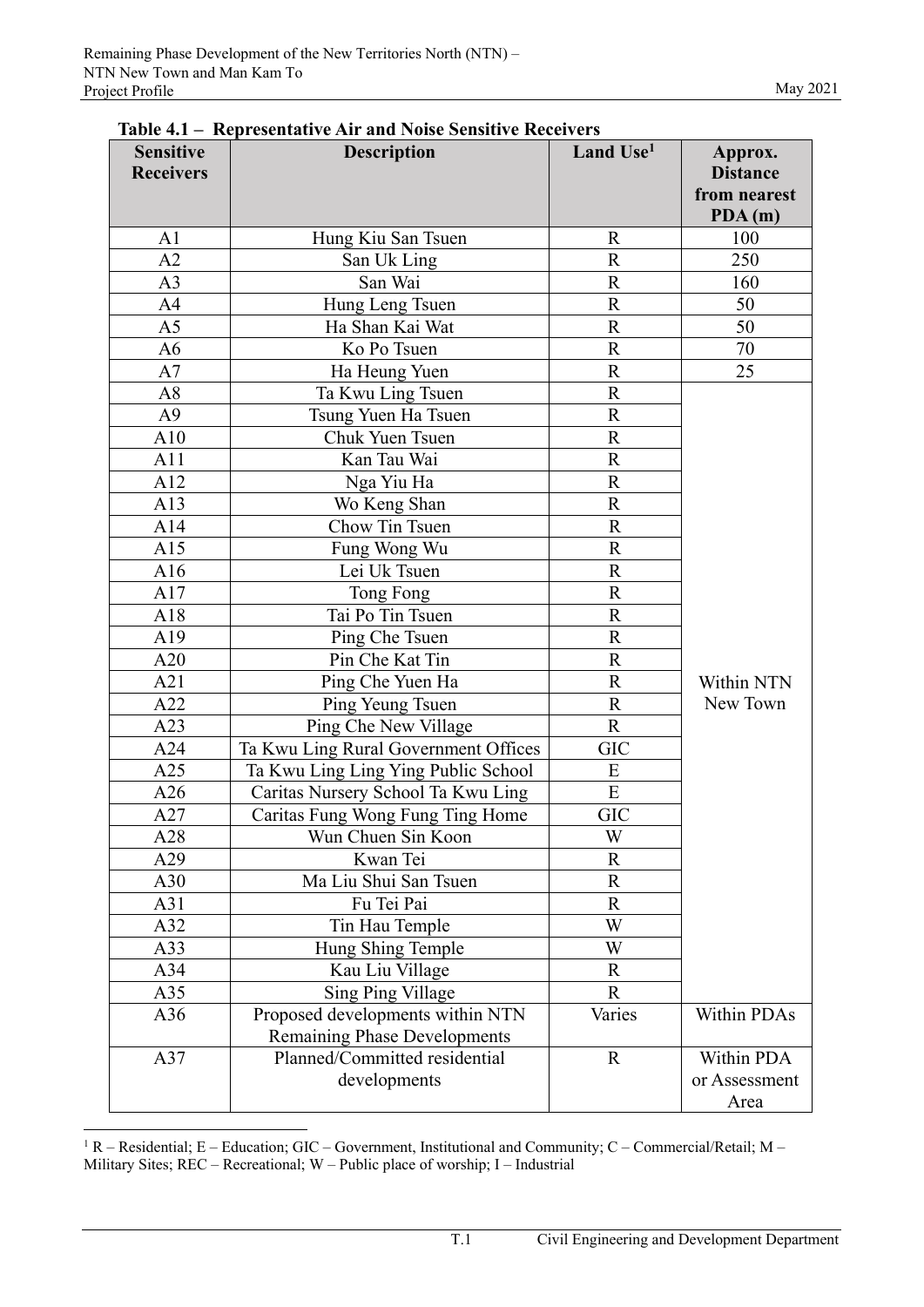| A38 | Heung Yuen Wai                     | $\mathbf R$  | 100 |
|-----|------------------------------------|--------------|-----|
| A39 | Leng Tsai Tsuen                    | $\mathbf R$  | 70  |
| A40 | Pak Tin New Village                | $\mathbb R$  | 280 |
| A41 | <b>Regency Court</b>               | $\mathbb{R}$ | 30  |
| A42 | Ng Uk Tsuen                        | $\mathbf R$  | 270 |
| A43 | San Tong Po Tsuen                  | $\mathbf R$  | 135 |
| A44 | Tung Kok Wai                       | $\mathbb{R}$ | 200 |
| A45 | Sha Ling Village                   | $\mathbf R$  | 10  |
| A46 | Leng Tsui Tsuen                    | $\mathbf R$  | 450 |
| A47 | Cheung Shan Monastery              | W            | 170 |
| A48 | Precious Blood Children's Village, | <b>GIC</b>   | 500 |
|     | Sisters of the Precious Blood      |              |     |
| A49 | San Wai Barracks                   | М            | 30  |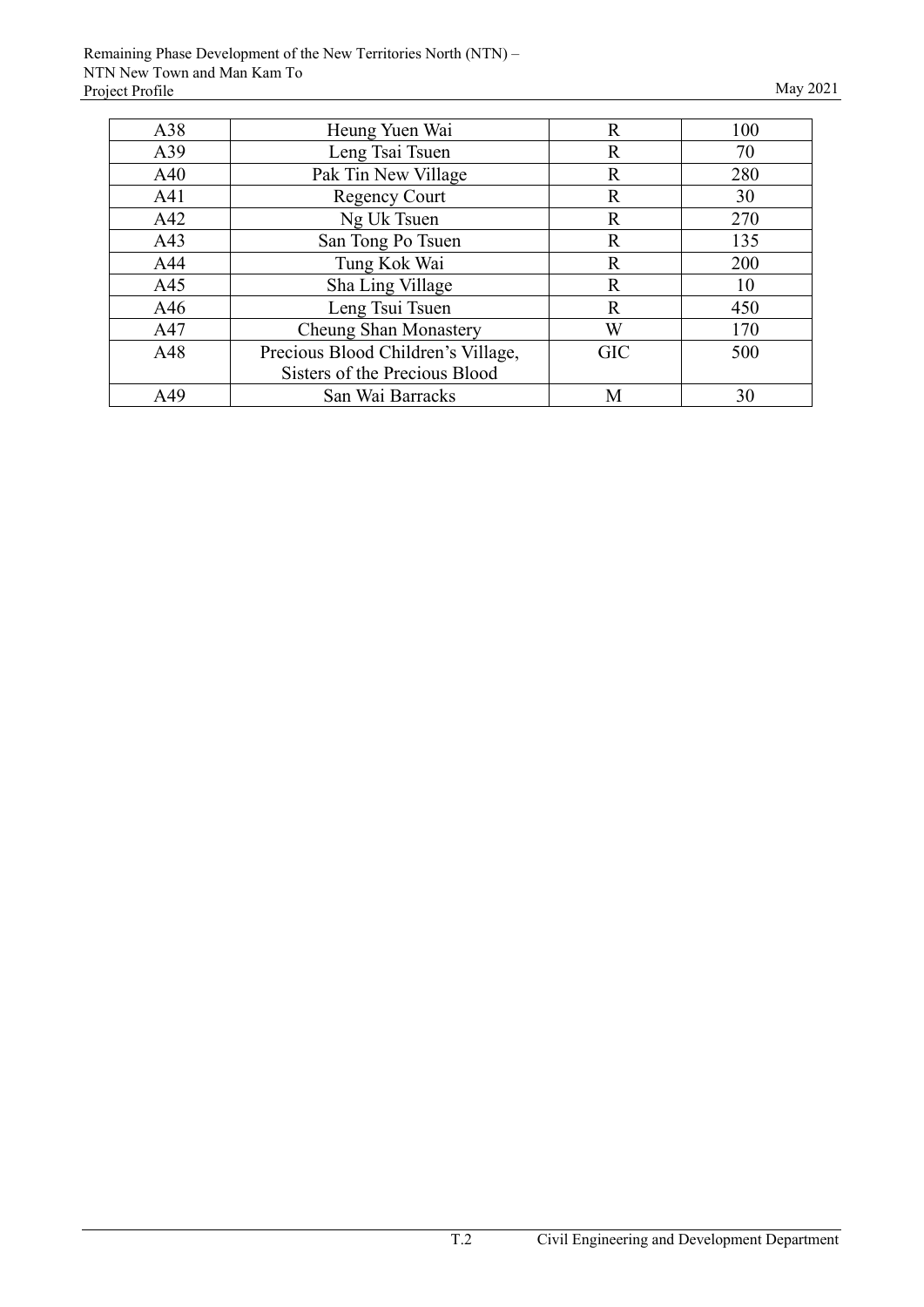| <b>WSR</b> | <b>Description</b>                                                | water Quanty Sensitive Receivers<br><b>Status</b>                              | Approx.<br>distance from<br>nearest PDA |
|------------|-------------------------------------------------------------------|--------------------------------------------------------------------------------|-----------------------------------------|
|            |                                                                   |                                                                                | (m)                                     |
| WSR1       | Ngam Pin Watercourse                                              | Watercourse                                                                    | 450                                     |
| WSR2       | Ponds and wet agricultural land<br>adjacent to the Shenzhen River | Abundant or active<br>fishponds / agricultural<br>land in conservation<br>area | 250                                     |
| WSR3       | Ng Tung River (River Indus)                                       | Channelized nullah                                                             | $0 - 200$                               |
| WSR4       | Fish ponds near MKT PDA                                           | Active fish pond                                                               | $0 - 500$                               |
| WSR5       | Fish ponds near Hung Lung<br>Hang (HLH)                           | Abandoned or active<br>fish ponds                                              | 250-450                                 |
| WSR6       | Fish ponds near Lo Wu Station<br>Road                             | Abandoned or active<br>fish ponds                                              | 100                                     |
| WSR7       | Fish ponds near Sheung Shui<br><b>Water Treatment Works</b>       | Abandoned or active<br>fish ponds                                              | 300                                     |
| WSR8       | Cheung Po Tau watercourse                                         | Natural stream                                                                 | 450                                     |
| WSR9       | Fu Tei Au Watercourse                                             | Channelized nullah                                                             | 150                                     |
| WSR10      | River near MKT                                                    | Natural stream                                                                 | With NTN                                |
| WSR11      | Rivers near Lo Wu Station<br>Road                                 | Natural stream                                                                 | New Town                                |
| WSR12      | Rivers near Sha Ling Road next<br>to Shenzhen River               | Natural stream                                                                 | 500                                     |
| WSR13      | River along ER near Sheung<br>Shui Water Treatment Works          | Channelized nullah                                                             | 100                                     |
| WSR14      | Rivers near Sheung Shui Water<br><b>Treatment Works</b>           | Natural stream                                                                 | With NTN<br>New Town                    |
| WSR15      | River near Kong Nga Po Road                                       | Natural stream                                                                 | 200                                     |
| WSR16      | Heung Yuen Wai (HYW)<br>Stream                                    | Watercourse                                                                    | With NTN<br>New Town                    |
| WSR17      | Shenzhen River                                                    | Channelized nullah                                                             | 20                                      |
| WSR18      | Kong Yiu Channel                                                  | Channelized nullah                                                             | With NTN                                |
| WSR19      | River near Tung Fung Au                                           | Channelized nullah                                                             | New Town                                |
| WSR20      | River near north of NENT<br>landfill                              | Channelized nullah                                                             | 100                                     |
| WSR21      | River near south of NENT<br>landfill                              | Channelized nullah                                                             | 250                                     |

**Table 4.2 – Water Quality Sensitive Receivers**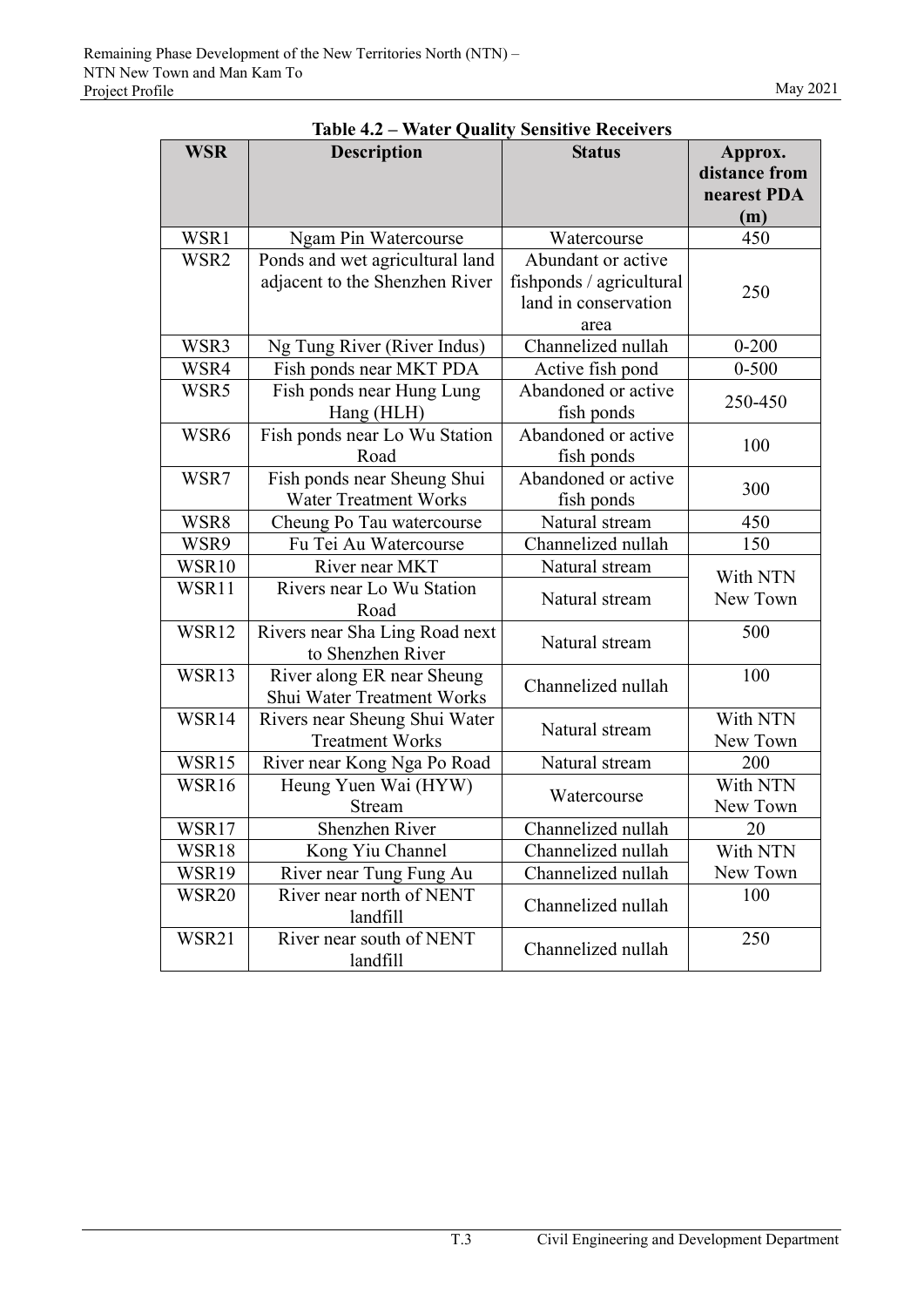| <b>WSR</b>   | <b>Description</b>                                                            | <b>Status</b>      | <b>Distance from</b><br>nearest PDA<br>(m) |
|--------------|-------------------------------------------------------------------------------|--------------------|--------------------------------------------|
| <b>WSR22</b> | Ping Yuen River (Mid-Section)                                                 | Watercourse        | With NTN                                   |
| WSR23        | Ping Yuen River (Lower<br>Section)                                            | Watercourse        | New Town                                   |
| WSR24        | Shui Hau River                                                                | Watercourse        | 40                                         |
| WSR25        | Ha Shan Kai Wat Watercourse                                                   | Watercourse        |                                            |
| <b>WSR26</b> | Sheung Shan Kai Wat<br>Watercourse                                            | Watercourse        | With NTN<br>New Town                       |
| WSR27        | Kwan Tei River                                                                | Watercourse        |                                            |
| WSR28        | Siu Hang San Tsuen<br>Watercourse                                             | Natural stream     | 500                                        |
| WSR29        | Tan Shan River (Downstream-<br>section)                                       | Channelized nullah |                                            |
| <b>WSR30</b> | River starting from Hung Leng<br>Tsuen to Man Uk Tsuen and its<br>tributaries | Channelized nullah | With NTN<br>New Town                       |
| WSR31        | Ping Yuen River (River<br>Ganges) and its tributaries                         | Channelized nullah |                                            |
| WSR32        | River near Kong Nga Po                                                        | Natural stream     |                                            |
| WSR33        | River near Chow Tin Tsuen                                                     | Natural stream     |                                            |
| WSR34        | Rivers near Hung Lung Hang                                                    | Natural stream     | 40-400m                                    |
| WSR35        | River near Lau Shui Heung<br>Tsuen                                            | Channelized nullah | 200                                        |
| WSR36        | Rivers near Tung Kok Wai and<br>Kwan Tei                                      | Natural stream     | With NTN<br>New Town                       |

The conservation importance of watercourse would be studied in the EIA.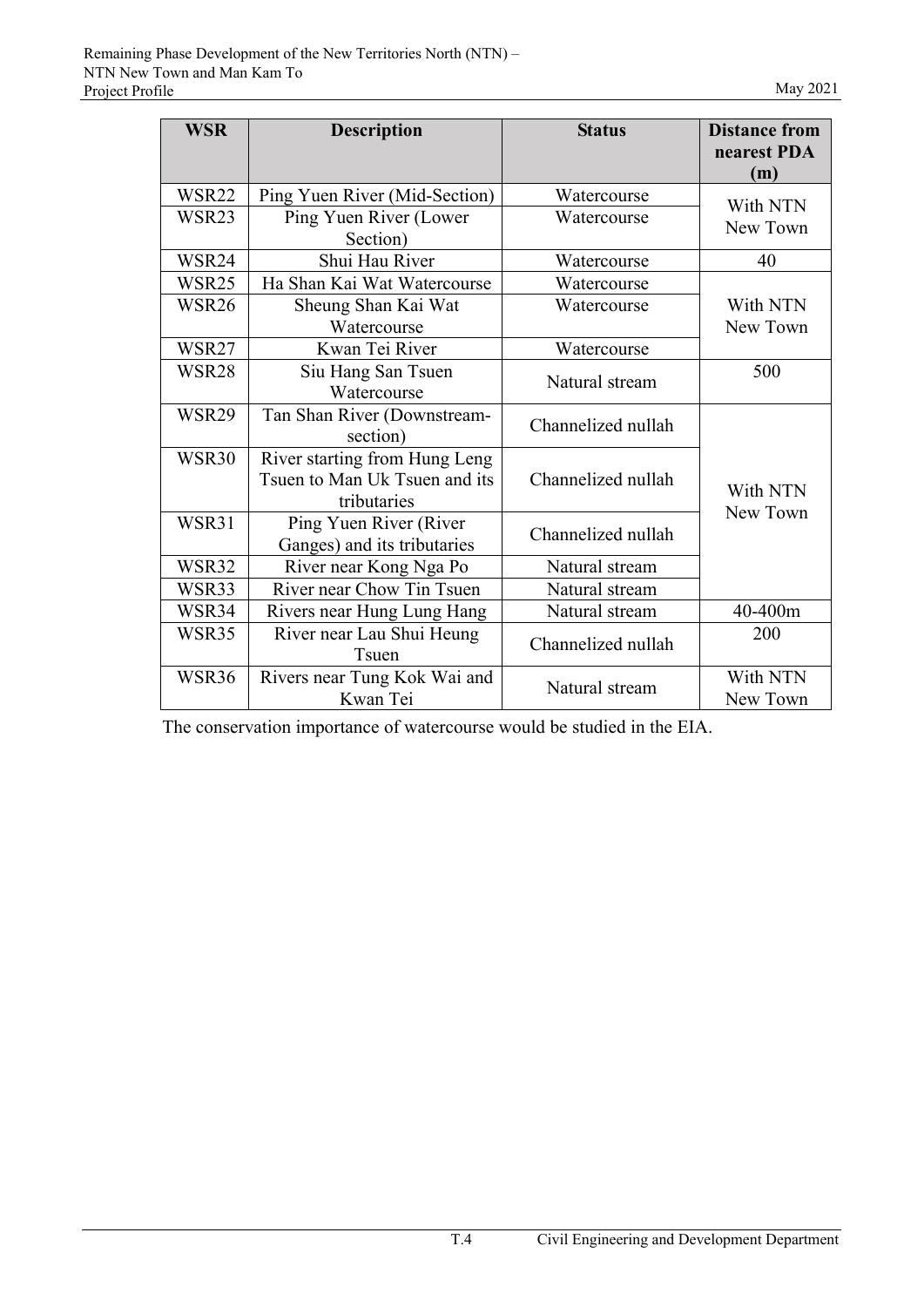# **Table 4.3 – Declared Monuments**

| <b>Declared Monuments</b>                                                       | Location                                                                            | <b>Distance from</b><br>nearest PDAs |
|---------------------------------------------------------------------------------|-------------------------------------------------------------------------------------|--------------------------------------|
| Cheung Shan Monastery (AM91-0483)                                               | Ping Che,<br>Fanling, New<br><b>Territories</b>                                     | $\sim$ 170m                          |
| Kun Lung Gate Tower (AM78-0197(01)                                              | Lung Yeuk Tau,<br>Fanling, New<br><b>Territories</b>                                | $\sim 300$ m                         |
| Enclosing Walls and Corner Watch Towers of<br>Kun Lung Wai<br>$(AM78-0197(02))$ | Kun Lung Wai,<br>(San Wai), Lung<br>Yeuk Tau,<br>Fanling, New<br><b>Territories</b> | $\sim 300$ m                         |
| Tang Chung Ling Ancestral Hall (AM78-0184)                                      | Lung Yeuk Tau,<br>Fanling, New<br><b>Territories</b>                                | $\sim 550$ m                         |
| Entrance Tower of Ma Wat Wai<br>$(AM84-0341)$                                   | Mat Wat Wai,<br>Lung Yeuk Tau,<br>Fanling, New<br>Territories                       | $\sim 600$ m                         |
| Tin Hau Temple (Lung Yeuk Tau) (AM78-<br>0185)                                  | Lung Yeuk Tau,<br>Fanling, New<br><b>Territories</b>                                | $\sim 600$ m                         |
| Entrance Tower and Enclosing Walls of Lo<br>Wai (AM84-0342)                     | Lung Yeuk Tau,<br>Fanling, New<br>Territories                                       | $\sim 650$ m                         |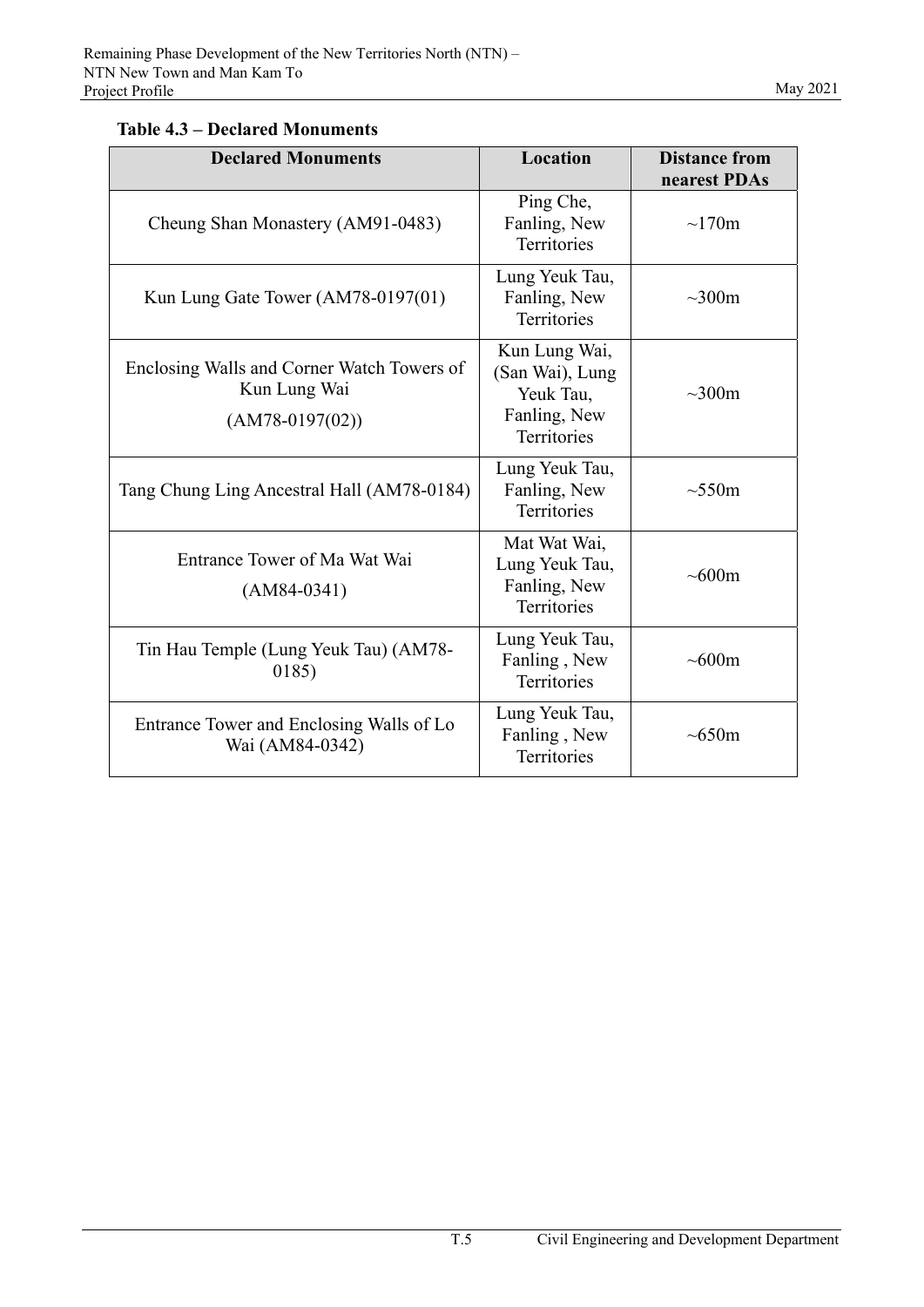| <b>Graded Historic</b><br><b>Buildings</b> | Location                            | Grading | <b>Distance from</b><br>nearest PDAs |
|--------------------------------------------|-------------------------------------|---------|--------------------------------------|
| Sam Tung Uk                                | Kwan Tei North<br>Tsuen, Fanling    | Grade 2 |                                      |
| Nos. $138 - 139$<br>Ping Yeung             | Nos. $138 - 139$<br>Ping Yeung      | Grade 2 |                                      |
| Hindu Temple                               | Burma Lines,<br>Fanling, N.T.       | Grade 3 |                                      |
| Hung Leng Station                          | Fanling – Sha Tau<br>Kok Branchline | Grade 3 |                                      |
| Hung Shing<br>Temple                       | Hung Leng                           | Grade 3 |                                      |
| Yi Kung Lok<br>Mansion                     | Kwen Tei, Fanling                   | Grade 3 |                                      |
| <b>Sit Kin Ancestral</b><br>Hall           | Ping Yeung, Ta<br>Kwu Ling          | Grade 3 |                                      |
| <b>Chan Ancestral</b><br>Hall              | Sit Wan Tso, Ping<br>Yeung          | Grade 3 | <b>Within PDAs</b>                   |
| Tin Hau Temple                             | No. 72 Ping Che,<br>Ta Kwu Ling     | Grade 3 |                                      |
| Ta Kwu Ling<br>Police Station              | Ping Che Rd, Ta<br>Kwu Ling         | Grade 3 |                                      |
| Kiu Fong Ancestral<br>Hall                 | Tsung Yuen Ha, Ta<br>Kwu Ling       | Grade 3 |                                      |
| Nos. 57, 58 & 59<br>Tsung Yuen Ha          | Tsung Yuen Ha, Ta<br>Kwu Ling       | Grade 3 |                                      |
| Wing Kit Study<br>Hall                     | Nos. 12 - 13 Tong<br>Fong           | Grade 3 |                                      |
| <b>Yeung Ancestral</b><br>Hall             | Fung Wong Wu                        | Grade 3 |                                      |
| Ng Ancestral Hall                          | Fung Wong Wu                        | Grade 3 |                                      |

**Table 4.4 – Graded Historic Buildings**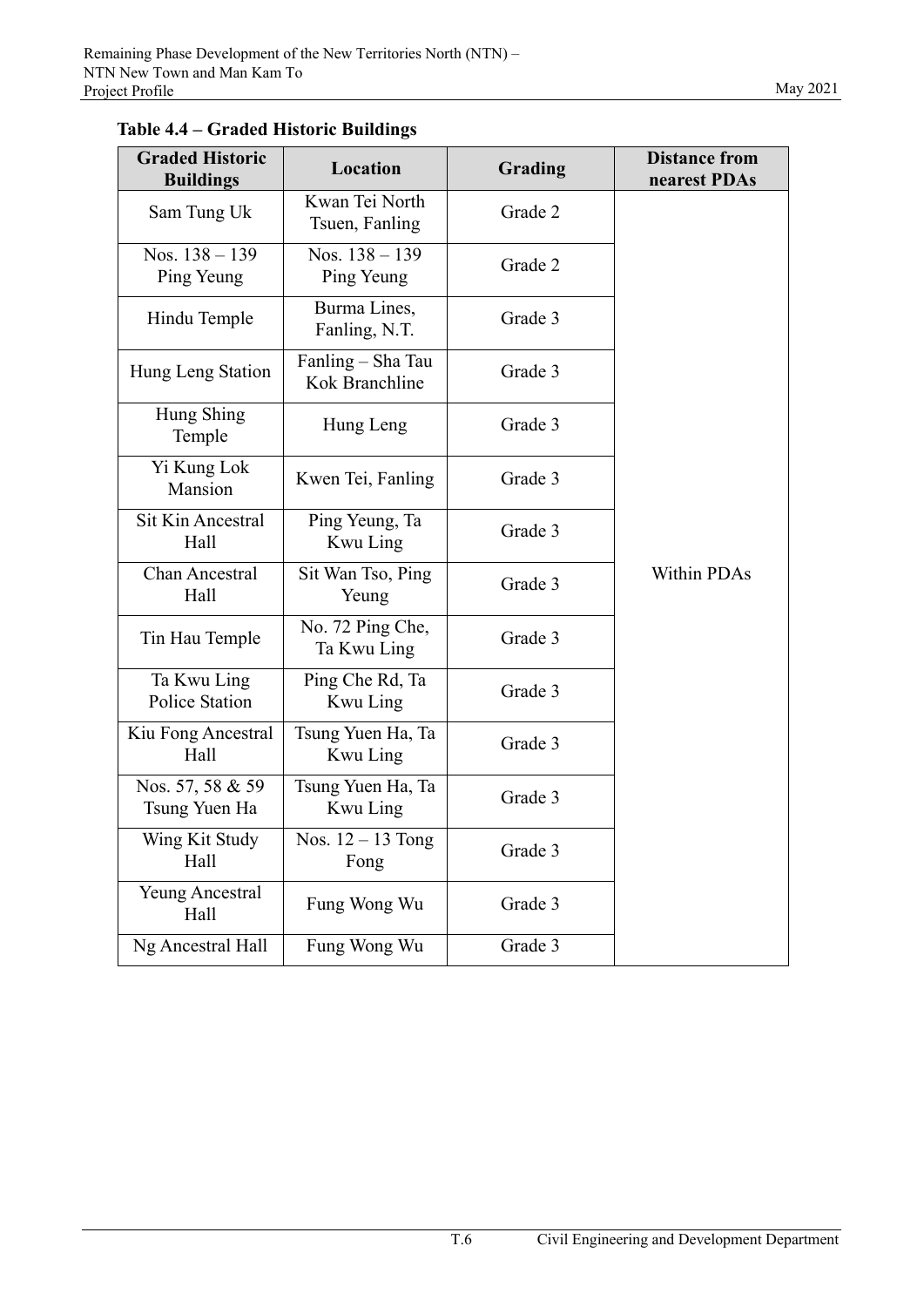| <b>Historical</b><br><b>Villages/Buildings with</b>            | Location                        | <b>Distance from nearest PDAs</b> |  |
|----------------------------------------------------------------|---------------------------------|-----------------------------------|--|
| <b>Potential Heritage Values</b>                               |                                 |                                   |  |
| Ping Yeung Public School                                       | Ping Yeung Road,<br>Ping Che    |                                   |  |
| Ta Ku Ling Ling Ying<br>Public School                          | Chow Tin Village,<br>Ta Ku Ling |                                   |  |
| Muk Wu Nga Yiu Sam Wo<br>Public School                         | Lin Ma Hang Road                |                                   |  |
| Lo Wu Public School                                            | Lo Wu                           |                                   |  |
| <b>Sandy Ridge Cemetery</b>                                    | Sha Ling                        |                                   |  |
| <b>Baptist Assembly</b>                                        | Ping Che                        |                                   |  |
| The Sisters Of The Precious<br><b>Blood Children's Village</b> | Kwan Tei                        |                                   |  |
| Tsung Yuen Ha Village                                          | Tsung Yuen Ha                   |                                   |  |
| Heung Yuen Wai Village                                         | Heung Yuen Wai                  |                                   |  |
| Ha Heung Yuen Village                                          | Ha Heung Yuen                   |                                   |  |
| Ping Yeung Village                                             | Ping Yeung                      |                                   |  |
| Tong Fong Village                                              | Tong Fong                       | Within PDAs                       |  |
| Lei Uk Village                                                 | Lei Uk (Ta Kwu<br>Ling)         |                                   |  |
| Ta Kwu Ling Village                                            | Ta Kwu Ling                     |                                   |  |
| Fung Wong Wu Village                                           | Fung Wong Wu                    |                                   |  |
| Kan Tau Wai Village                                            | Kan Tau Wai                     |                                   |  |
| Chow Tin Tsuen Village                                         | Chow Tin Tsuen                  |                                   |  |
| Kwan Tei Village                                               | Kwan Tei                        |                                   |  |
| Hung Leng Village                                              | Hung Leng                       |                                   |  |
| Ko Po Village                                                  | Ko Po                           |                                   |  |
| Tai Po Tin Village                                             | Tai Po Tin                      |                                   |  |
| Ping Che Village                                               | Ping Che                        |                                   |  |
| Sha Kai Wat Village                                            | Sha Kai Wat                     |                                   |  |
| Lo Shue Ling Village                                           | Lo Shue Ling                    |                                   |  |
| Wo Keng Shan Village                                           | Wo Keng Shan                    |                                   |  |

#### **Table 4.5 – Historical Villages/Buildings with Potential Heritage Values**